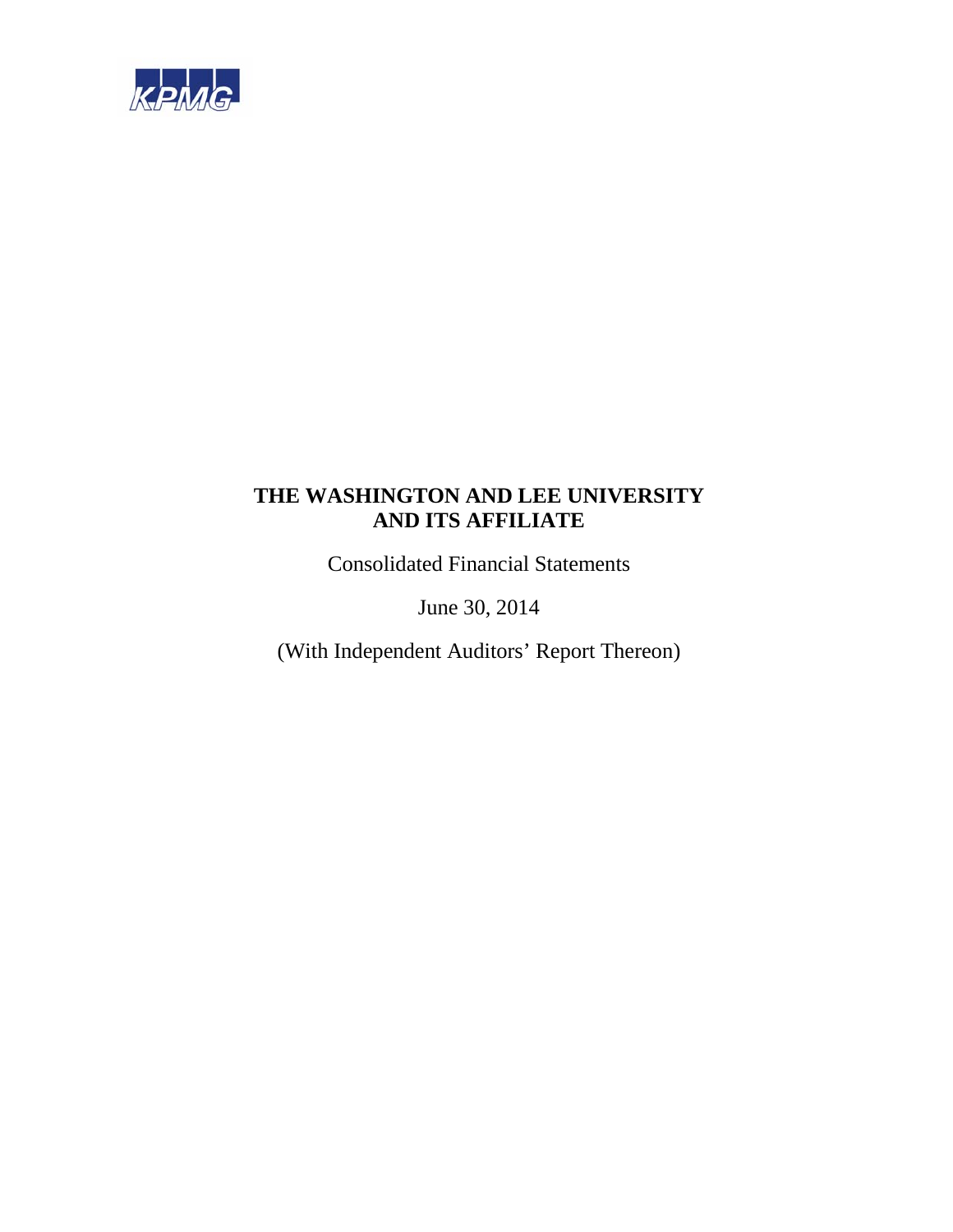# **June 30, 2014**

# **Table of Contents**

|                                                     | Page(s)   |
|-----------------------------------------------------|-----------|
| Board of Trustees and Officers (unaudited)          | 1         |
| Management's Discussion and Analysis (unaudited)    | $2 - 8$   |
| <b>Independent Auditors' Report</b>                 | $9 - 10$  |
| <b>Consolidated Financial Statements:</b>           |           |
| <b>Consolidated Statement of Financial Position</b> | 11        |
| <b>Consolidated Statement of Activities</b>         | 12        |
| <b>Consolidated Statement of Cash Flows</b>         | 13        |
| <b>Notes to Consolidated Financial Statements</b>   | $14 - 38$ |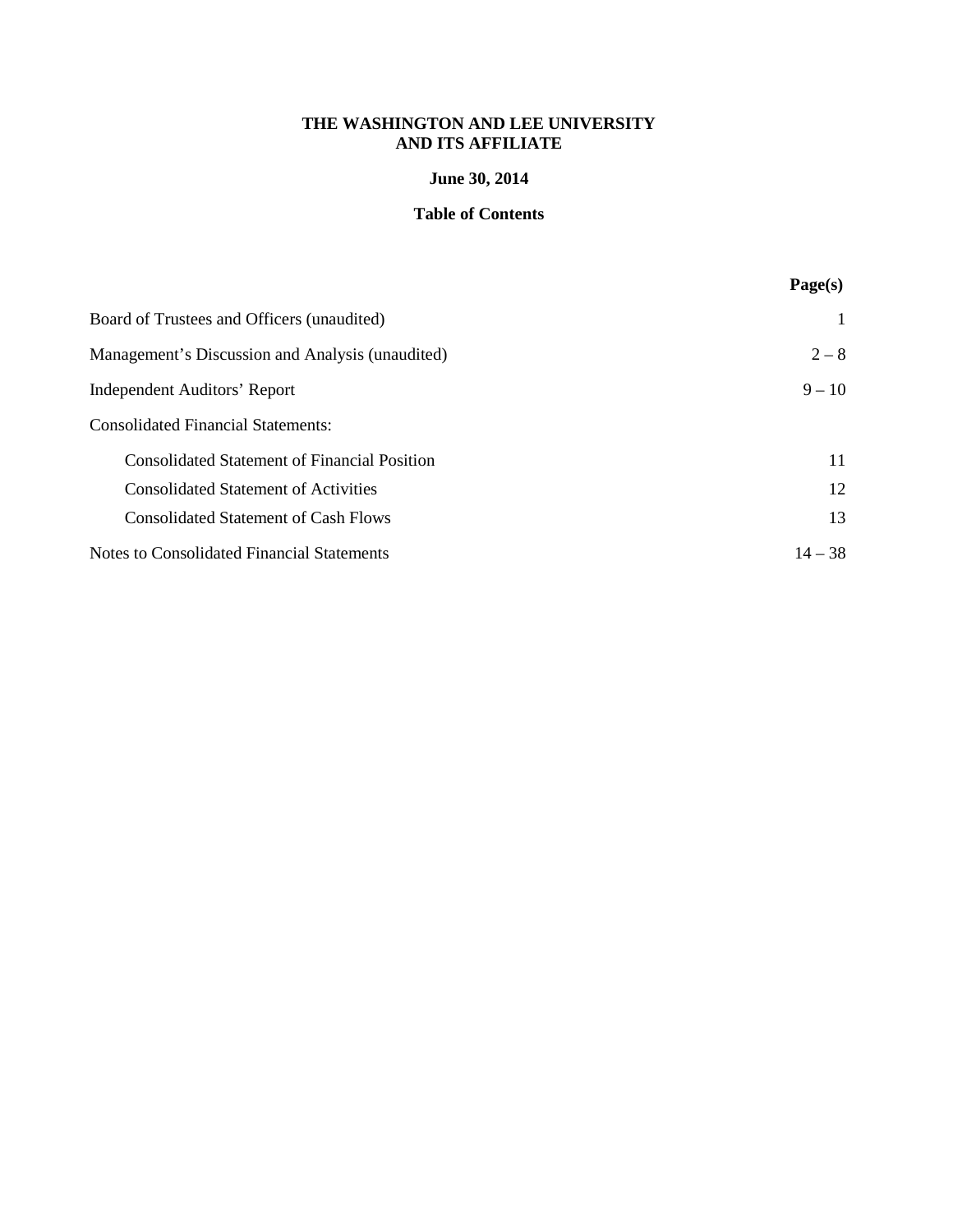### **BOARD OF TRUSTEES**

# June 30, 2014

# J. Donald Childress, Rector

| Robert M. Balentine, Jr   | Michael R. McAlevey      |
|---------------------------|--------------------------|
| Dana J. Bolden            | Marshall B. Miller, Jr.  |
| Mary C. Choksi            | Michael J. Missal        |
| Frederick E. Cooper       | Jessine A. Monaghan      |
| Rogers L. Crain           | <b>B.</b> Craig Owens    |
| Edwin M. Crawford         | Harry J. Phillips, Jr.   |
| <b>Blair H. Davis</b>     | William E. Pritchard III |
| James E. Dunn, Jr.        | <b>Bennett L. Ross</b>   |
| Dwight H. Emanuelson, Jr. | Robert E. Sadler, Jr.    |
| C. Douglas Fuge           | Warren A. Stephens       |
| Benjamin S. Gambill, Jr.  | Todd L. Sutherland       |
| J. Baker Gentry, Jr.      | Sarah Nash Sylvester     |
| Robert J. Grey, Jr.       | Rowan G.P. Taylor        |
| Bernard C. Grigsby II     | John W. Vardaman, Jr.    |
| R. Allen Haight           | Thomas R. Wall IV        |
| Clay T. Jackson           | William M. Webster IV    |
| Sally P. Lawrence         | Dallas Hagewood Wilt     |

# PRESIDENT OF THE UNIVERSITY

### Kenneth P. Ruscio

### SECRETARY TREASURER

James D. Farrar, Jr. Steven G. McAllister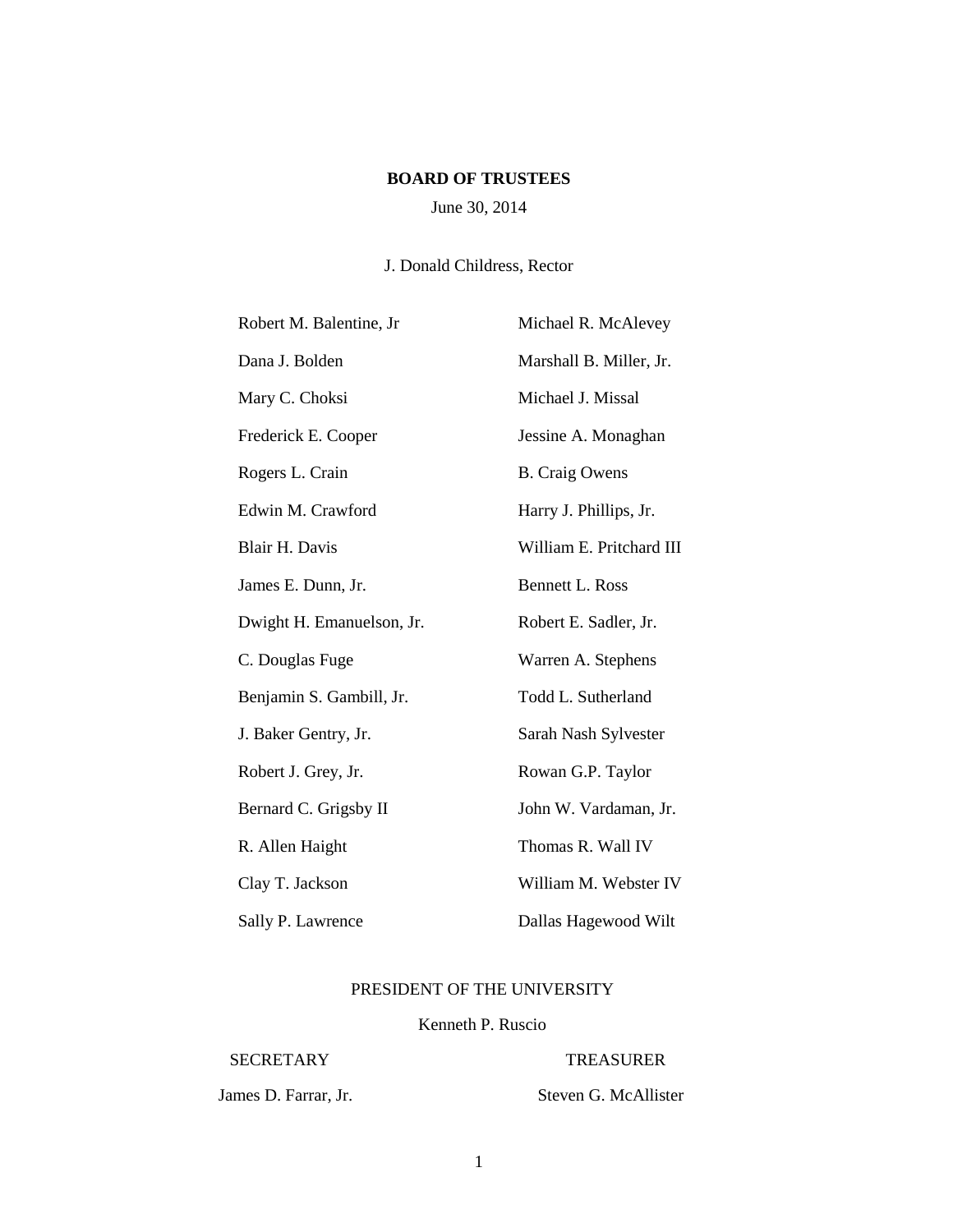### **Management's Discussion and Analysis**

### **Highlights from 2013-14**

- Total endowment net assets and funds held in trust by others ended the fiscal year at a new high water mark of \$1.478 billion.
- Endowment (including funds held in trust by others) per Student increased to approximately \$650,000 from \$585,000.
- University approved the smallest percentage increase in tuition and fees in the last fifty years with an increase of just 2.50% for the 2014-15 year.
- Completed the renovation of Robinson Hall, Gaines Hall and the IQ Center in the Science Hall. All of these projects were integral elements within the University's Strategic Plan.
- Annual Fund reached new highs in both total raised, \$9.32 million, and undergraduate alumni participation, 54.7%.
- The capital campaign, *Honor Our Past, Build Our Future*, reached the \$464.8 million mark toward the \$500 million goal with one year remaining.
- Set new highs for undergraduate enrollment with 1,852 FTEs while law school enrollment was at 422 students. Gross tuition and fees topped \$99 million while net tuition and fees revenues held steady at \$59.4 million.
- University grants and scholarships were awarded to 49% of the undergraduates. Set new record number of students reached with institutional grant and scholarship support at 909 undergraduates. The percentage of undergraduates with University grants or scholarships has increased from 39% to 49% over the last six years.
- Faculty compensation, which has been strongly supported through the Lenfest Challenge, stands at 94.6% of the mean of the Top 25 peer group of schools.

### **A Changing Financial Model**

In an industry in which most of the private liberal arts colleges throughout America are highly tuition dependent, Washington and Lee's financial model has quietly and subtly shifted away from tuition dependent toward a "philanthropic" funding model. It is in many ways a very envious position for an institution to find itself; however, it is not without its own set of challenges and management introspection. Since 2009-10, the percentage of revenues from net tuitions and philanthropic sources (endowment allocation, contributions and trusts held by others distributions) has flip-flopped.

In 2009-10, net tuition accounted for 43% of all revenues while philanthropic sources accounted for 40%. This most recent fiscal year showed net tuition revenues accounting for 40% of all revenues and philanthropic sources for 43% of those revenues. As we anticipate adjusting undergraduate enrollment to more normal historic norms (closer to 1,750 undergraduate students on campus) and as the School of Law moves back to enrollments in the 300s, this gap is likely to widen. This shift has led us to begin to modify our thinking about policies and guidelines relative to endowment management to help minimize the impact of volatility and recognize the importance of downside protection within the investment portfolio.

The importance of managing and developing appropriate levels of University Reserves takes on even greater importance than it did when the University began to develop its policies several years ago. In addition, managing the endowment payout rate to moderate distributions during periods of strong investment returns in order to create greater flexibility in periods of low or negative returns within the investment markets is critical. Both have been areas of focus for the University's financial management since the economic downturn of 2008 and 2009. While management of the University believes that substantial progress has been made on these fronts, the topic remains a front burner issue as we come closer to the conclusion of the current Capital Campaign and begin focusing attention on the next strategic plan for the University.

With that as the background of management's views on the University's financial model, the following discussion provides a snapshot of Washington and Lee's financial picture and outlines how fiscal resources are utilized to provide a strong, student-centered educational experience.

### **Assets**

Washington and Lee University experienced continued growth in assets over the past year. From \$1.740 billion as of June 30, 2013, the University's assets grew to \$1.918 billion as of June 30, 2014. In the past five years, the University's assets have grown by \$600 million. Two areas have led this growth: endowment and plant (physical facilities) (see Fig. 1).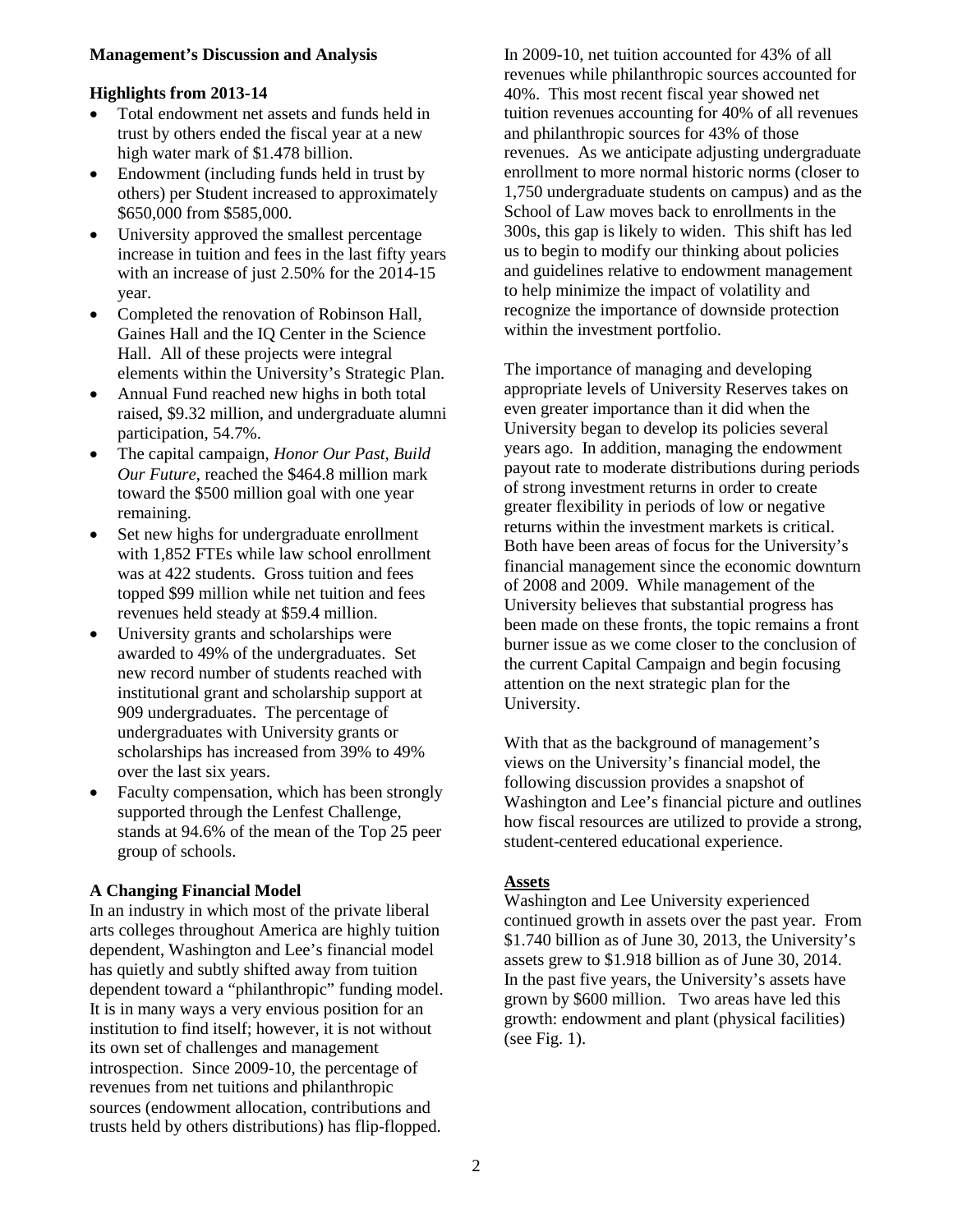



**Endowment:** Our endowment comprises two elements: gifts to the University held in the investment pool and Trusts Held by Others. The University's aggregate endowment grew to \$1.478 billion at June 30, 2014 (See Fig. 2).



### Figure 2

This was an increase from \$1.345 billion as of June 30, 2013. Strong investment markets which yielded returns of 14.7% on the internally managed endowment funds and inflows of gifts more than offset the allocation from endowment for operating support of \$41.6 million. Trusts Held by Others

increased by \$22 million while the internally held endowment grew by \$110 million.

Changes in endowment value reflect gifts and additions, distributions for spending and appreciation from the underlying investment funds. For 2013-14, gifts and appreciation accounted for an increase in funds available by \$152.0 million while distributions for spending totaled \$41.6 million within the internally-controlled portion of the endowment. For Trusts Held by Others, appreciation accounted for \$33.8 million and distributions for spending totaled \$11.6 million.

Returns on a nominal basis for endowment funds with external managers exceeded the University's long-term expected return (14.7 % versus 7.5%). Over the longer term, the annual return for the tenyear period ending June 30, 2014 of 8.28% places the endowment in the top thirty percent of endowment performance (as measured by the Mellon Trust Endowment Universe). If the longterm goal of endowment management is to achieve equity-like returns at lesser volatility, then we believe that the University's Investment Committee has achieved that result since the University's endowment over the past thirty-five years has bettered the S&P 500 by 1.75% on an annual compounded basis.

**Physical Facilities:** The University's physical facilities represent the second largest financial investment. Unlike the endowment and trusts held by others, the University's physical plant does not appreciate over time but requires constant upkeep and preservation. At the same time, the investment in facilities is necessary to continue to create stimulating learning and social environments for our students and faculty.

During the 2013-14 year, the University finished the renovation of Robinson Hall, completing the fourth phase of the five phase renovation of the iconic Colonnade. We also completed renovations to Gaines Hall for first year student housing and the IQ Center in the Science Addition, a project that received significant funding from the Howard Hughes Medical Institute. Finally, we concluded the renovations to Belfield, the home built by Dean Frank Gilliam, which now serves as the premier guest house on the campus. As the fiscal year was ending, we began the Center for Global Learning (duPont Hall), Graham-Lees Residence Hall renovations and the second phase of fraternity housing renewal project.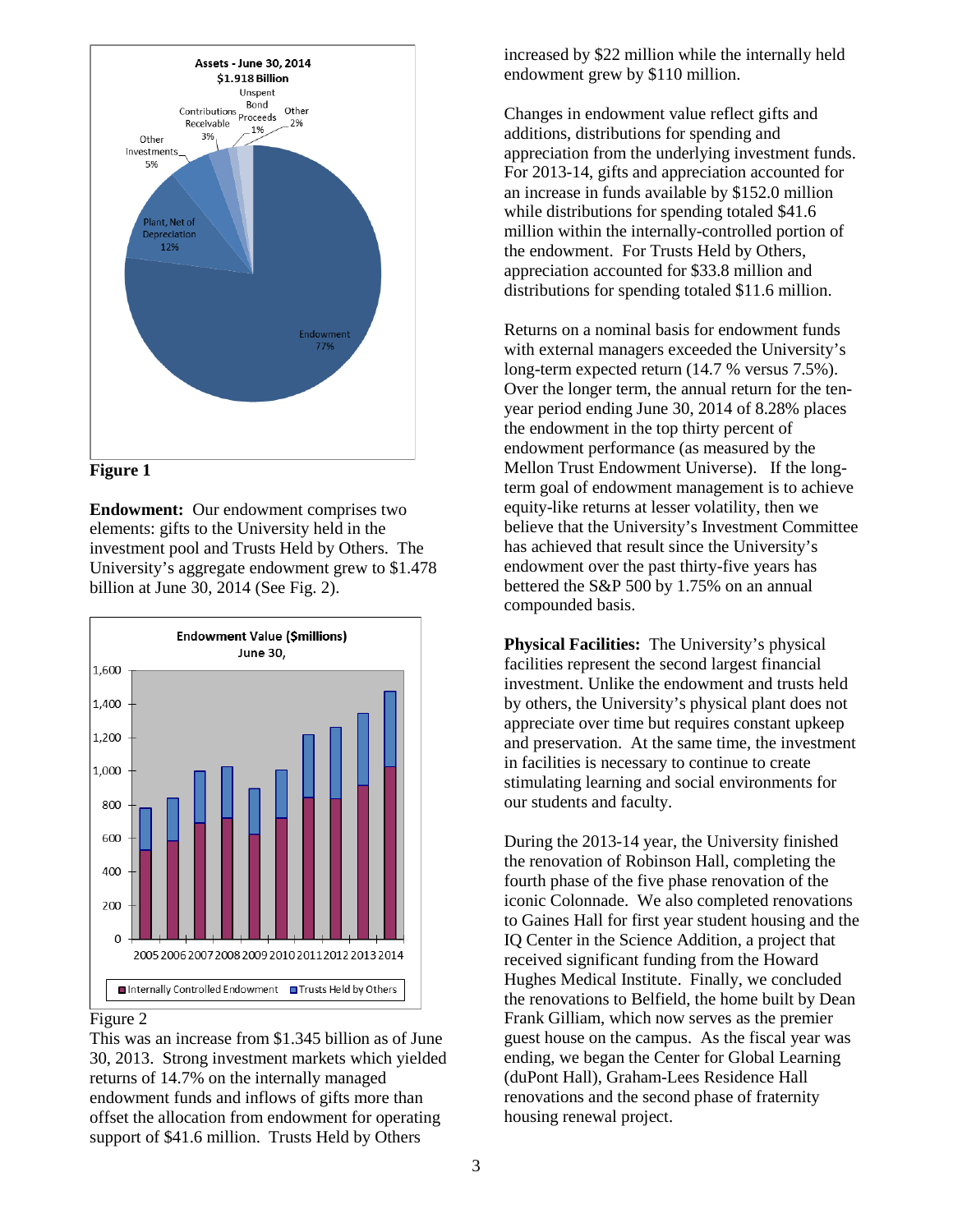Looking ahead, continued investment in facilities will be structured to meet the University's strategic objectives. Among projects anticipated over the next five years are: the final Colonnade project, Tucker Hall; renovations to Stemmons Plaza; a stand-alone Natatorium facility that will replace the pool in Warner/Doremus; a completely rebuilt Warner facility with significant improvements made to Doremus to help accommodate the additional sports teams, student populations and increases in intramural and recreational activity that have occurred on campus since Warner was constructed in the early 1970s; alterations to the law school to improve spaces to better meet the changing curricular demands of the third-year law program but also improve student-centered spaces; and finally, a new Third Year Housing community above Wilson Field.

Our approach to funding these significant projects will rely on the success of the capital campaign and the University's ability to secure more debt. It is an ambitious plan, but one that continues to build on the University's strengths and attention to our core mission.

**Contributions Receivable:** As the *Honor Our Past, Build Our Future c*ampaign continues to generate new commitments and gifts, many of them are made in the form of multi-year pledges. These play a vital role in aiding our planning efforts to ensure that we can match timing of implementation of a strategic initiative with the funding that will support it. As of June 30, 2014, contributions receivable were valued at \$49.0 million. This is down from \$50.1 million as of June 30, 2013 reflecting continued strong pledge payment receipts over the year.

**Other Investments:** The last major asset within the University's financial structure is categorized as "Other Investments". These are primarily split interest arrangements by which a donor gives the University a sum of money to invest and manage. The donor receives an income interest from these investments for a specified period of time after which Washington and Lee receives the remainder of the invested funds to support University operations. These investments totaled \$78.5 million at the end of this most recent fiscal year.

#### **Liabilities**

On the other side of the ledger, the University has liabilities totaling \$246.7 million. Three types of liabilities comprise 92% of this total: debt, future annuity payments and postretirement benefits. (See  $Fig. 3)$ 





**Debt:** Washington and Lee University's largest liability is long-term debt that has been secured over the years to support capital building projects. After holding fairly constant between \$120 to \$135 million over the last decade (see Fig. 4), the University did take out an additional \$35 million in debt in July 2013 to fund the renovation costs for the first-year housing projects and to partially fund three years of Annual Capital Projects across the campus. This has raised the outstanding long-term debt balance to \$157.7 million at June 30, 2014. Over the past year, the University made \$2.1 million of payments toward principal, extinguishing the 2008 Bank of America commercial note in the process, and \$7.3 million in interest payments. As of year-end, the University's outstanding debt was composed of six different instruments; all being tax-exempt issues through either the Virginia College Building Authority or the Lexington City Industrial Development Authority. Of the outstanding debt, 90% is fixed rate and 10% is variable rate debt.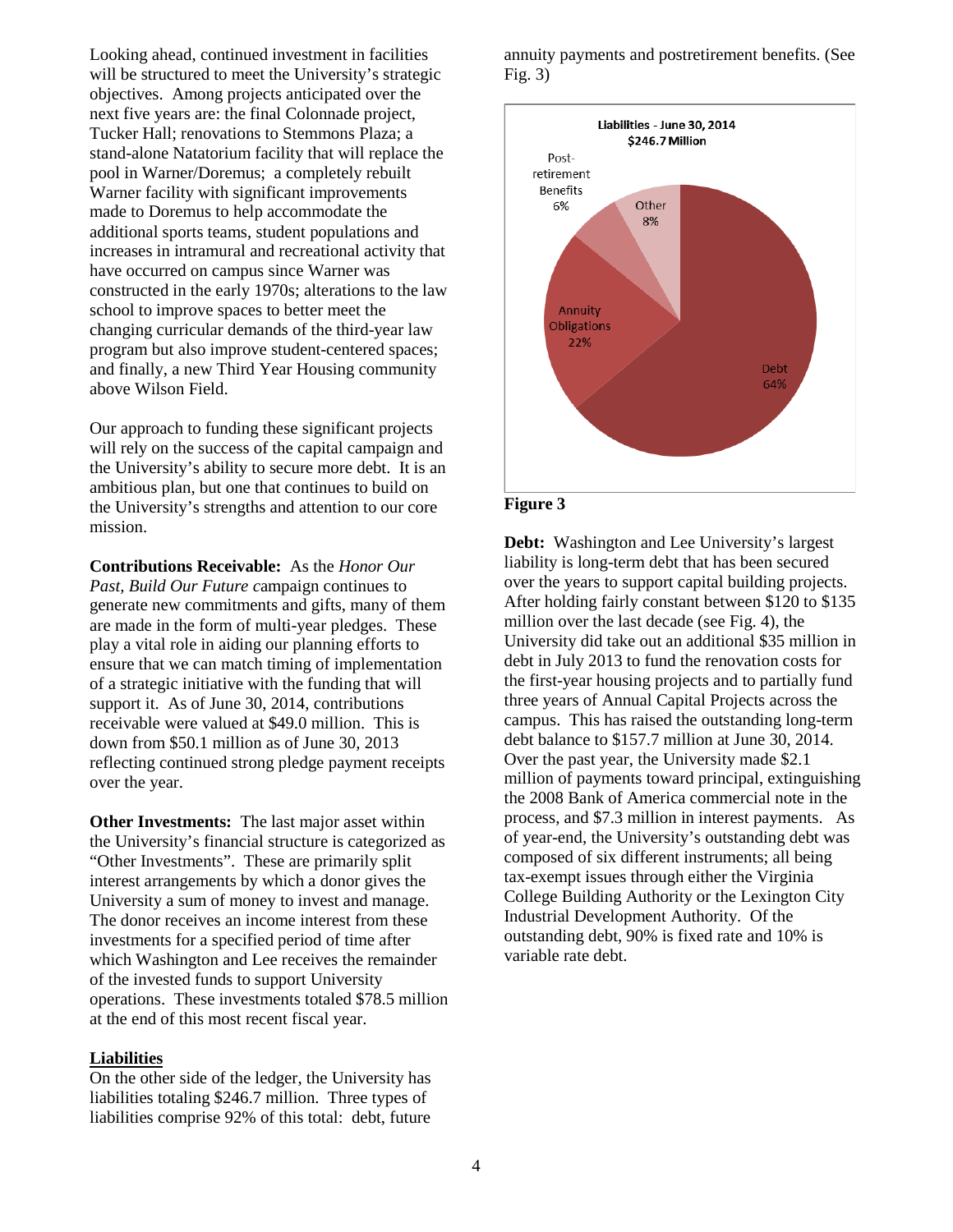



As part of the debt issuance process, the University has sought and maintained credit ratings with Moody's Investor Services and S&P. Currently, the University's debt is rated Aa2 and AA by Moody's and S&P, respectively. Both of these ratings reflect a "Stable" outlook from the agencies. These strong ratings reflect outside agencies' evaluations of the University's financial health and its ability to repay its obligations.

The University will most likely add debt in the next two years in support of the capital program, principally the construction of the Third-Year Housing Community. As has been our practice, we will assess appropriate debt levels and potential new debt within the context of our Debt Policy which was adopted by the Board of Trustees in 2006 to ensure that we act prudently relative to amount and structure of the debt portfolio.

**Future Annuity Payments:** The split interest instruments mentioned above create a liability based upon expected future payments to the donor. As of June 30, 2014, this liability was recorded at \$54.1 million. It is safe to say that the University welcomes an increasing liability in this area, since it reflects a growing deferred-giving program, which will lead to greater financial support in the future.

**Postretirement Benefits:** Finally, the University has maintained a postretirement health benefits plan

for those employees who serve 10 years or more and retire from the University. This commitment creates an annual expense for the program as well as a future obligation. This obligation, as actuarially calculated, now stands at \$15.1 million, up modestly from \$14.6 million at June 30, 2013. The University has altered this plan for employees hired after April 1, 2003, to shift to a defined contribution plan for employees. This will lead to an elimination of this obligation over the very longterm.

### **Net Assets**

In the corporate world, assets minus liabilities reveal the enterprise's equity. Within higher education, this "equity" is referred to as net assets which are broken down into three components: Unrestricted Net Assets, Temporarily Restricted Net Assets and Permanently Restricted Net Assets.

**Unrestricted Net Assets:** These funds can be expended if necessary, and as such, they carry the greatest level of flexibility for the University to meet its long-term obligations. The build-up of these funds results from operating surpluses, the creation of quasi-endowments from large unrestricted gifts and the development of reserves over the years. With good investment markets, the University saw this class of net assets increase by nearly \$25.4 million to \$323.5 million at June 30, 2014.

**Temporarily Restricted Net Assets:** These funds are fully expendable but restricted by either a purpose, time frame for use or accumulated gains of permanently restricted endowments. Examples are gift funds restricted for support of student financial aid, gift funds to support building projects, deferred giving arrangements under which the University has an obligation to make payments to beneficiaries before receiving the remainder value to meet the donor's intent and unspent endowment allocations intended for programmatic purposes. These net assets also benefitted from a strong year of growth and finished at \$443.8 million, an increase of 20% from 2013.

**Permanently Restricted Net Assets:** These funds are given by a donor with the express condition that the original value of the gift not be expended by the University. Instead, the funds are invested, and the University benefits from the investment return on the funds. At Washington and Lee, these funds are the underpinnings of the endowment and include many of the outside trusts that were established to be managed in perpetuity for the University's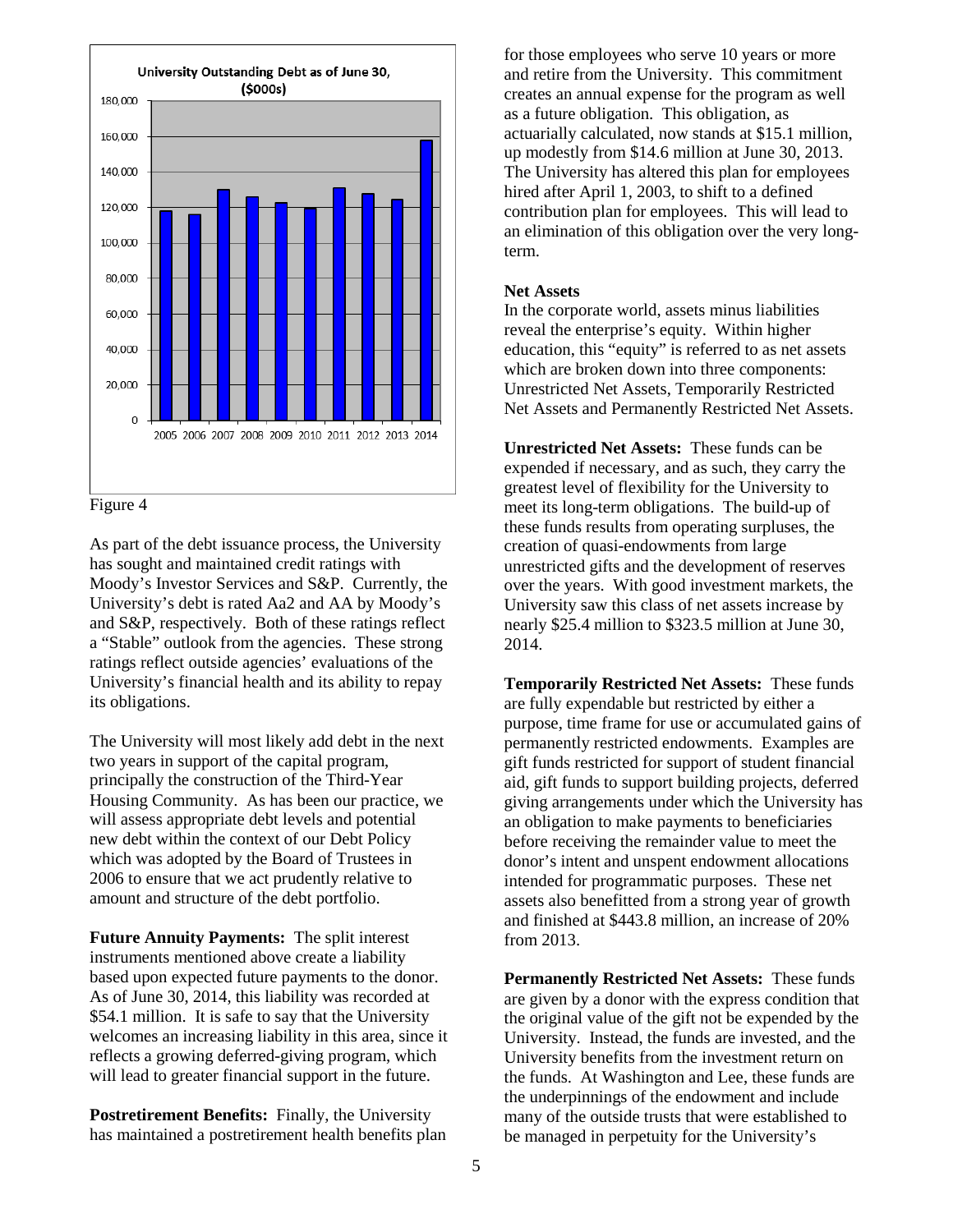benefit. Over the past year, the value of this net asset component increased by \$39.1 million to \$903.5 million.

Table 1 summarizes the University's Statement of Financial Position.

| Table 1                                  |                 |
|------------------------------------------|-----------------|
| Summary                                  |                 |
| <b>Statement of Financial Position</b>   |                 |
| June 30, 2014 (\$000s)                   |                 |
| Assets:                                  |                 |
| Cash and Cash Equivalents                | \$<br>4,842     |
| Accounts and Notes Receivables           | 12,931          |
| Contributions Receivable, net            | 49,027          |
| Inventories                              | 1,315           |
| Investments                              | 1,125,612       |
| Unspent Bond Proceeds                    | 21,238          |
| Funds Held in Trust by Others            | 451,768         |
| Assets Restricted to Investment in Plant | 18,241          |
| Land, Buildings and Equipment, net       | 231,418         |
| Other Assets                             | 1.112           |
| <b>Total Assets</b>                      | \$<br>1,917,504 |
| Liabilities:                             |                 |
| Accounts and Other Payables              | \$<br>8,851     |
| Accrued Compensation                     | 3,768           |
| <b>Student and Other Deposits</b>        | 765             |
| Deferred Revenue                         | 2,041           |
| U.S. Government Grants Refundable        | 1,985           |
| Annuity Obligations                      | 54,134          |
| Asset Retirement Obligations             | 1,236           |
| Capital Lease Obligations                | 1,142           |
| Long-term Debt                           | 157,687         |
| Postretirement Benefit Obligations       | 15,080          |
| <b>Total Liabilities</b>                 | 246,689         |
| <b>Net Assets:</b>                       |                 |
| Unrestricted                             | 323,487         |
| Temporarily Restricted                   | 443,811         |
| Permanently Restricted                   | 903,517         |
| <b>Total Net Assets</b>                  | 1,670,815       |
| <b>Total Liabilities and Net Assets</b>  | \$1,917,504     |
|                                          |                 |

### **Sources and Uses**

The depth of University resources translates into the programs and services provided to students. As noted above, Endowment, Trusts Held By Others and Gifts make an enormous contribution to the revenue stream of the University and provide Washington and Lee the ability to invest in the education program. However, they are not the only revenues available to the University as Figure 5 depicts.



### Figure 5

Tuition and fees remain the single largest source of operational support. The last five years can be characterized as modest increases in the "sticker price" for tuition at the University coupled with planned and unplanned enrollment growth. Partially offsetting this growth in enrollment and as a significant component of the Strategic Plan, we have increased financial aid to ensure that W&L can recruit the very best students possible without regard to geography, race, ethnicity, nationality or ability to pay.

In 2013-14, net tuition revenues held steady at \$59.4 million. This result occurred even with a decline in the number of law students by 9% in 2013-14. On the undergraduate side, we saw the number of full-time students increase by 16 as already high retention rates showed additional improvement. Financial Aid continues to be significantly funded through endowment and gifts (48.4% in 2013-14) and provides access for students who otherwise may not be able to attend, which we believe allows the University to continue to attract the very best students.

In reading the operating results of the University (See Table 2), one must look at three pieces to understand the full commitment to Financial Aid at the University. Within revenues, Financial Aid is shown as a reduction of tuition (\$39.80 million); this is also the case with Auxiliary Enterprise revenues which reflect an aid discount of \$2.16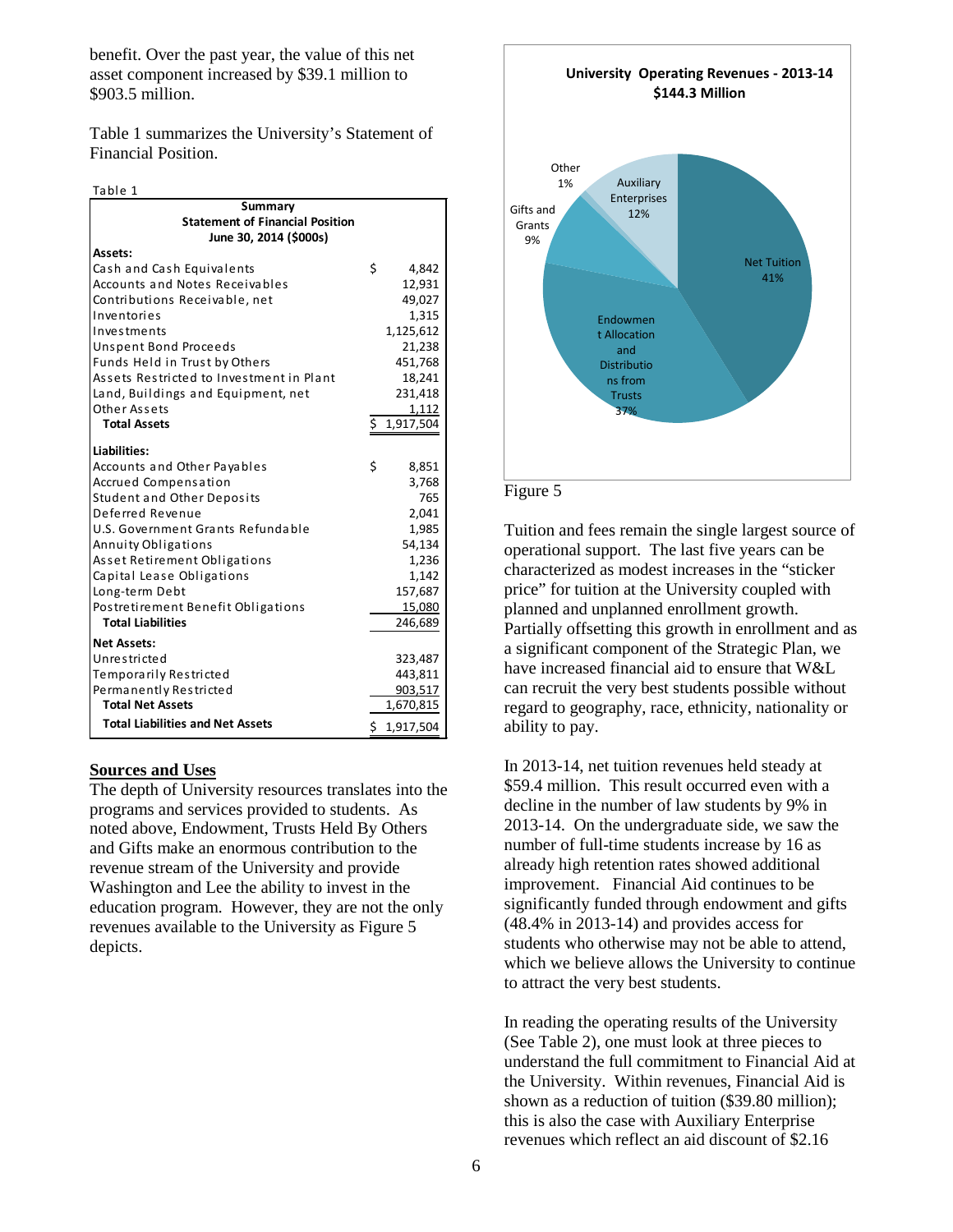million. Finally, within the Expenses section, there is a line item for Financial Aid that totals \$3.55 million. On a combined basis, student financial aid awarded by the University in 2013-14 increased at more than twice the rate of student fees (or 3.8% for student financial aid compared to 1.8% for student fees) to \$45.5 million.

| v<br>I |  |
|--------|--|
|--------|--|

| Summary                                                |              |
|--------------------------------------------------------|--------------|
| <b>Statement of Activities</b>                         |              |
| June 30, 2014 (\$000s)                                 |              |
| <b>Revenues:</b><br>Gross Tuition                      | \$<br>99,216 |
| Less donor funded student financial aid                | (22,009)     |
|                                                        | (17, 787)    |
| Less institutionally funded student aid<br>Net Tuition | 59,420       |
| Endowment Return Allocated to Operations               | 41,619       |
| Income from Funds Held in Trust by Others              | 11,604       |
| Contributions and Grants                               | 13,072       |
| Auxiliary Enterprises (net of \$2,158 of aid)          | 17,296       |
| Other                                                  | 1,258        |
| Total                                                  | 144,269      |
| <b>Expenses:</b>                                       |              |
| Instructional                                          | 69,007       |
| Academic Support                                       | 18,375       |
| Student Services                                       | 13,507       |
| Institutional Support                                  | 18,814       |
| Financial Aid                                          | 3,553        |
| Auxiliary Enterprises                                  | 21,143       |
| Other                                                  | 3,619        |
| Total                                                  | 148,018      |
| Operating Deficit                                      | (3,749)      |
| Increase in Net Assets from Non-Operating              |              |
| Activities                                             | 141,849      |
| <b>Change in Net Assets</b>                            | 138.100      |

Endowment distributions, whether from the defined payout formula or allocations from Trusts Held by Others, accounted for 36.0% of the operating revenues in 2013-14, at \$53.2 million. This source has grown in importance as a portion of the revenue stream (See Fig. 6), and as a result the diligence of management of the underlying assets and considerations of payout allocation models are as important, if not more important than a decade ago. It should be noted that prior to 2006-07, the University regularly exceeded a 5% payout from the aggregate endowment as measured against the beginning market value. In 2013-14, the endowment allocation to operations translated to a payout rate of 4.55%.





Current gifts and grants also play a significant role in the University's ability to provide a world-class educational program. For instance, in 2013-14, the Annual Fund exceeded \$9.3 million in total commitments for the first time and reflected an increase of \$600,000 from 2012-13. In addition, the University established new highs in undergraduate alumni participation with 54.7% making gifts. These unrestricted gifts underwrite all aspects of University life. In the aggregate, Washington and Lee received \$13.1 million in contributions and grants in 2013-14 to underwrite operations. If the University had to rely on its endowment to generate the same level of contribution, the University would need an additional \$279 million in endowment funds.

We use these resources to fulfill our core mission – education. As demonstrated in Fig. 7, Instruction and Academic Support (libraries, information technology services, etc.) comprise nearly 60% of total expenses. Fig. 7 also demonstrates that only 13% of expenditures go toward administration, including fund-raising.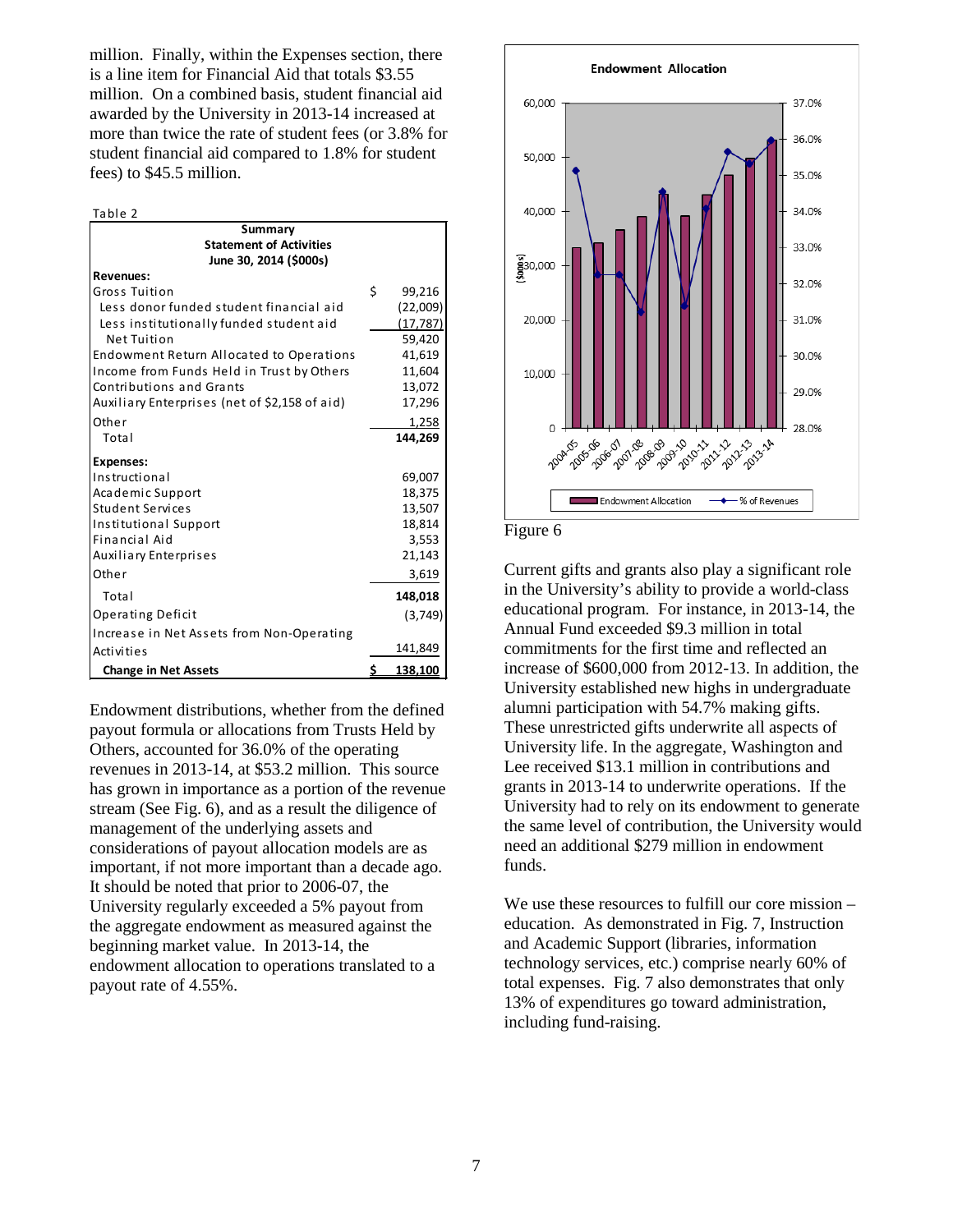



As in past years, comparisons of expenses within the "Top 25" group of liberal arts colleges, reveal that Washington and Lee consistently spends a higher percentage of its budget for educational expenses than the peer average (59.9% versus 52.2%). However, the University's aggregate expenses per student fall below the average expense per student of the peers by \$8,350.

Results from Operations reflect an Unrestricted Operating deficit of \$529,000 versus an Unrestricted Operating deficit of \$95,000 in 2013. Overall, the deficit grew to \$3.749 million reflecting a drawdown of temporarily restricted assets to underwrite operations. It should be noted that the University does not formally budget for depreciation expense (\$12.1 million in 2013-14 allocated across the functional expenditures in Fig. 7). However, we do budget for certain similar types of activities including principal payments on debt, and annual capital projects. In addition, the Board of Trustees approved a change in the University's Reserves Policy in 2014 that, over time, should lead to an increase in the annual allocation to Capital Reserves which should be able to substitute for Depreciation budgeting. This is a long-term commitment and solution, but will help to resolve one of the perennial challenges associated with our financial modeling. Beyond these steps, we also pursue significant fundraising to support the capital program and many of these commitments are made but allocated to the project in a different year. This adjustment from temporarily restricted to

unrestricted operations is made in the Nonoperating activities section of the statement of activities. We believe that this comprehensive approach to facilities capital management is a reasonable and thoughtful approach, and will be considered a "best practice" model going forward.

### **Summary and Outlook**

A strategy within the University to stay true to our mission and avoid ventures into other areas of operation has served the University and its students well over the years. It has allowed us to invest into the fundamental programs that benefit our undergraduate and law students while resonating with our alumni to secure purposeful philanthropic support. The two have gone hand-in-hand at Washington and Lee. The result is an institution that understands its identity and has been wellsupported in staying faithful to that identity. During a time in higher education when many institutions deviate from their primary missions with the hopes of securing a more sustainable financial future, we have elected to "double down" on our wager. The result is reflected in the accompanying financial statements: an endowment per student that places the University in the Top 25 of all higher education institutions in America; a financial aid program that is expanding the level of accessibility to deserving students of lesser means; an academic program that strives consistently to find greater opportunities to engage students in both curricular and co-curricular activities; and an environment that prides itself on the long-lasting bonds of the relationships that are established. The cost of quality is not inexpensive, and we have recognized that managing tuition growth and providing a more financially accessible university must be achieved through gains in other resources. The success that we have seen in the *Honor Our Past, Build Our Future* Campaign has played a significant role in our ability to match priority goals with resources.

We believe we are one of the fortunate institutions in higher education today. The University's prosperity reflects both the extreme generosity of those who came before us as well as prudent but forward-looking financial management of resources. We value the underlying strength that this support has yielded for our historic University.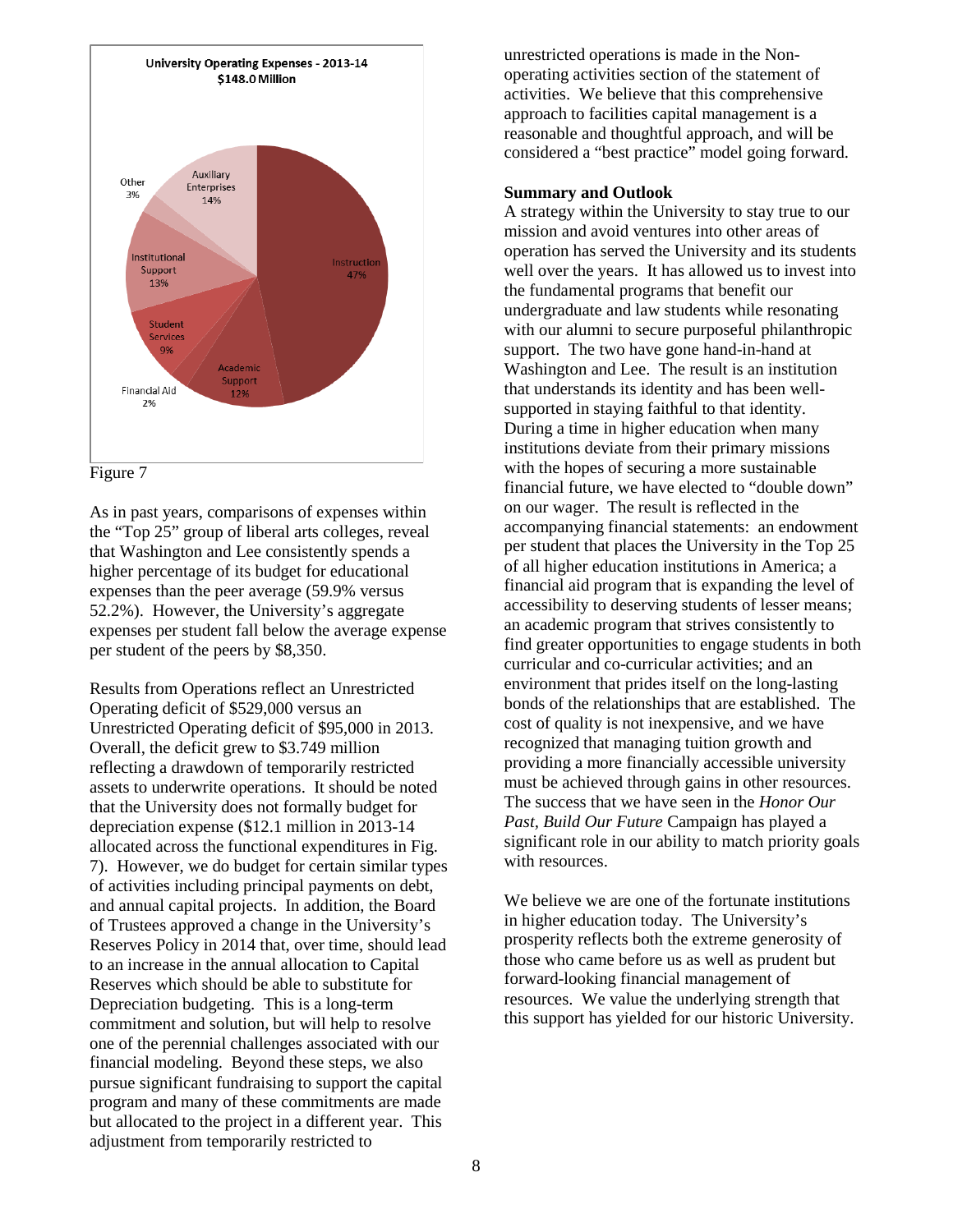

**KPMG LLP** Suite 1010 10 S. Jefferson Street Roanoke, VA 24011-1331

# **Independent Auditors' Report**

The Board of Trustees The Washington and Lee University:

We have audited the accompanying consolidated financial statements of The Washington and Lee University and its affiliate (the University), which comprise the consolidated statement of financial position as of June 30, 2014, and the related consolidated statements of activities and cash flows for the year then ended, and the related notes to the consolidated financial statements.

### *Management's Responsibility for the Financial Statements*

Management is responsible for the preparation and fair presentation of these consolidated financial statements in accordance with U.S. generally accepted accounting principles; this includes the design, implementation, and maintenance of internal control relevant to the preparation and fair presentation of consolidated financial statements that are free from material misstatement, whether due to fraud or error.

### *Auditors' Responsibility*

Our responsibility is to express an opinion on these consolidated financial statements based on our audit. We conducted our audit in accordance with auditing standards generally accepted in the United States of America. Those standards require that we plan and perform the audit to obtain reasonable assurance about whether the consolidated financial statements are free from material misstatement.

An audit involves performing procedures to obtain audit evidence about the amounts and disclosures in the consolidated financial statements. The procedures selected depend on the auditors' judgment, including the assessment of the risks of material misstatement of the consolidated financial statements, whether due to fraud or error. In making those risk assessments, the auditor considers internal control relevant to the organization's preparation and fair presentation of the consolidated financial statements in order to design audit procedures that are appropriate in the circumstances, but not for the purpose of expressing an opinion on the effectiveness of the organization's internal control. Accordingly, we express no such opinion. An audit also includes evaluating the appropriateness of accounting policies used and the reasonableness of significant accounting estimates made by management, as well as evaluating the overall presentation of the consolidated financial statements.

We believe that the audit evidence we have obtained is sufficient and appropriate to provide a basis for our audit opinion.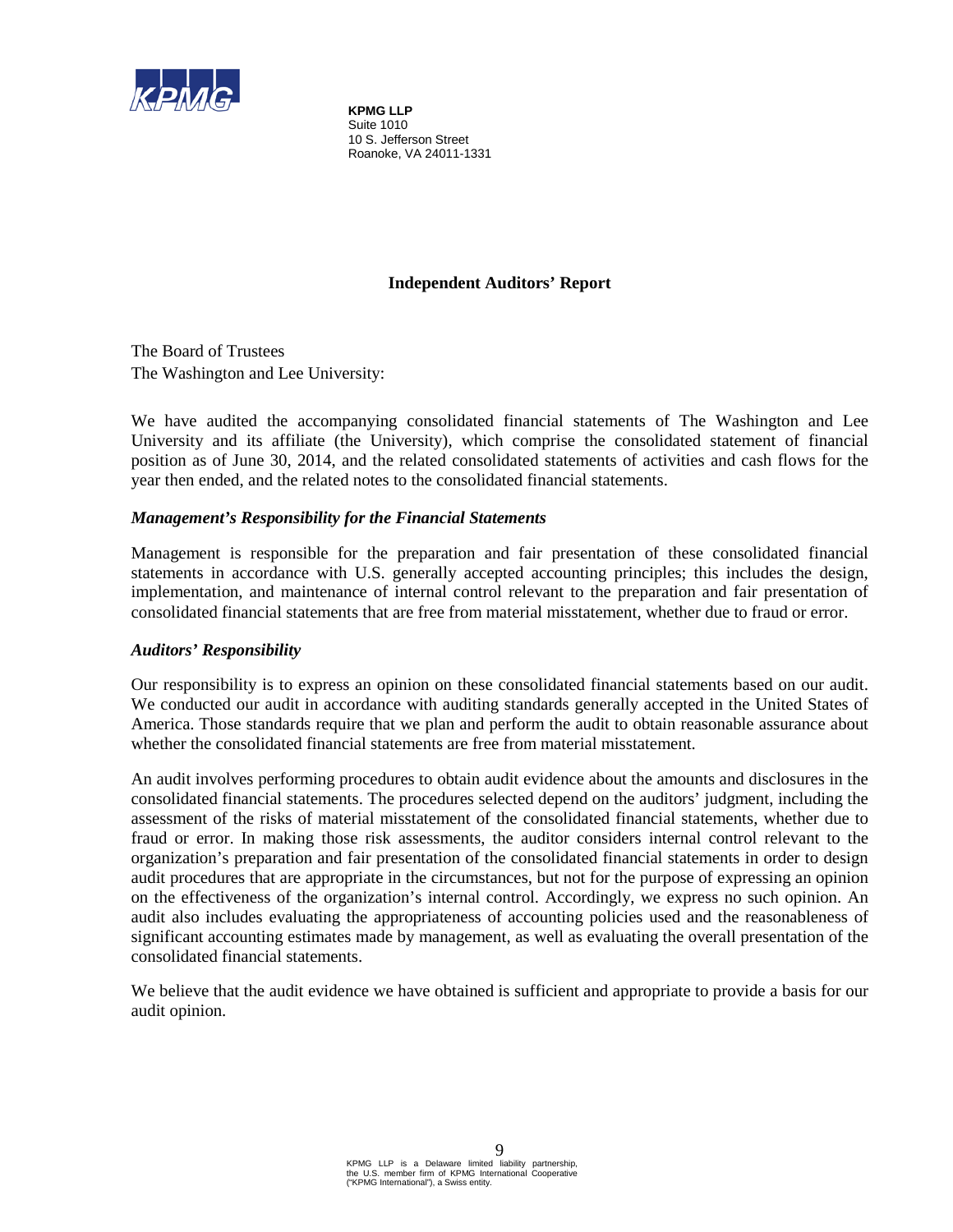

### *Opinion*

In our opinion, the consolidated financial statements referred to above present fairly, in all material respects, the financial position of The Washington and Lee University and its affiliate as of June 30, 2014, and the changes in their net assets and their cash flows for the year then ended in accordance with U.S. generally accepted accounting principles.

### *Report on Summarized Comparative Information*

We have previously audited the University's 2013 consolidated financial statements, and we expressed an unmodified audit opinion on those consolidated financial statements in our report dated October 25, 2013. In our opinion, the summarized comparative information presented herein as of and for the year ended June 30, 2013 is consistent, in all material respects, with the audited consolidated financial statements from which it has been derived.

KPMG LLP

October 27, 2014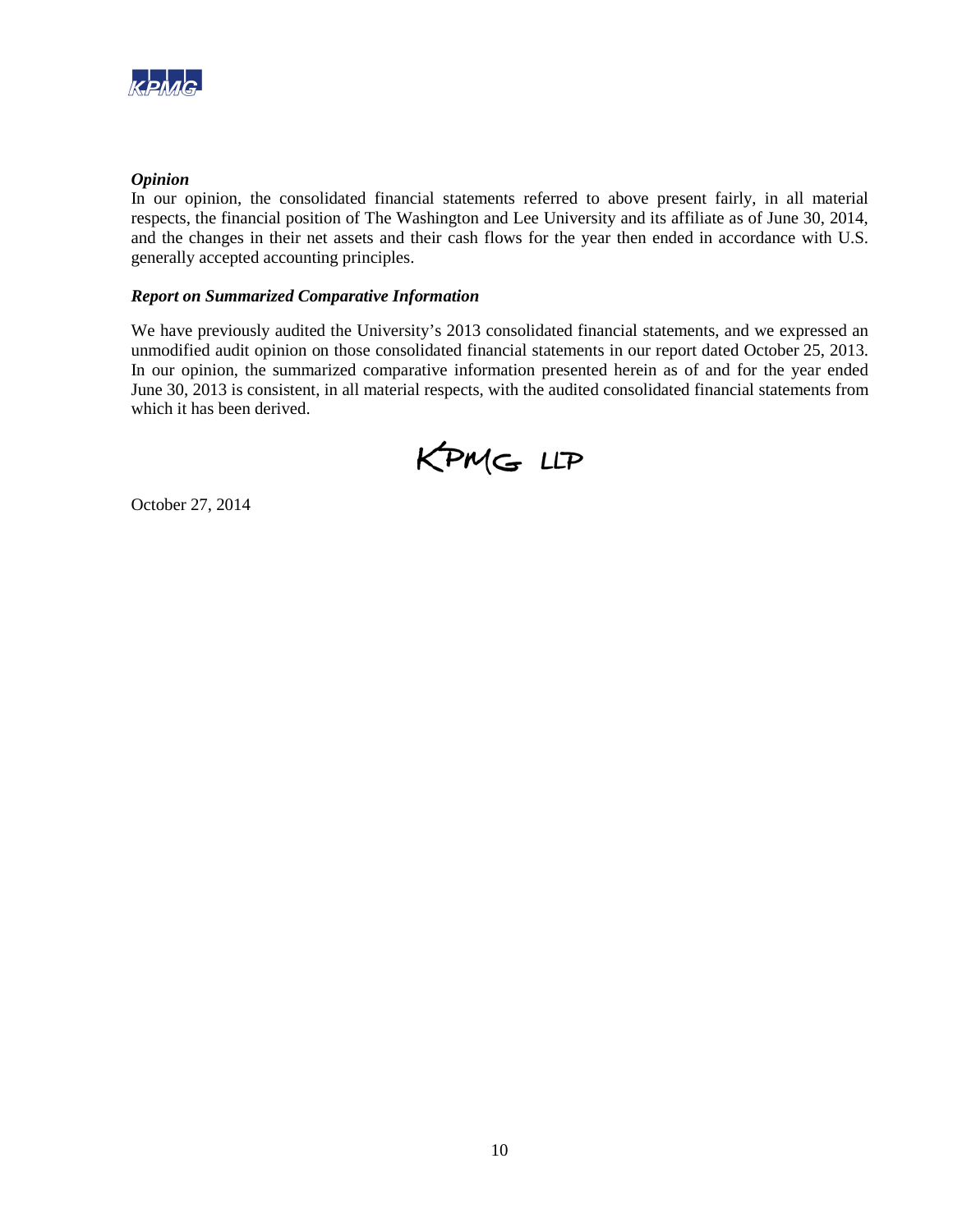### Consolidated Statement of Financial Position

### June 30, 2014 (with comparative information as of June 30, 2013)

# (In thousands)

| <b>Assets</b>                                                     | 2014            | 2013      |
|-------------------------------------------------------------------|-----------------|-----------|
| Cash and cash equivalents                                         | \$<br>4,842     | 9,719     |
| Accounts and other receivables                                    | 5,837           | 4,778     |
| Notes receivable, net                                             | 7,094           | 6,974     |
| Contributions receivable, net                                     | 49,027          | 50,121    |
| Inventories                                                       | 1,315           | 1,254     |
| Investments                                                       | 1,125,612       | 1,001,512 |
| Funds held in trust by others                                     | 451,768         | 429,586   |
| Unspent bond proceeds                                             | 21,238          |           |
| Assets restricted to investment in land, buildings, and equipment | 18,241          | 12,697    |
| Land, buildings, and equipment, net                               | 231,418         | 222,537   |
| Debt issuance costs, net                                          | 1,112           | 876       |
| <b>Total assets</b>                                               | \$<br>1,917,504 | 1,740,054 |
| <b>Liabilities and Net Assets</b>                                 |                 |           |
| Liabilities:                                                      |                 |           |
| Accounts and other payables                                       | \$<br>8,851     | 7,989     |
| Accrued compensation                                              | 3,768           | 3,430     |
| Student and other deposits                                        | 765             | 843       |
| Deferred revenue                                                  | 2,041           | 2,461     |
| U.S. government grants refundable                                 | 1,985           | 2,021     |
| Split interest agreement obligations                              | 54,134          | 49,707    |
| Asset retirement obligations                                      | 1,236           | 1,040     |
| Capital lease obligations                                         | 1,142           | 580       |
| Long-term debt                                                    | 157,687         | 124,707   |
| Postretirement benefit obligation                                 | 15,080          | 14,561    |
| <b>Total liabilities</b>                                          | 246,689         | 207,339   |
| Commitments and contingencies                                     |                 |           |
| Net assets:                                                       |                 |           |
| Unrestricted                                                      | 323,487         | 298,093   |
| Temporarily restricted                                            | 443,811         | 370,204   |
| Permanently restricted                                            | 903,517         | 864,418   |
| Total net assets                                                  | 1,670,815       | 1,532,715 |
| Total liabilities and net assets                                  | \$<br>1,917,504 | 1,740,054 |

See accompanying notes to consolidated financial statements.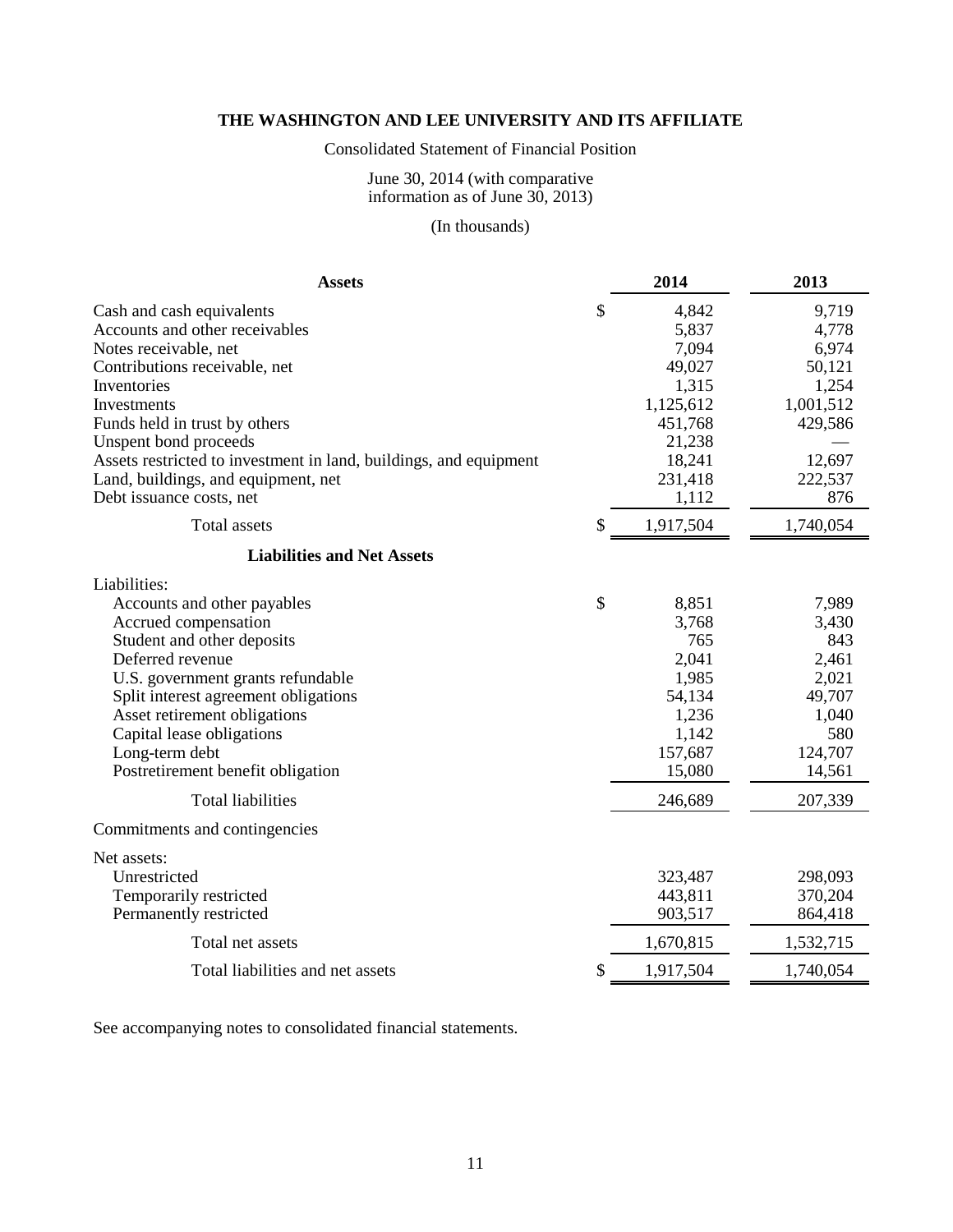Consolidated Statement of Activities

#### Year ended June 30, 2014 (with summarized comparative information for the year ended June 30, 2013)

(In thousands)

|                                                           |                     | 2014                      |                           |           |               |
|-----------------------------------------------------------|---------------------|---------------------------|---------------------------|-----------|---------------|
|                                                           | <b>Unrestricted</b> | Temporarily<br>restricted | Permanently<br>restricted | Total     | 2013<br>Total |
| Operating revenues and gains:                             |                     |                           |                           |           |               |
| Tuition and fees                                          | \$<br>99.216        |                           |                           | 99.216    | 97.427        |
| Less donor funded student financial aid                   | (22,009)            |                           |                           | (22,009)  | (21,052)      |
| Less institutionally funded student financial aid         | (17, 787)           |                           |                           | (17, 787) | (16,956)      |
| Net tuition and fees                                      | 59,420              |                           |                           | 59,420    | 59,419        |
| Endowment return allocated to operations                  | 35,339              | 6,280                     |                           | 41,619    | 38,954        |
| Other investment income                                   | 471                 | 138                       |                           | 609       | 757           |
| Distributions from funds held in trust by others          | 11,535              | 69                        |                           | 11,604    | 10.867        |
| Contributions                                             |                     |                           |                           | 10,783    | 10,174        |
| Auxiliary enterprises (net of \$2,158 in 2014 and \$1,113 | 10,783              |                           |                           |           |               |
| in 2013 of institutionally funded student financial aid)  | 17,296              |                           |                           | 17,296    | 18,581        |
| Governmental and other grants                             |                     | 2,289                     |                           | 2,289     | 1,893         |
| Other                                                     | 399                 | 250                       |                           | 649       | 439           |
| Net assets released from restrictions                     | 12,246              | (12, 246)                 |                           |           |               |
|                                                           |                     |                           |                           |           |               |
| Total operating revenues and gains                        | 147,489             | (3,220)                   |                           | 144,269   | 141,084       |
| Operating expenses:                                       |                     |                           |                           |           |               |
| Instruction                                               | 69,007              |                           |                           | 69.007    | 64,820        |
| Research                                                  | 2,665               |                           |                           | 2,665     | 2,428         |
| Public service                                            | 954                 |                           |                           | 954       | 961           |
| Academic support                                          | 18,375              |                           |                           | 18,375    | 16,573        |
| Financial aid                                             | 3,553               |                           |                           | 3,553     | 4,704         |
| Student services                                          | 13,507              |                           |                           | 13,507    | 12,757        |
| Institutional support                                     | 18,814              |                           |                           | 18,814    | 19,441        |
| Auxiliary enterprises                                     | 21,143              |                           |                           | 21,143    | 19,090        |
| Total operating expenses                                  | 148,018             |                           |                           | 148,018   | 140,774       |
| Change in net assets from operating                       |                     |                           |                           |           |               |
| activities                                                | (529)               | (3,220)                   |                           | (3,749)   | 310           |
| Nonoperating activities:                                  |                     |                           |                           |           |               |
| Investment return, net of amount allocated to             |                     |                           |                           |           |               |
| operations                                                | 22,105              | 70,541                    | 3,178                     | 95,824    | 49.824        |
| Change in value of funds held in trust by others          |                     | 1,769                     | 24,142                    | 25,911    | 10,895        |
| Split interest agreements, net                            | 12                  | (2,025)                   | (2, 863)                  | (4, 876)  | (4,374)       |
| Contributions                                             |                     | 15,258                    | 12,042                    | 27,300    | 43,378        |
| Net assets released for fixed asset acquisitions          | 8.039               | (8,039)                   |                           |           |               |
| Postretirement charge other than benefit cost             | 81                  |                           |                           | 81        | 599           |
| Other, net                                                | (4,314)             | (677)                     | 2,600                     | (2,391)   | 74            |
| Total nonoperating activities                             | 25,923              | 76.827                    | 39.099                    | 141.849   | 100.396       |
| Change in net assets                                      | 25,394              | 73,607                    | 39,099                    | 138,100   | 100,706       |
| Net assets:                                               |                     |                           |                           |           |               |
| Beginning of year                                         | 298,093             | 370,204                   | 864,418                   | 1,532,715 | 1,432,009     |
| End of year                                               | \$<br>323,487       | 443,811                   | 903,517                   | 1.670.815 | 1,532,715     |

See accompanying notes to consolidated financial statements.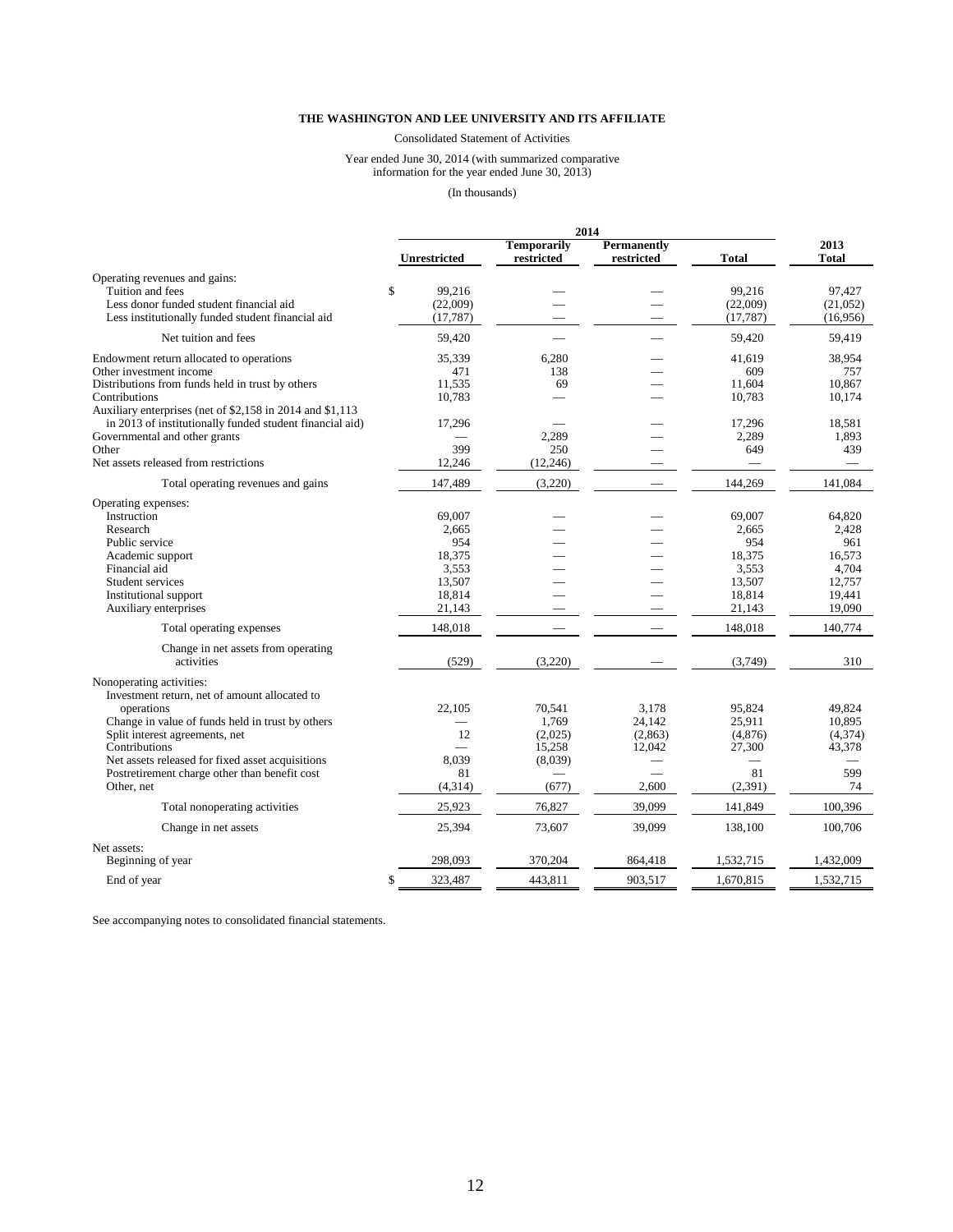Consolidated Statement of Cash Flows

#### Year ended June 30, 2014 (with comparative information for the year ended June 30, 2013)

(In thousands)

|                                                                                                                         | 2014          | 2013       |
|-------------------------------------------------------------------------------------------------------------------------|---------------|------------|
| Cash flows from operating activities:                                                                                   |               |            |
| Change in net assets                                                                                                    | \$<br>138,100 | 100,706    |
| Adjustments to reconcile change in net assets to net cash and cash equivalents                                          |               |            |
| used in operating activities:                                                                                           |               |            |
| Net realized and unrealized gains on investments                                                                        | (131,948)     | (84, 659)  |
| Depreciation and amortization                                                                                           | 12,011        | 11,088     |
| Contributions restricted for long-term investment in endowment and plant                                                | (27,300)      | (45, 864)  |
| Interest and dividends restricted for long-term investment                                                              | (1,226)       | (1,300)    |
| Changes in operating assets and liabilities:                                                                            |               |            |
| Accounts and other receivables, net                                                                                     | (1,179)       | 547        |
| Contributions receivable, net                                                                                           | 645           | 3,802      |
| Inventories                                                                                                             | (61)          | (68)       |
| Funds held in trust by others                                                                                           | (22, 182)     | (5,409)    |
| Accounts payable and other accrued liabilities                                                                          | 797           | (73)       |
| Student and other deposits                                                                                              | (78)          | 134        |
| Deferred revenue                                                                                                        | (420)         | (306)      |
| U.S. government grants refundable                                                                                       | (36)          | 12         |
| Split interest agreement obligations                                                                                    | 6,360         | 11,073     |
| Postretirement benefit obligations                                                                                      | 519           | (493)      |
| Net cash and cash equivalents used in operating activities                                                              | (25,998)      | (10, 810)  |
| Cash flows from investing activities:                                                                                   |               |            |
| Purchases of land, buildings, and equipment, including interest capitalized                                             | (19,651)      | (11,237)   |
| Purchases of investments restricted to land, buildings, and equipment                                                   | (50,966)      | (19,371)   |
| Proceeds from sale of investments                                                                                       | 366,747       | 244,902    |
| Purchases of investments                                                                                                | (332, 455)    | (240, 687) |
| Net cash and cash equivalents used in by investing activities                                                           | (36,325)      | (26, 393)  |
| Cash flows from financing activities:                                                                                   |               |            |
|                                                                                                                         |               |            |
| Principal payments on capital lease obligations                                                                         | (207)         | (145)      |
| Interest and dividends restricted for long-term investment                                                              | 1,226         | 1,300      |
| Proceeds from contributions restricted for long-term investment in endowment and plant                                  | 27,749        | 45,864     |
| Payments for debt issuance costs                                                                                        | (300)         |            |
| Payments on split interest agreements                                                                                   | (4,193)       | (3,894)    |
| Proceeds from issuance of long-term debt                                                                                | 35,309        |            |
| Principal payments on long-term debt                                                                                    | (2, 138)      | (2,705)    |
| Net cash and cash equivalents provided by financing activities                                                          | 57,446        | 40,420     |
| Net (decrease) increase in cash and cash equivalents                                                                    | (4, 877)      | 3,217      |
| Cash and cash equivalents:                                                                                              |               |            |
| Beginning of year                                                                                                       | 9,719         | 6,502      |
| End of year                                                                                                             | \$<br>4,842   | 9,719      |
| Supplemental disclosure of cash flow information:<br>Cash paid during the year for interest, net of amounts capitalized | \$<br>7,331   | 5,755      |

Noncash investing and financing activities, in thousands:

At June 30, 2014 and 2013, \$511 and \$108, respectively, of fixed asset purchases were included in accounts payable and other accrued liabilities.

At June 30, 2014 and 2013, the University incurred capital lease obligations of \$769 and \$725 for equipment leases, respectively.

See accompanying notes to consolidated financial statements.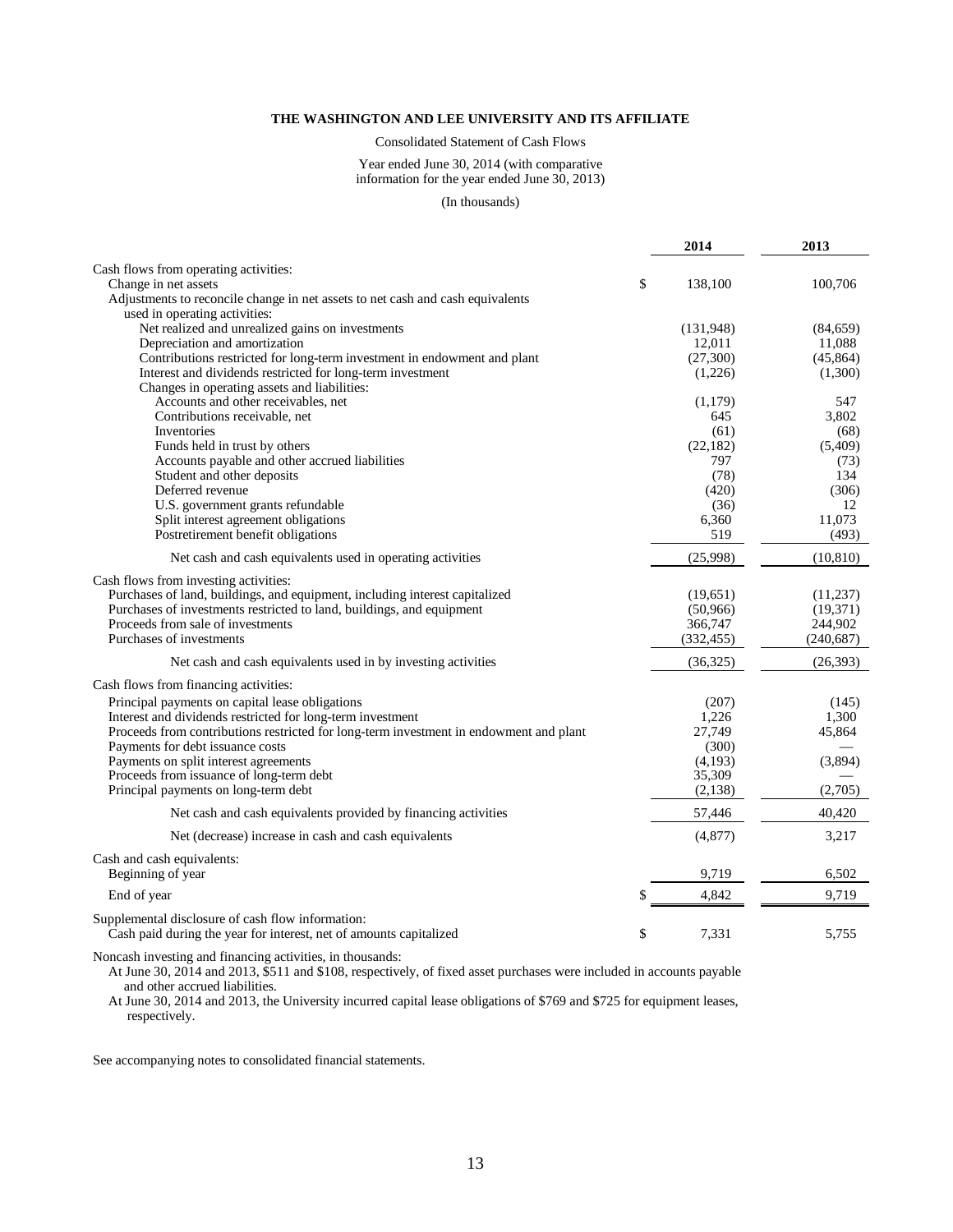Notes to Consolidated Financial Statements

June 30, 2014

### **(1) Description of Organization**

The Washington and Lee University (W&L) is a private, liberal arts university in Lexington, Virginia. Founded in 1749, it is the ninth oldest institution of higher learning in the nation. W&L is named after George Washington, as he gave the school its first major endowment, and after General Robert E. Lee, as a result of his strong leadership as president of W&L. W&L is comprised of the College, the Ernest Williams II School of Commerce, Economics and Politics, and the School of Law. There are approximately 1,800 undergraduate students and approximately 420 law students.

On November 15, 2010, Colonnade Restoration, LLC, a Virginia limited liability company and controlled affiliate of W&L, was formed for the purpose of restoring, rehabilitating, constructing and developing the historic buildings on W&L grounds known collectively as The Colonnade. Colonnade Restoration, LLC was formed so that the renovation expenditures incurred on the rehabilitation projects designated by the Virginia Department of Historic Resources will support Virginia Historic Tax Credits certified to Colonnade Restoration, LLC for allocation to its members. W&L has no membership interest in Colonnade Restoration, LLC but rather controls the affiliate through various leasing arrangements.

### **(2) Summary of Significant Accounting Policies**

#### *(a) Basis of Financial Statement Presentation and Consolidation*

The consolidated financial statements include the financial statements of W&L and its affiliate Colonnade Restoration, LLC (collectively, the University). The consolidated financial statements have been prepared on the accrual basis of accounting and all significant intercompany balances and transactions have been eliminated in consolidation.

## *(b) Use of Estimates*

The preparation of financial statements in conformity with U.S. generally accepted accounting principles requires management to make estimates and assumptions that affect the reported amounts of assets and liabilities and disclosure of contingent assets and liabilities at the date of the financial statements and the reported amounts of revenues and expenses during the reporting period. Items subject to such estimates and assumptions primarily include the carrying value of alternative investments, certain real estate holdings, post-retirement benefits, land, buildings and equipment, and accounts and contributions receivable. Actual results could differ from those estimates.

#### *(c) Classification of Net Assets*

Based on the existence or absence of donor-imposed restrictions, the University's net assets have been grouped into the following three classes:

*Unrestricted* – Net assets that are not subject to donor-imposed stipulations.

*Temporarily Restricted* – Net assets whose use is limited by donor-imposed stipulations that either expire by passage of time or can be fulfilled and removed by actions of the University pursuant to those stipulations.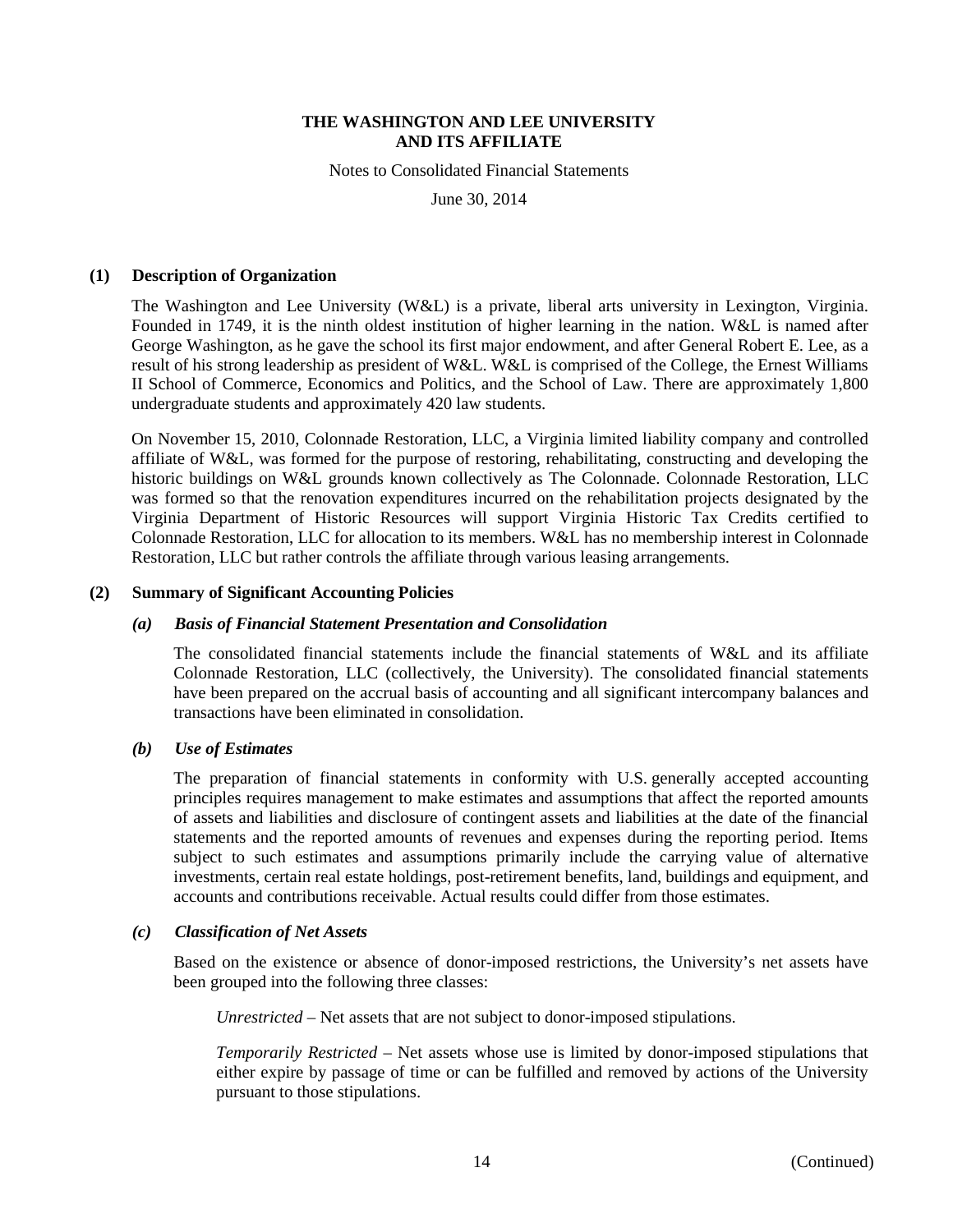Notes to Consolidated Financial Statements

June 30, 2014

*Permanently Restricted* – Net assets whose use is limited by donor-imposed stipulations that neither expire by passage of time nor can be fulfilled or otherwise removed by the University.

The University classifies the portion of donor-restricted endowment funds that is not classified as permanently restricted net assets as temporarily restricted net assets until appropriated for expenditure.

The University retains an interest in several funds held in trust by others (see note 9) which are classified as permanently restricted net assets. Annual adjustments to record the University's interest in such trusts at the current market value are also recorded as permanently restricted in the consolidated statement of activities and are, therefore, reflected as permanently restricted net assets in the consolidated statement of financial position.

### *(d) Summarized Comparative Information*

The consolidated statement of activities for the year ended June 30, 2014 is presented with certain summarized comparative information for the year ended June 30, 2013 in total but not by net asset class. Such information does not include sufficient detail to constitute a presentation in conformity with U.S. generally accepted accounting principles. Accordingly, such information should be read in conjunction with the University's consolidated financial statements for the year ended June 30, 2013 from which the summarized information was derived.

### *(e) Cash and Cash Equivalents*

The University considers all highly liquid investments with a maturity of three months or less when purchased to be cash equivalents, except those cash equivalents held by investment managers as part of their long-term investment strategy, which are included in investments.

At times during the year, the University maintains cash balances at financial institutions in excess of Federal Deposit Insurance Corporation (FDIC) limits.

### *(f) Inventories*

Inventories are stated at the lower of cost or market with cost determined on the first-in, first-out (FIFO) basis.

### *(g) Investments*

Investments are reported at fair value. The fair values of marketable equity and debt securities are determined using quoted market prices at the reporting date multiplied by the quantity held. The fair value of mortgage loans to exempt employees is determined as the present value of future contractual cash flows discounted at an interest rate that reflects the risks inherent in those cash flows. The discount rate approximates rates currently offered by local lending institutions for loans of similar terms with comparable credit risk. The fair values of other investments without a readily determinable fair value, such as hedge fund investments, private equity and venture capital, natural resource and real estate investments, are estimated based on the investment's net asset value of shares or units held by the University at the reporting date as a practical expedient. The various net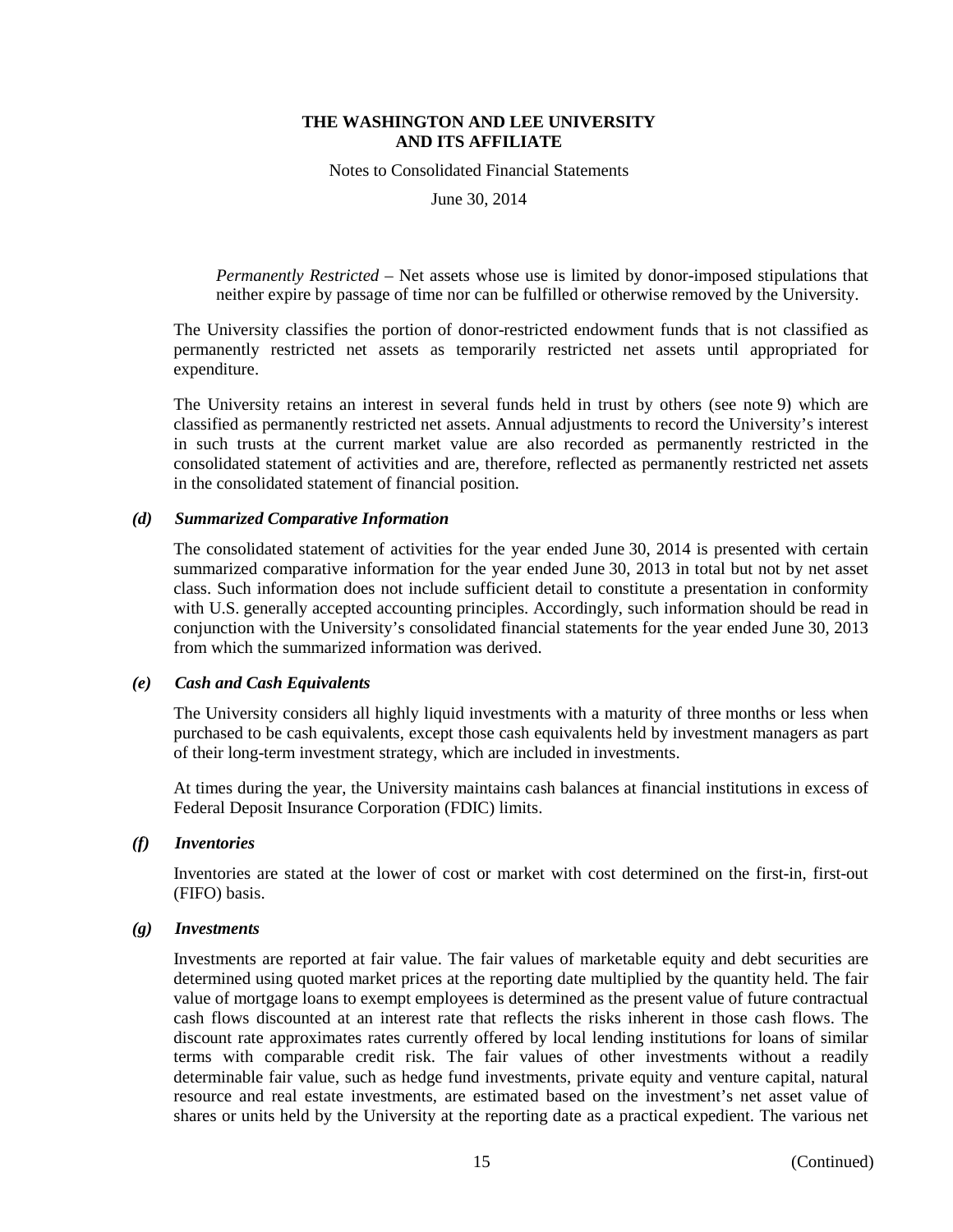Notes to Consolidated Financial Statements

June 30, 2014

asset values are based on valuations provided by external investment managers, which are reviewed by the University for reasonableness. Short-term investments are comprised of short-term fixed income securities valued at fair value determined from public quotations.

Purchases and sales of investments are recorded on the trade date. All investment income is reported in the period earned as unrestricted revenues, temporarily restricted revenues, or permanently restricted revenues depending on donor restrictions or law. The amount of investment income necessary to satisfy the Board of Trustees (the Board) approved spending policy for the endowment fund is included in the endowment returns allocated to operations in the consolidated statement of activities. Any excess of income earned over the approved spending amount is retained in the endowment pool.

Except for investments where donors specifically provide otherwise, investments are maintained in a pool. Gifts that are invested in the pool are assigned units of participation in the pool based upon their fair market value on the date of gift and the most recently determined unit market value for the existing units of participation. Subsequent distributions of annual income, based on the spending formula authorized by the Board, of the investment pool are based upon the number of units of participation. Withdrawals are based upon the most recently determined market value of the respective units of participation, which includes both realized and unrealized net gains or losses. The market value of the units of participation is calculated monthly.

Investments are exposed to several risks, such as interest rate, currency, market and credit risks. Due to the level of risk associated with certain investment securities, it is at least reasonably possible that changes in the values of investment securities will occur in the near term and that such changes could materially affect the amounts reported in the University's consolidated financial statements.

### *(h) Funds Held in Trust by Others*

Funds held in trust by others represent resources neither in the possession nor under the control of the University, but held and administered by outside fiscal agents, with the University deriving income from such funds. Funds held in trust by others are reported at fair value. The fair values of the assets of funds held in trust by others are based upon quoted market prices of the underlying assets held in trust at year end. The fair value of the University's share of the assets is reflected in the consolidated statement of financial position and the income (including unrealized appreciation and depreciation) is recorded in the consolidated statement of activities.

### *(i) Split Interest Agreements*

The University is a participating beneficiary in a number of split interest agreements such as charitable remainder trusts and charitable lead trusts. Donors establish and fund a trust with specified distributions to be made to a designated beneficiary or beneficiaries over the trust's term. If applicable, liabilities to beneficiaries associated with these split interest agreements are calculated using the appropriate discount rate at the time they are established. If applicable under generally accepted accounting principles, liabilities for these split interest agreements are adjusted annually for changes in actuarial assumptions, amortization of the discount or to use a current discount rate. Upon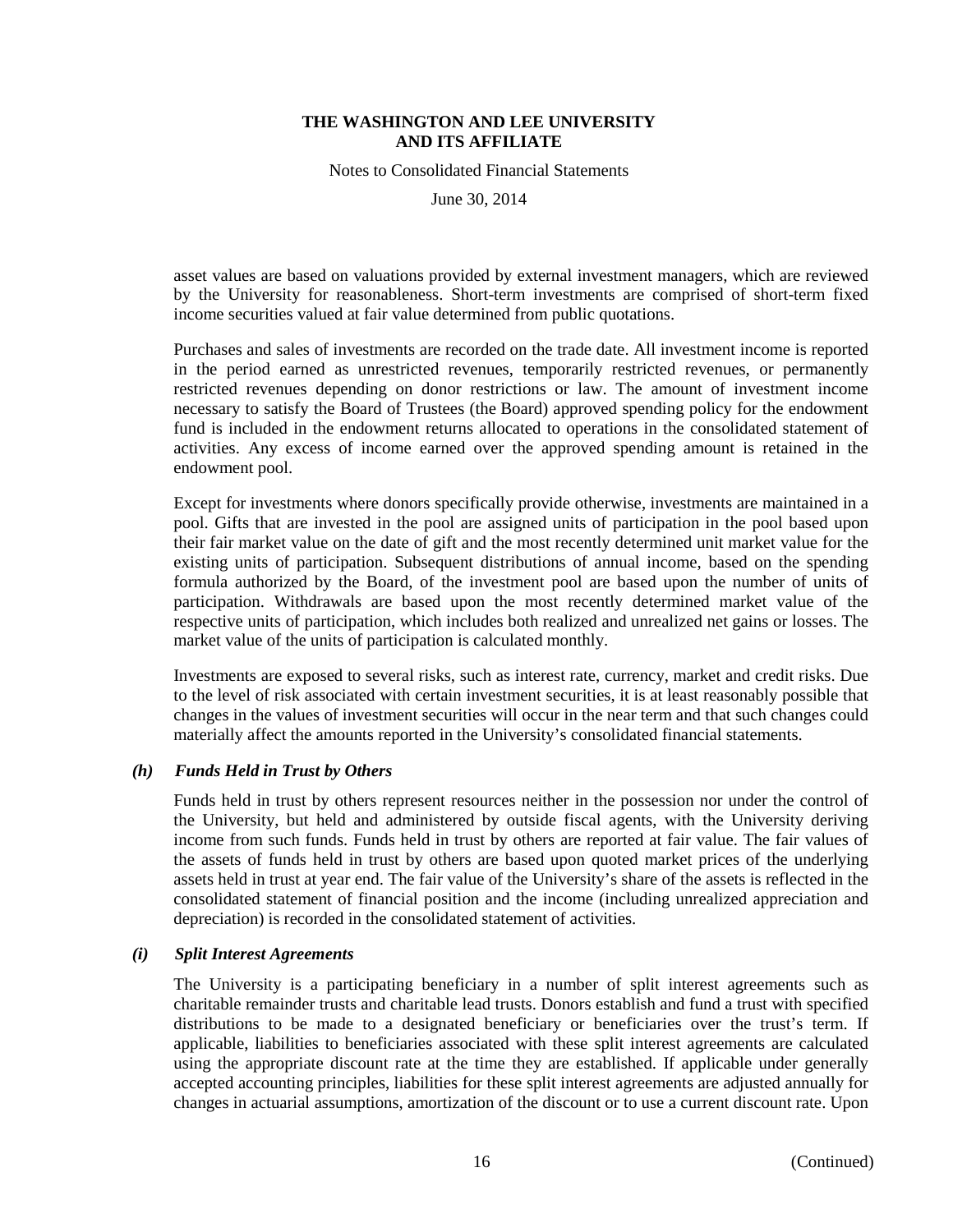Notes to Consolidated Financial Statements

June 30, 2014

termination of the trust, the University receives the portion of assets remaining in the trust as specified by the donor.

Charitable remainder trusts, for which the University is not the trustee, are recorded at the fair value of their beneficial interest. The University records revenue for charitable lead trusts, for which the University is the trustee, based on the present value of future cash flows expected to be received by the University. The fair value of the assets held in trust by the University are included in investments and the associated liability, representing the present value of the liability to the donor's estate, is included in split interest agreement obligations in the consolidated statement of financial position.

The University also manages gift annuities, which consist of nontrust assets donated to the University in exchange for a fixed payment for a specified period of time. The gift annuities are recognized at fair value when received, and included in investments in the consolidated statement of financial position. The associated liability is initially calculated at the present value of future cash flows and adjusted in subsequent periods to reflect changes in actuarial assumptions. Liabilities associated with gift annuities are included in split interest agreement obligations in the consolidated statement of financial position.

Pooled life income funds are donated funds received by the University and are assigned a specific number of units in the pool. The donor is paid the amount of income earned on the donor's assigned units. Pooled life income funds are recorded at their fair value and are included in investments in the consolidated statement of financial position. The University's interest is recognized as contribution revenue in the period in which the assets are received by the donor. The difference between the fair value of the assets when received and the revenue recognized is recorded as a liability and included in split interest agreement obligations in the consolidated statement of financial position.

### *(j) Land, Buildings, and Equipment*

Land, buildings, and equipment, including art properties, are stated at cost at the date of acquisition or fair value at the date of gift, less accumulated depreciation, computed on a straight-line basis over the estimated useful lives of land and building improvements (10-30 years), buildings (30-50 years), and equipment (10 years). Equipment held under capital leases is stated at the present value of minimum lease payments and amortized over the shorter of the lease term or estimated useful life of the asset. The University does not provide depreciation on its art properties because a decrease in economic benefit is not anticipated since the University expects to take the necessary steps to maintain their condition. Interest on borrowings is capitalized from the date of the borrowing until the specified qualifying assets acquired with those borrowings are ready for their intended use or the borrowing is retired, whichever occurs first. Capitalized interest is amortized over the useful life of the qualifying asset.

### *(k) Recognition and Classification of Gifts*

Contributions of cash and other assets, including unconditional promises to give, are recognized as revenue when the gifts are received by the University. Gifts are reported in the appropriate category of net assets in the consolidated statement of activities, except contributions that contain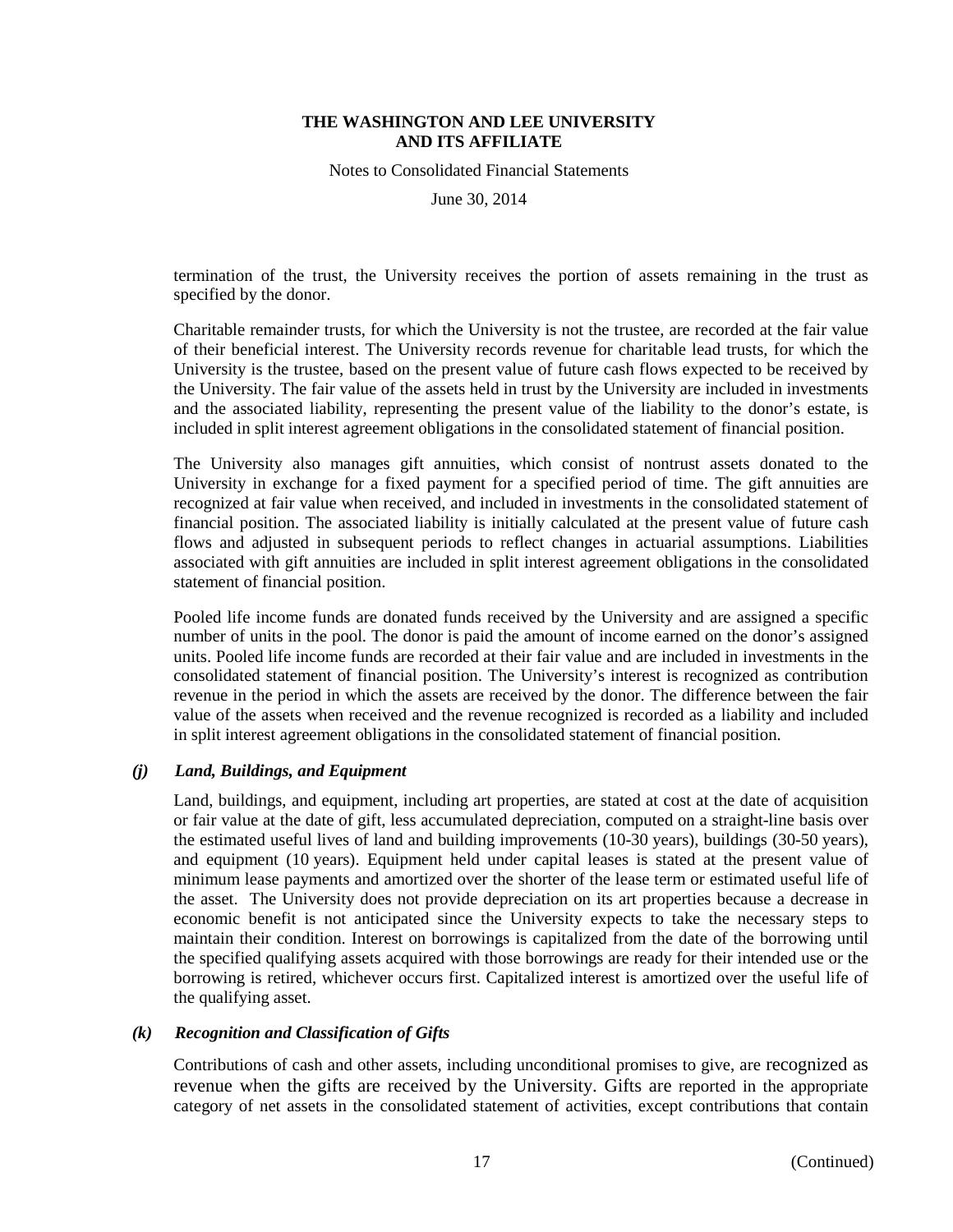Notes to Consolidated Financial Statements

June 30, 2014

donor-imposed restrictions that are met in the same fiscal year. Gifts whose restrictions are met in the same fiscal year as their receipt are reported as unrestricted contribution revenue.

The University records gifts of cash and other assets as restricted support if they are received with donor-imposed restrictions or stipulations that limit their use. When a donor restriction expires, that is, when a stipulated time restriction ends or purpose restriction is accomplished, temporarily restricted net assets are reclassified to unrestricted net assets and reported in the consolidated statement of activities as net assets released from restrictions.

The University reports gifts of land, buildings, and equipment as unrestricted support unless explicit donor stipulations specify how the donated assets must be used. Gifts of long-lived assets with explicit restrictions that specify how the assets are to be used and gifts of cash or other assets that must be used to acquire long-lived assets are reported as restricted support.

In the event a donor makes changes to the nature of a restricted gift which affects its classification among the net asset categories, such amounts are reflected as "redesignated funds" in the consolidated statement of activities.

Unconditional promises to give that are expected to be collected within one year are recorded on the date of gift at net realizable value which approximates fair value. The University uses present value techniques to measure the fair value on the date of gift of unconditional promises to give that are expected to be collected in future years. The discount rates used to compute the discounts on those amounts are determined at the time the unconditional pledges are initially recognized and are not revised subsequently. Amortization of the discounts is recorded as additional contribution revenues in accordance with the donor-imposed restrictions on the contributions. Subsequently, an allowance is made for uncollectible contributions based upon management's judgment after analysis of creditworthiness of the donors, past collection experience, and other relevant factors.

Conditional promises to give are not recognized as revenues until such time as the conditions are substantially met. The aggregate fair value of the conditional pledges received by the University is indeterminable as of June 30, 2014.

### *(l) Asset Retirement Obligations*

The University has asset retirement obligations arising from regulatory requirements to perform certain asset retirement activities associated with the cost of removal and disposal of asbestos and fuel tanks. The liability was initially measured at fair value and subsequently is adjusted for accretion expense and changes in the amount or timing of the estimated cash flows. The corresponding asset retirement costs are capitalized as part of the carrying amount of the related long-lived asset and depreciated over the asset's remaining useful life.

### *(m) Tuition and Fees and Auxiliary Revenue*

Student tuition and fees and auxiliary revenue are recognized as revenue during the fiscal year in which the related academic services are rendered. Student tuition and fees and auxiliary revenue received in advance of services to be rendered are reported as deferred revenue in the consolidated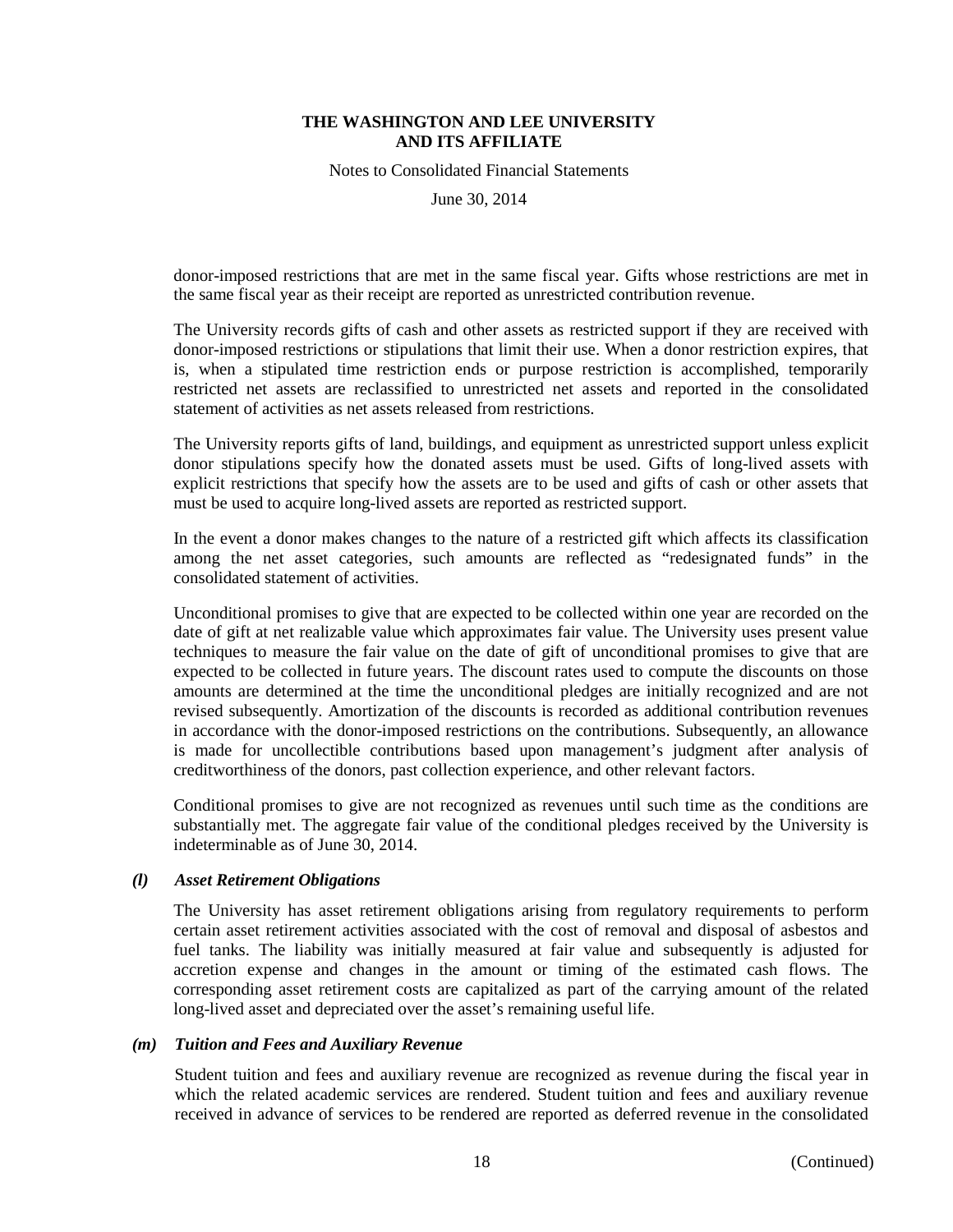Notes to Consolidated Financial Statements

June 30, 2014

statement of financial position. Student tuition and fees and auxiliary revenue are recorded in the consolidated statement of activities net of student financial aid provided to the student by the University. Student financial aid is provided from earnings on restricted funds and certain board-designated endowments, along with gifts and grants dedicated to providing student financial aid.

### *(n) Functional Expenses*

The University has developed and implemented a system of allocating expenses related to more than one function. These expenses are depreciation, interest and operations and maintenance of plant. Depreciation is allocated by individual fixed assets to the function utilizing that asset. Interest is allocated based on the use of borrowed money in the individual functional category. Allocation of operations and maintenance of plant expenses was determined through a study of departmental uses of the operations and maintenance budget within each functional category.

### *(o) Operations*

The University classifies revenues earned and expenses incurred related to its core missions of teaching, research and scholarship, and investment returns made available for current use as operating revenues or expenses in the consolidated statement of activities. All other activities, including contributions restricted by donors or designated for longer term use by the Board, are shown as a component of nonoperating activities.

#### *(p) Derivative Instruments*

All derivative instruments are recognized as either assets, included in accounts and other receivables, or liabilities, included in accounts and other payables, in the consolidated statement of financial position at their respective fair values. Changes in the fair value of derivative instruments are recorded as other non-operating activities on the consolidated statement of activities. Using derivative financial instruments may increase the University's exposure to credit risk and market risk. The University minimizes the credit (or repayment) risk in derivative instruments by (1) entering into transactions with high-quality counterparties, (2) limiting the amount of exposure to each counterparty, and (3) monitoring the financial condition of its counterparties. Market risk is the adverse effect on the value of a derivative financial instrument that results from a change in interest rates.

#### *(q) Income Taxes*

The Washington and Lee University has been classified as an organization described under Section  $501(c)(3)$  of the Internal Revenue Code and thus exempt from federal income taxes on activities related to its exempt purpose. The University does not believe that there are any unrecognized tax benefits or costs that should be recorded in the consolidated financial statements. Accordingly, no provision for income taxes has been reflected in the consolidated financial statements.

The Internal Revenue Service has held that a Virginia limited liability company, treated as a partnership for state income tax purposes, would also be treated as a partnership for federal income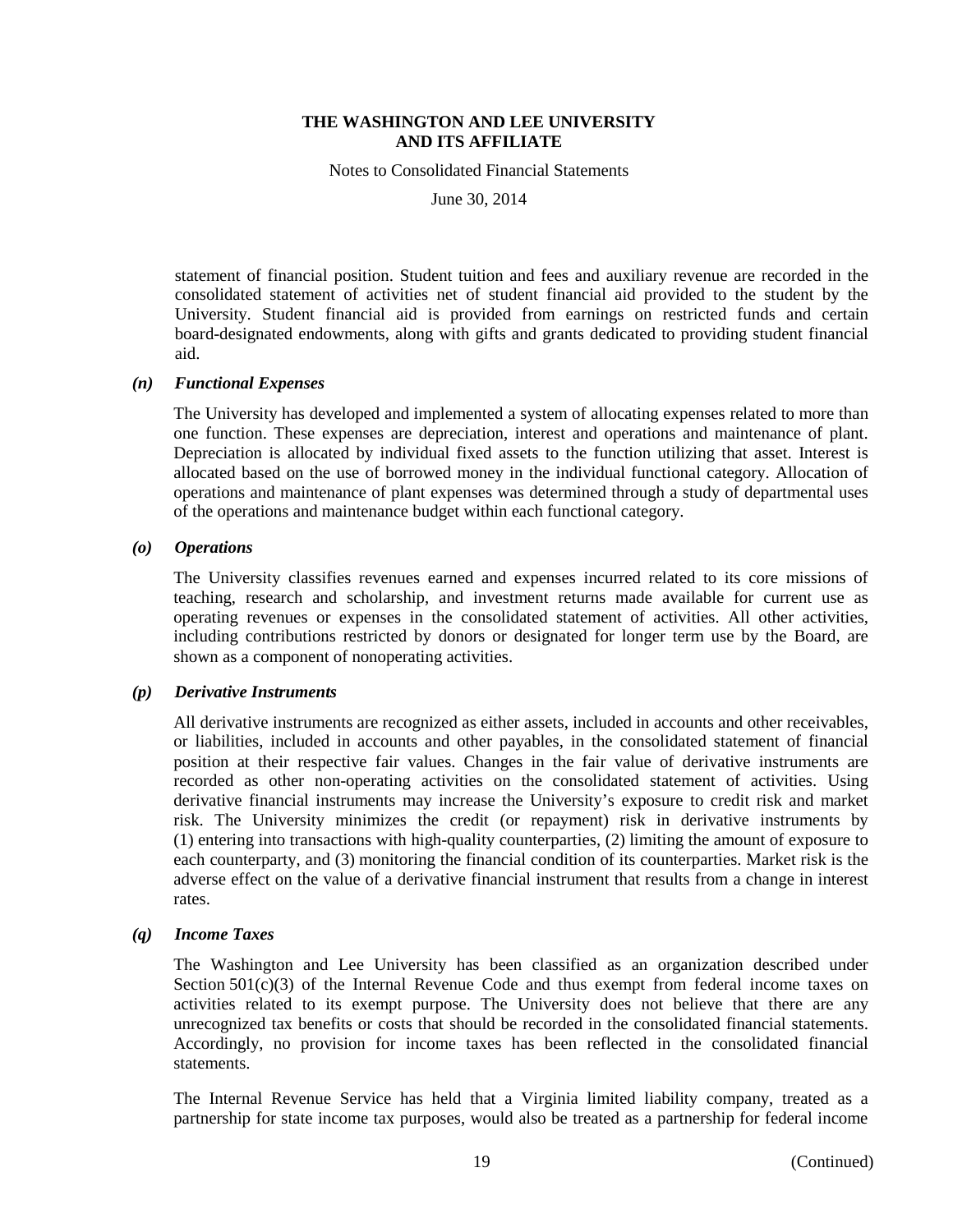Notes to Consolidated Financial Statements

June 30, 2014

tax purposes. Therefore, income taxes are not provided with respect to the operations of Colonnade Restoration, LLC since each member is responsible for the income tax consequences associated with its proportionate share of such operations.

### *(r) Fair Value Measurements*

Certain assets and liabilities are reported or disclosed at fair value in the consolidated financial statements. Fair value is defined as the price that would be received to sell an asset or paid to transfer a liability in an orderly transaction between market participants at the measurement date. The University utilizes valuation techniques that maximize the use of observable inputs and minimize the use of unobservable inputs to the extent possible. The University determines fair value based on assumptions that market participants would use in pricing an asset or liability in the principal or most advantageous market. When considering market participant assumptions in fair value measurements, the following fair value hierarchy distinguishes between observable and unobservable inputs, which are categorized in one of the following levels:

- Level 1 Inputs: Unadjusted quoted prices in active markets for identical assets or liabilities accessible to the reporting entity at the measurement date.
- Level 2 Inputs: Other than quoted prices included in Level 1 inputs that are observable for the asset or liability, either directly or indirectly, for substantially the full term of the asset or liability.
- Level 3 Inputs: Unobservable inputs for the asset or liability used to measure fair value to the extent that observable inputs are not available, thereby allowing for situations in which there is little, if any, market activity for the asset or liability at measurement date.

See note 7 for additional information with respect to fair value measurements.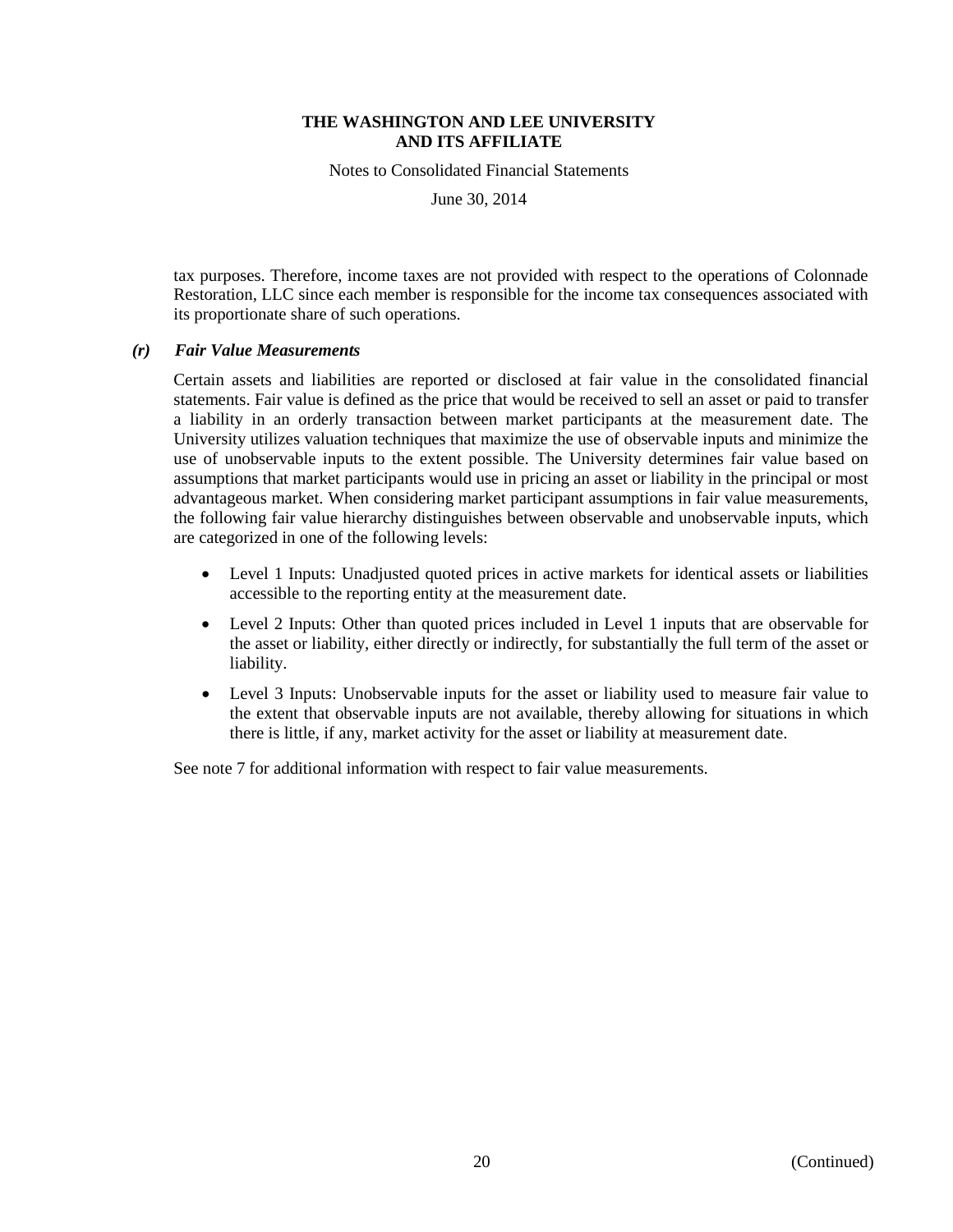Notes to Consolidated Financial Statements

June 30, 2014

### **(3) Notes Receivable**

Notes receivable are carried at unpaid principal balance, less an allowance for doubtful accounts, and consist of the following at June 30, 2014 and 2013 (in thousands):

|                                  |                 | <b>Interest</b> |               |       |       |
|----------------------------------|-----------------|-----------------|---------------|-------|-------|
|                                  | <b>Maturity</b> | rates           |               | 2014  | 2013  |
| Student financial aid:           |                 |                 |               |       |       |
| Federally funded aid, net of     |                 |                 |               |       |       |
| allowance for doubtful accounts  |                 |                 |               |       |       |
| of \$294 and \$258, respectively | up to 10 years  | $3\% - 5\%$     | <sup>\$</sup> | 2,047 | 1,630 |
| University funded aid, net of    |                 |                 |               |       |       |
| allowance for doubtful accounts  |                 |                 |               |       |       |
| of \$311 and \$259, respectively | up to 10 years  | $3\% - 9\%$     |               | 3.349 | 3,268 |
| Other notes:                     |                 |                 |               |       |       |
| Note receivable from sale of     |                 |                 |               |       |       |
| property                         | 10/31/2020      | 5%              |               | 1,628 | 1,839 |
| Miscellaneous notes              | various         | various         |               | 70    | 237   |
|                                  |                 |                 | \$            | 7.094 | 6.974 |

### **(4) Contributions Receivable**

Contributions receivable, which are reported net of an allowance for uncollectible amounts and a present value discount, are expected to be collected as follows at June 30, 2014 and 2013 (in thousands):

|                                                                 | 2014                            | 2013                      |
|-----------------------------------------------------------------|---------------------------------|---------------------------|
| Less than one year<br>One year to five years<br>Over five years | \$<br>25,072<br>24,227<br>1,038 | 23,724<br>26,150<br>1,647 |
| Total contributions receivable, gross                           | 50,337                          | 51,521                    |
| Less allowance for uncollectible contributions                  | (497)                           | (513)                     |
| Total contributions receivable, net of allowance                | 49,840                          | 51,008                    |
| Discount (rates ranging from $0.1\%$ to 7.67%)                  | (813)                           | (887)                     |
| Total                                                           | 49,027                          | 50,121                    |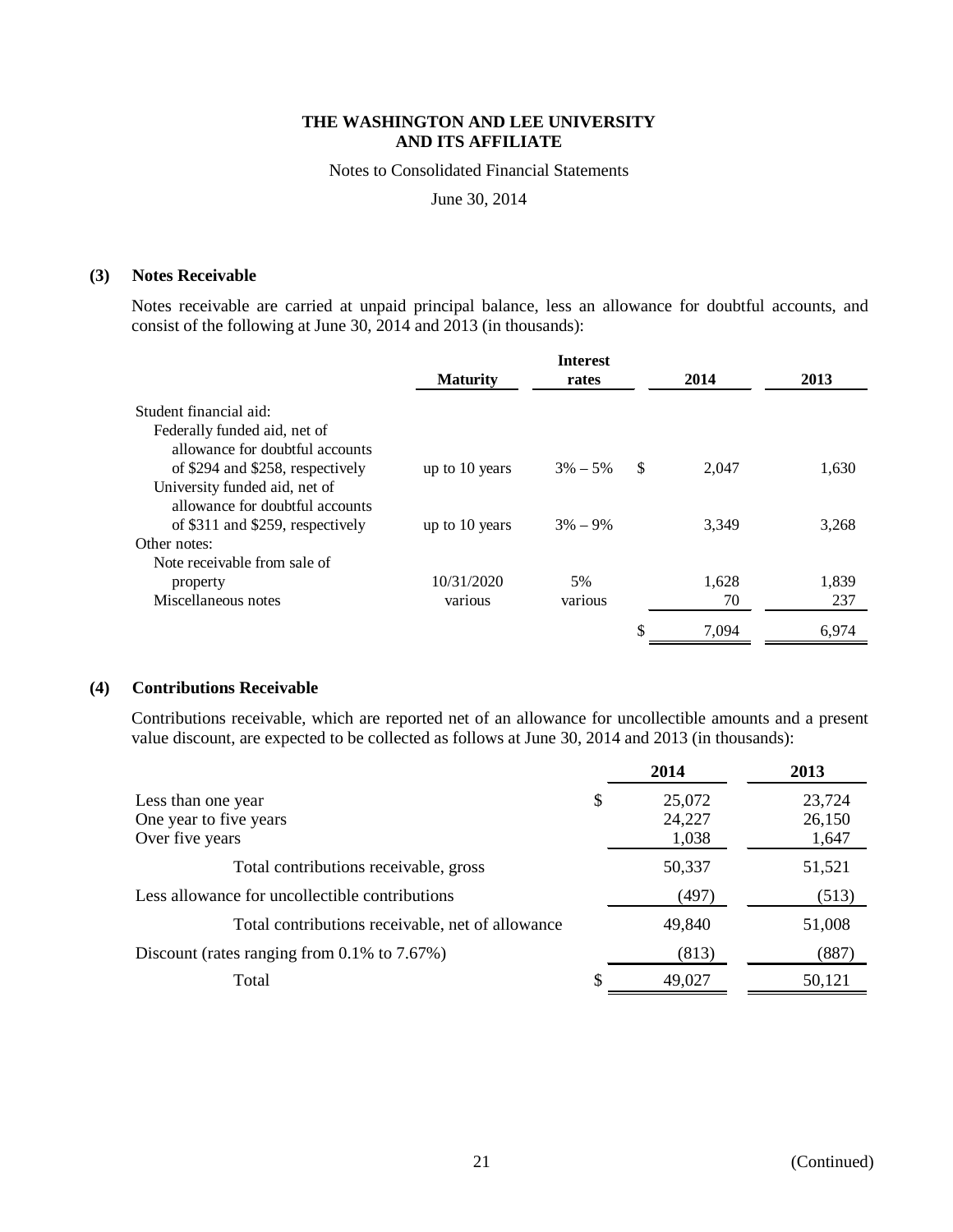Notes to Consolidated Financial Statements

June 30, 2014

### **(5) Land, Buildings, and Equipment**

Land, buildings, and equipment at June 30, 2014 and 2013 consist of the following (in thousands):

|                                                |    | 2014       | 2013       |
|------------------------------------------------|----|------------|------------|
| Land                                           | \$ | 5,730      | 5,730      |
| Land improvements                              |    | 10,502     | 10,176     |
| Buildings and improvements                     |    | 333,568    | 316,707    |
| Equipment                                      |    | 46,919     | 43,855     |
| Art properties                                 |    | 3,451      | 3,147      |
|                                                |    | 400,170    | 379,615    |
| Less accumulated depreciation and amortization |    | (173, 507) | (161, 584) |
|                                                |    | 226,663    | 218,031    |
| Construction in progress                       |    | 4,755      | 4,506      |
| Total                                          | ς  | 231,418    | 222,537    |

### **(6) Investments**

Investments are comprised of the following at June 30, 2014 and 2013 (in thousands):

|                                          |    | 2014      | 2013      |
|------------------------------------------|----|-----------|-----------|
| Short-term investments                   | \$ | 37,412    | 34,419    |
| Equities                                 |    | 184,641   | 129,576   |
| Fixed income                             |    | 58,184    | 46,692    |
| Real assets                              |    | 65,364    | 62,713    |
| Hedge funds                              |    | 2,691     | 2,635     |
| Mortgage loans to staff and fraternities |    | 46,659    | 44,978    |
| Multi-Asset Class (see below) *          |    | 699,476   | 647,181   |
| Private equity/venture capital           |    | 31,185    | 33,318    |
| Total                                    | S  | 1,125,612 | 1,001,512 |

\* This represents the University's investments in Makena Capital Management, LLC (Makena). Makena's Multi-Asset Class portfolio is diversified across geographies, strategies, and over 140 investment managers.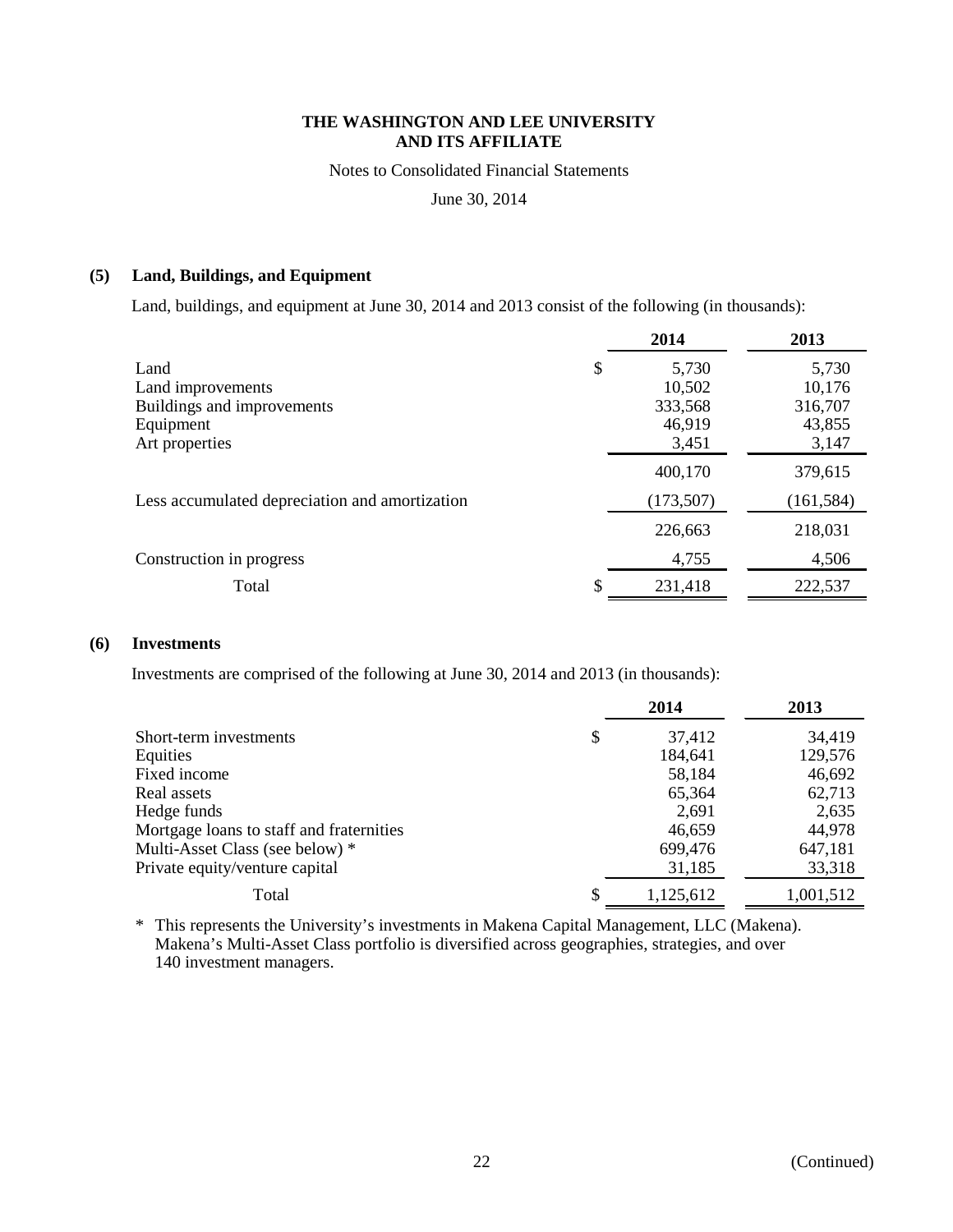Notes to Consolidated Financial Statements

June 30, 2014

The following table summarizes the investment return and its classification in the consolidated statement of activities (in thousands):

|                                                                                                                                                                                                                                                      | 2014                   | 2013            |
|------------------------------------------------------------------------------------------------------------------------------------------------------------------------------------------------------------------------------------------------------|------------------------|-----------------|
| Interest and dividend income, net of investment expenses<br>of \$1,099 and \$821 in 2014 and 2013, respectively<br>Net appreciation in fair value of investments                                                                                     | \$<br>6,104<br>131,948 | 4,876<br>84,659 |
| Total investment return                                                                                                                                                                                                                              | 138,052                | 89,535          |
| Less investment return available under spending policy,<br>including unrestricted amounts of \$35,339 and \$33,335<br>in 2014 and 2013, respectively, and temporarily<br>restricted amounts of \$6,280 and \$5,619 in 2014 and<br>2013, respectively | (42, 228)              | (39,711)        |
| Investment return in excess of amount<br>available under spending policy                                                                                                                                                                             | 95,824                 | 49,824          |

The University maintains a statement of investment policies and objectives which is approved by the Investment Committee and the Board of Trustees. The policy, which is reviewed no less than every two years, provides guidance on investment objectives, appropriate investment vehicles, asset allocation and spending policy for the endowment investments. In December 2007, the University employed Makena to manage the majority of the University's endowment funds. In so doing, the University has delegated the authority for asset allocation and manager selection to Makena, and in the period since the selection of Makena, the University has redeemed holdings from other managers (legacy investments) and placed those funds with Makena. As of June 30, 2014, approximately 68% of the University's endowment funds were held at Makena.

Makena utilizes both traditional and nontraditional investment strategies for the implementation of asset allocation. The single investment pooled fund is invested in approximately 141 individual managers across 7 asset classes and over 46 sub-asset class investment strategies. The portfolio is structured across the asset and sub-asset classes to generate performance in excess of relevant benchmarks while realizing substantially lower volatility than equity markets.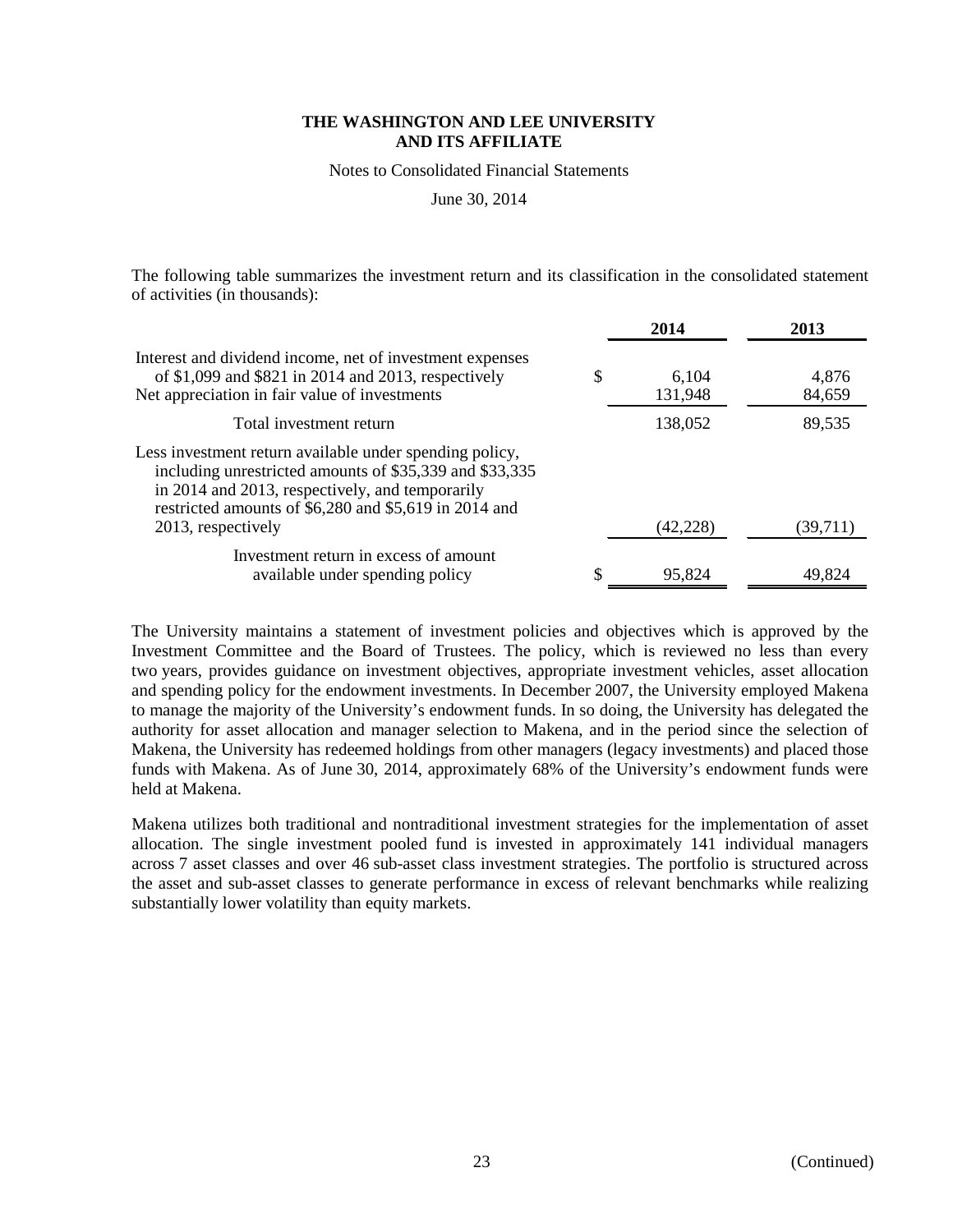Notes to Consolidated Financial Statements

June 30, 2014

The portfolio as of June 30, 2014 and 2013 was allocated across the following asset classes as follows:

|                        | 2014 | 2013 |
|------------------------|------|------|
| Equity                 | 15%  | 12%  |
| Tactical hedged equity | 9%   | 10%  |
| Real estate            | 11%  | 11%  |
| Private equity         | 20%  | 21%  |
| Natural resources      | 8%   | 10%  |
| Absolute return        | 22%  | 25%  |
| Fixed income           | 8%   | 10%  |
| Cash                   | 7%   | 1%   |

The University has within its investments, those investments held by the University as trustee that provide payout to named beneficiaries but will ultimately be passed to the University. These funds are held at BNY Mellon and are invested primarily across a range of equity indexed products and fixed income indexed products in a more traditional investment approach. The majority of the funds are held in mutual fund products.

The following table summarizes the University's investments in entities that calculate net asset value as practical expedient to estimate fair value as of June 30, 2014, as well as liquidity and funding commitments (in thousands):

|                                |  | 2014          |                                |                                                               |                                       |  |
|--------------------------------|--|---------------|--------------------------------|---------------------------------------------------------------|---------------------------------------|--|
|                                |  | Fair<br>value | <b>Unfunded</b><br>commitments | <b>Redemption</b><br>frequency<br>(if currently<br>available) | <b>Redemption</b><br>notice<br>period |  |
| Real assets                    |  | 65,364        |                                | $\ast$                                                        | $\ast$                                |  |
| <b>Multi-Asset Class</b>       |  | 699,476       |                                | Annual                                                        | vear                                  |  |
| Private equity/venture capital |  | 31.185        | 1.452                          | ∗                                                             | *                                     |  |

\* These are primarily limited partnerships where distributions are made to investors through the liquidation of the underlying assets. It is expected to take 10-12 years to fully distribute these assets.

### **(7) Fair Value Measurements**

### *(a) Fair Value of Financial Instruments*

The following methods and assumptions were used to estimate the fair value of each class of the University's financial instruments.

• **Cash and cash equivalents, student accounts receivables, other receivables, unspent bond proceeds, assets restricted to investment in land, building, and equipment, accounts payable, other payables, and accrued liabilities:** The carrying amounts approximate fair value because of the short maturity of these financial instruments.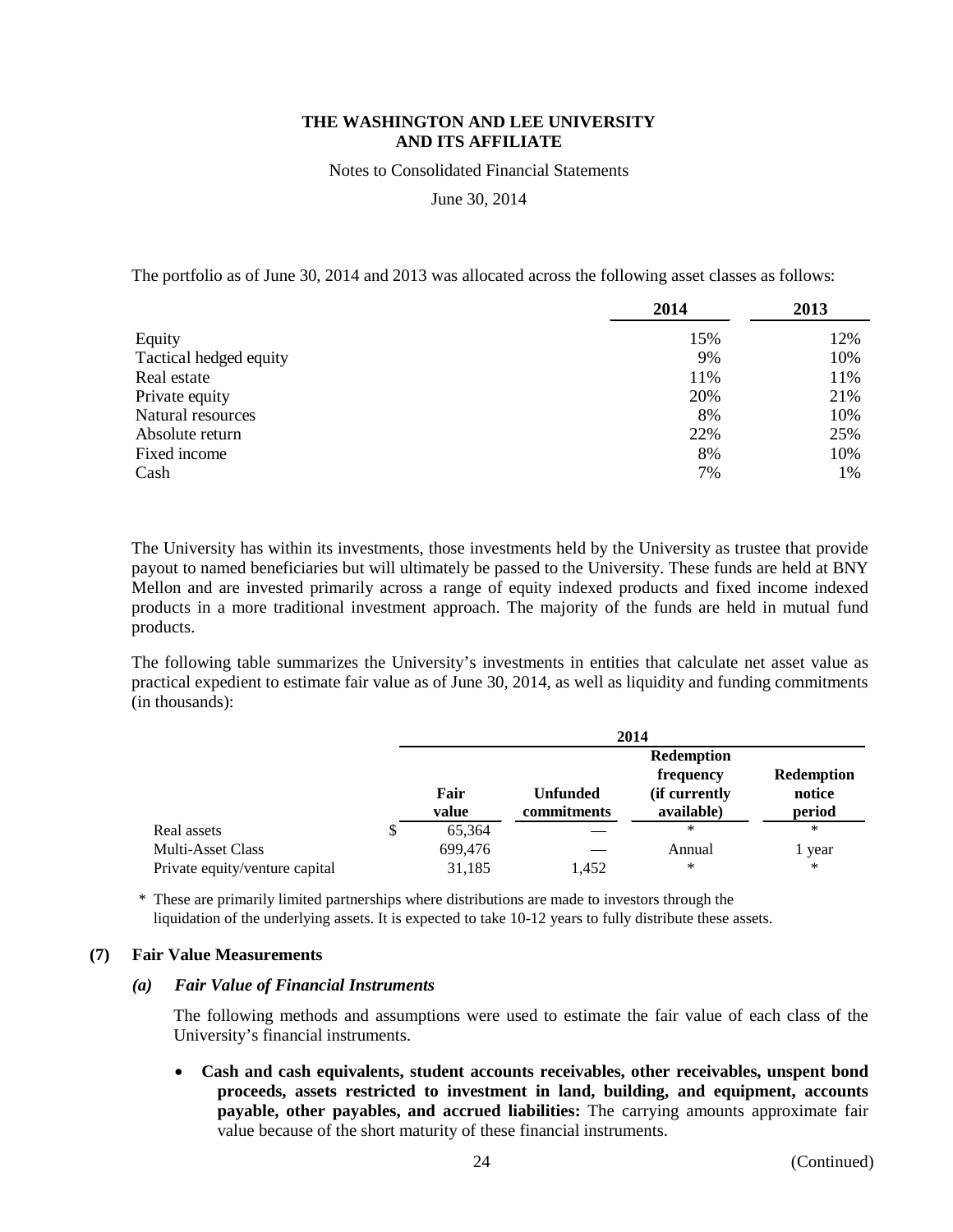Notes to Consolidated Financial Statements

June 30, 2014

- **Notes receivable:** The University has estimated the net realizable value of notes receivable, evaluated collection history, and has concluded the carrying amount approximates fair value.
- **Contributions receivable and split interest agreement obligations:** The University has estimated the net realizable value of contributions receivable and split interest agreement obligations, and has concluded the carrying amounts approximate fair value. The discount rates used in calculation of split interest agreement obligations ranged from 1.2% to 10.6% at June 30, 2014 and 2013.
- **Investments and funds held in trust by others:** The fair values of marketable equity and debt securities are determined using quoted market prices at the reporting date multiplied by the quantity held. The fair value of mortgage loans to exempt employees is determined as the present value of future contractual cash flows discounted at an interest rate that reflects the risks inherent in those cash flows. The discount rate approximates rates currently offered by local lending institutions for loans of similar terms with comparable credit risk. The fair values of other investments without a readily determinable fair value, such as hedge fund investments, private equity and venture capital, natural resource and real estate investments, are estimated based on the investment's net asset value of shares or units held by the University at the reporting date as a practical expedient. The various net asset values are based on valuations provided by external investment managers, which are reviewed by the University for reasonableness. Short-term investments are comprised of short-term fixed income securities valued at fair value determined from public quotations.

Although the fair values of the assets of funds held in trust by others are based upon quoted prices at year-end, funds held in trust by others are categorized as Level 3 assets in the fair value hierarchy due to the University's lack of control over the trusts.

- **Interest rate swaps:** The fair value of interest rate swaps is determined using pricing models developed based on the LIBOR swap rate and other observable market data, adjusted to reflect nonperformance risk of both the counterparty and the University.
- Long-term debt: The estimated fair value of the University's long-term debt was \$181,031,000 and \$137,821,000 as of June 30, 2014 and 2013, respectively. Fair values for 2014 and 2013 were estimated based on an average interest rate of 2.49% and 2.96%, respectively, the bond buyer municipal index rate for June 30, 2014 and 2013. Using the remaining principal amortization structure of each series of bonds and interest rates, a calculation was performed to get a bond yield and then a discount rate for each existing series of bonds. Each discount rate was then used to calculate the present value of debt service, reflecting average interest rates that are slightly above current rates for similar indebtedness. These inputs are considered Level 2 in the fair value hierarchy.

The methods described above may produce a fair value calculation that may not be indicative of net realizable value or reflective of future fair values. Furthermore, while the University believes its valuation methods are appropriate and consistent with other market participants, the use of different methodologies or assumptions to determine the fair value of certain financial instruments could result in a different fair value measurement at the reporting date.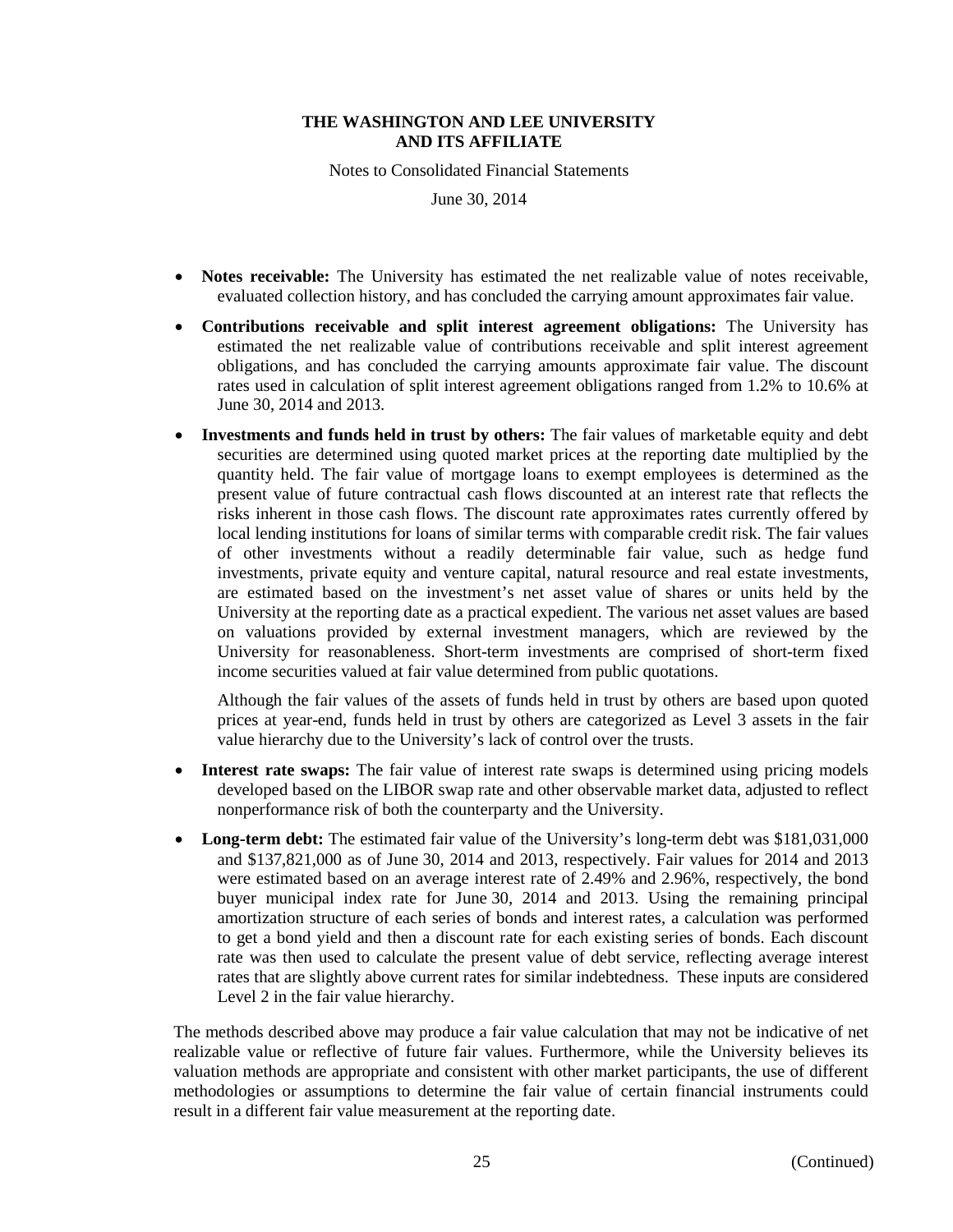Notes to Consolidated Financial Statements

June 30, 2014

### *(b) Fair Value Hierarchy*

The following table presents assets and liabilities that are measured at fair value on a recurring basis at June 30, 2014 (in thousands):

|                               | <b>Total</b>    | Fair value measurements at<br>reporting date using |                |           |  |
|-------------------------------|-----------------|----------------------------------------------------|----------------|-----------|--|
|                               | <b>June 30,</b> |                                                    |                |           |  |
|                               | 2014            | <b>Level 1</b>                                     | <b>Level 2</b> | Level 3   |  |
| Assets:                       |                 |                                                    |                |           |  |
| Investments:                  |                 |                                                    |                |           |  |
| Short-term investments        | \$<br>37,412    | 30,123                                             | 7,289          |           |  |
| Equities                      | 184,641         | 184,600                                            |                | 41        |  |
| Fixed income                  | 58,184          | 58,038                                             | 20             | 126       |  |
| Real assets                   | 65,364          |                                                    | 3,761          | 61,603    |  |
| Hedge funds                   | 2,691           | 2,691                                              |                |           |  |
| Mortgage loans to staff       |                 |                                                    |                |           |  |
| and fraternities              | 46,659          |                                                    | 46,659         |           |  |
| Multi-Asset Class             | 699,476         |                                                    |                | 699,476   |  |
| Private equity/venture        |                 |                                                    |                |           |  |
| capital                       | 31,185          |                                                    |                | 31,185    |  |
| Total investments             | 1,125,612       | 275,452                                            | 57,729         | 792,431   |  |
| Funds held in trust by others | 451,768         |                                                    |                | 451,768   |  |
| Total assets                  | \$<br>1,577,380 | 275,452                                            | 57,729         | 1,244,199 |  |
| Liabilities:                  |                 |                                                    |                |           |  |
| Interest rate swaps           | \$<br>56        |                                                    | 56             |           |  |

The University's investment with Multi-Asset Class manager (Makena) is reported as a Level 3 investment; however, it is estimated that the underlying portfolio is structured such that the assets as they would report would be allocated with 22% in Level 1, 8% in Level 2 and 70% in Level 3 as of June 30, 2014.

There were no significant transfers between Level 1 and Level 2 investments for the year ended June 30, 2014.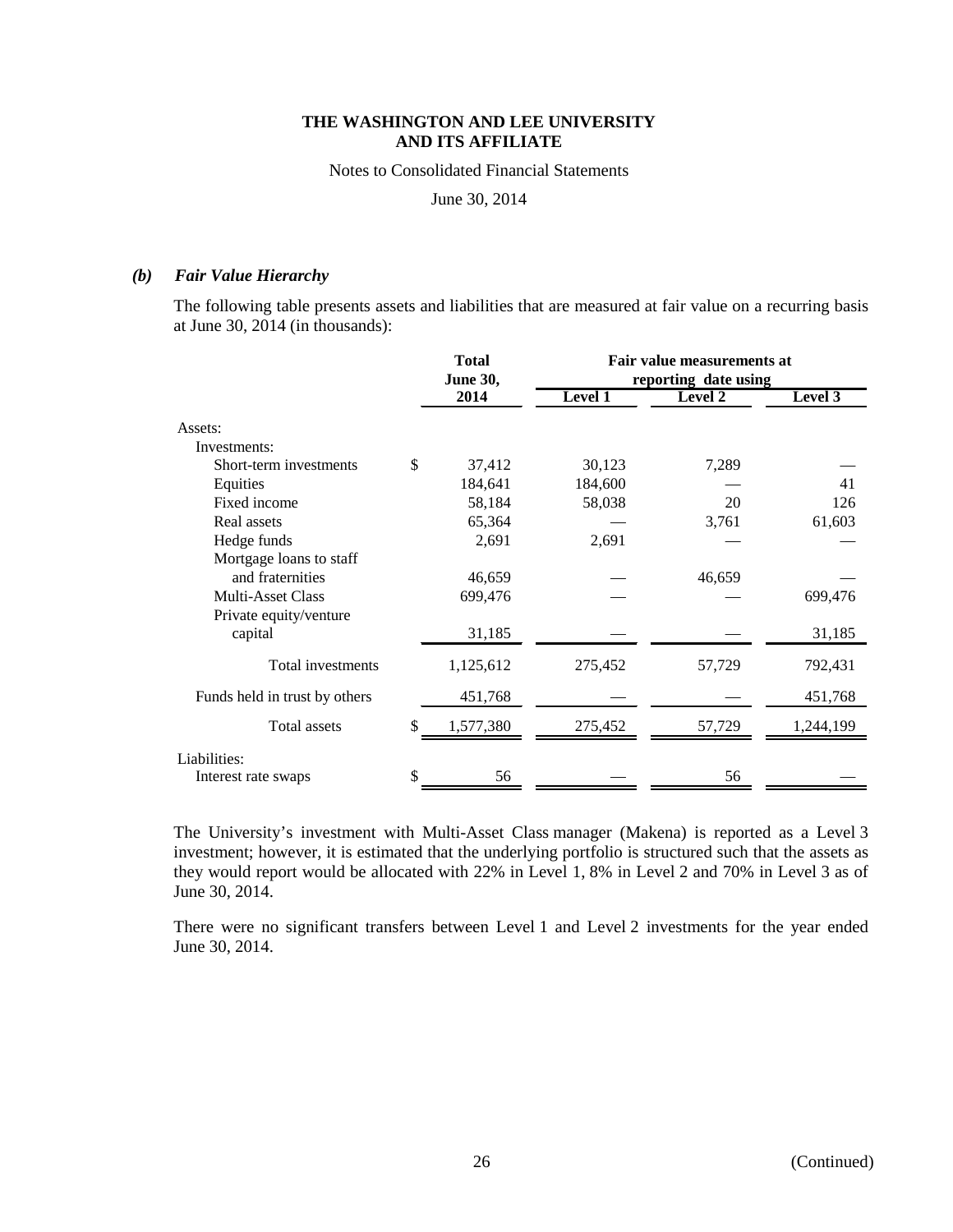Notes to Consolidated Financial Statements

June 30, 2014

The following table presents assets and liabilities that are measured at fair value on a recurring basis at June 30, 2013 (in thousands):

|                               |               | <b>Total</b><br><b>June 30,</b> | Fair value measurements at<br>reporting date using |                |           |  |
|-------------------------------|---------------|---------------------------------|----------------------------------------------------|----------------|-----------|--|
|                               |               | 2013                            | <b>Level 1</b>                                     | <b>Level 2</b> | Level 3   |  |
| Assets:                       |               |                                 |                                                    |                |           |  |
| Investments:                  |               |                                 |                                                    |                |           |  |
| Short-term investments        | $\mathsf{\$}$ | 34,419                          | 34,127                                             | 292            |           |  |
| Equities                      |               | 129,576                         | 129,558                                            |                | 18        |  |
| Fixed income                  |               | 46,692                          | 46,598                                             | 19             | 75        |  |
| Real assets                   |               | 62,713                          |                                                    | 4,411          | 58,302    |  |
| Hedge funds                   |               | 2,635                           | 2,635                                              |                |           |  |
| Mortgage loans to staff       |               |                                 |                                                    |                |           |  |
| and fraternities              |               | 44,978                          |                                                    | 44,978         |           |  |
| <b>Multi-Asset Class</b>      |               | 647,181                         |                                                    |                | 647,181   |  |
| Private equity/venture        |               |                                 |                                                    |                |           |  |
| capital                       |               | 33,318                          |                                                    |                | 33,318    |  |
| Total investments             |               | 1,001,512                       | 212,918                                            | 49,700         | 738,894   |  |
| Funds held in trust by others |               | 429,586                         |                                                    |                | 429,586   |  |
| Total assets                  | \$            | 1,431,098                       | 212,918                                            | 49,700         | 1,168,480 |  |
| Liabilities:                  |               |                                 |                                                    |                |           |  |
| Interest rate swaps           | \$            | 75                              |                                                    | 75             |           |  |

The University's investment with Multi-Asset Class manager (Makena) is reported as a Level 3 investment; however, it is estimated that the underlying portfolio is structured such that the assets as they would report would be allocated with 13% in Level 1, 10% in Level 2 and 77% in Level 3 as of June 30, 2013.

There were no significant transfers between Level 1 and Level 2 investments for the year ended June 30, 2013.

The University owns interests in alternative investment funds rather than in the securities underlying each fund, and therefore it is generally required to consider such investments as Level 2 or 3, even though the underlying securities may not be difficult to value or may be readily marketable. Because net asset value is used as a practical expedient to estimate fair value, the level in the fair value hierarchy in which each fund's fair value measurement is classified is based primarily on the University's ability to redeem all or a portion of its interest in each fund at or near the date of the consolidated statement of financial position. Accordingly, the inputs or methodology used for valuing or classifying investments for financial reporting purposes are not necessarily an indication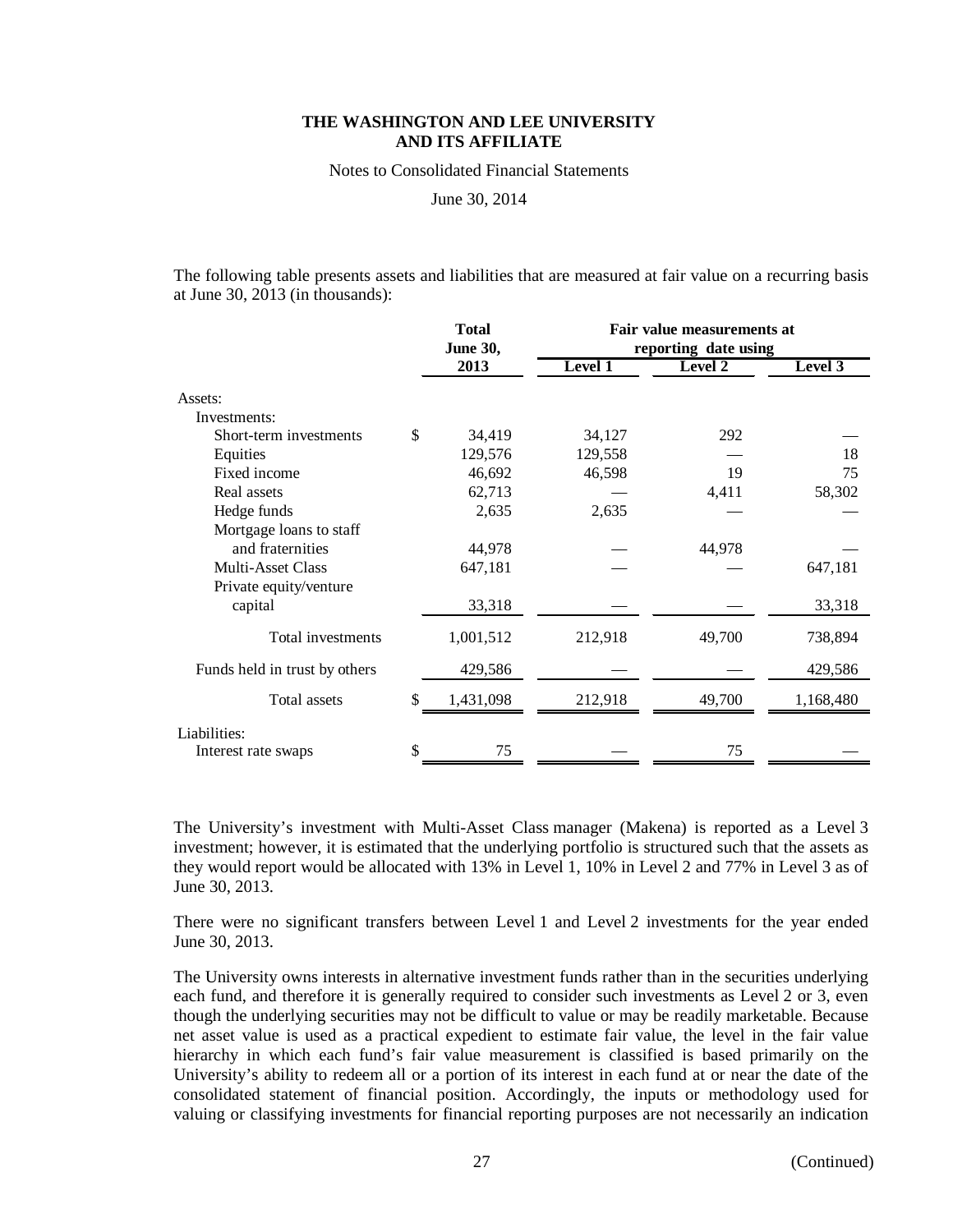Notes to Consolidated Financial Statements

June 30, 2014

of the risk associated with investing in those investments or a reflection on the liquidity of each fund's underlying assets and liabilities.

The following table presents the University's activity for assets measured at fair value on a recurring basis using significant unobservable inputs (Level 3) for the years ended June 30, 2014 and 2013 (in thousands):

|                                                                                                                               | Investments                               | <b>Funds held in</b><br>trust by<br>others | <b>Total</b>                                |
|-------------------------------------------------------------------------------------------------------------------------------|-------------------------------------------|--------------------------------------------|---------------------------------------------|
| Beginning balance at June 30, 2012<br>Net realized and unrealized gains<br>Net purchases (maturities)<br><b>Distributions</b> | \$<br>674,122<br>67,132<br>895<br>(3,255) | 424,177<br>21,762<br>(5,486)<br>(10, 867)  | 1,098,299<br>88,894<br>(4,591)<br>(14, 122) |
| Ending balance at June 30, 2013                                                                                               | 738,894                                   | 429,586                                    | 1,168,480                                   |
| Net realized and unrealized gains<br>Net purchases (maturities)<br>Contributions<br><b>Distributions</b>                      | 91,424<br>316<br>51<br>(38, 254)          | 37,515<br>(3,729)<br>(11,604)              | 128,939<br>(3, 413)<br>51<br>(49, 858)      |
| Ending balance at June 30, 2014                                                                                               | \$<br>792,431                             | 451,768                                    | 1,244,199                                   |

For the years ended June 30, 2014 and 2013, there was approximately \$116,177,000 and \$78,027,000, respectively, of net unrealized gains included in the change in net assets that were attributable to Level 3 assets still held at June 30, 2014 and 2013.

### **(8) Endowment**

Endowment is a term used commonly to refer to the resources that have been restricted by donors or designated by the Board of Trustees that will be invested to provide future revenue to support the University's activities. As of June 30, 2014, the University holds 1,254 endowment funds, of which 1,162 are true endowments (restricted by the donor) and 92 are quasi-endowments (designated by the Board).

### *(a) Interpretation of Relevant Law*

Based on the interpretation of Virginia's legislation, which incorporates the provisions of the Uniform Prudent Management of Institutional Funds Act (the Act or UPMIFA), by the Board of Trustees of the University, and absent explicit donor stipulations to the contrary, the University classifies the original value of gifts donated to the permanent endowment, as well as accumulations to the permanent endowment made at the direction of the donor, as permanently restricted net assets.

The remaining portion of the donor-restricted endowment fund that is not classified in permanently restricted net assets is classified as temporarily restricted net assets until those amounts are appropriated for expenditure by the Board of Trustees in a manner consistent with the standard of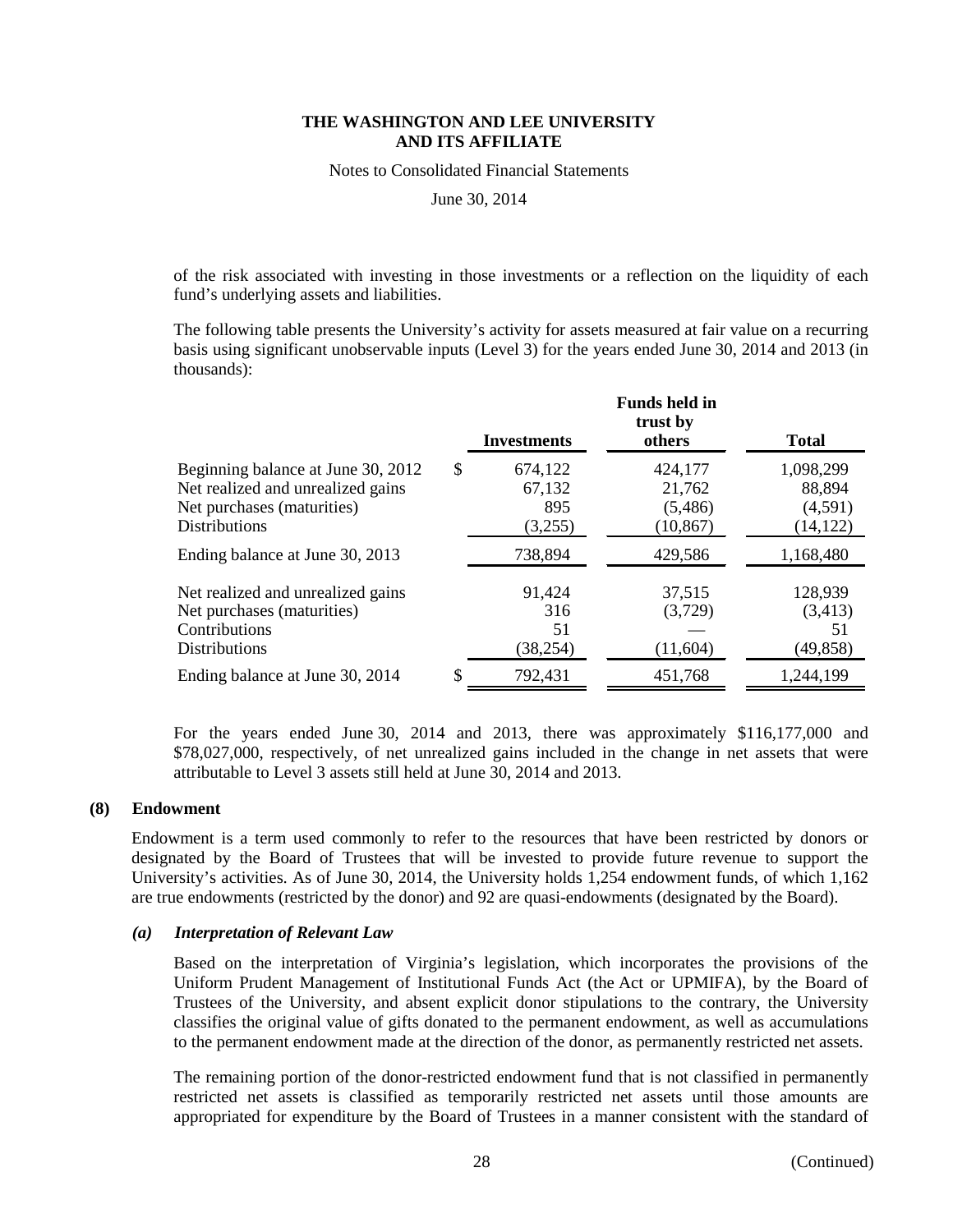Notes to Consolidated Financial Statements

June 30, 2014

prudence prescribed by the Act. In accordance with the Act, the University considers the following factors in making a determination to appropriate or accumulate donor-restricted endowment funds: the duration and preservation of the fund; the purposes of the University and the donor-restricted endowment fund; general economic conditions; the possible effect of inflation or deflation; the expected total return from income and the appreciation of investments; other resources of the University; and the investment policies of the University.

Endowment net assets consist of the following at June 30, 2014 (in thousands):

|                                     | <b>Unrestricted</b> | <b>Temporarily</b><br>restricted | <b>Permanently</b><br>restricted | <b>Total</b> |
|-------------------------------------|---------------------|----------------------------------|----------------------------------|--------------|
| Donor-restricted endowment<br>funds | (1)                 | 344.667                          | 438,795                          | 783,461      |
| Board-designated endowment<br>funds | 242.694             |                                  |                                  | 242,694      |
| Total endowed net<br>assets         | 242.693             | 344,667                          | 438,795                          | 1,026,155    |

Endowment net assets consist of the following at June 30, 2013 (in thousands):

|                                     | <b>Unrestricted</b> | <b>Temporarily</b><br>restricted | <b>Permanently</b><br>restricted | <b>Total</b> |
|-------------------------------------|---------------------|----------------------------------|----------------------------------|--------------|
| Donor-restricted endowment<br>funds | (442)               | 277,511                          | 423,726                          | 700,795      |
| Board-designated endowment<br>funds | 214,975             |                                  |                                  | 214,975      |
| Total endowed net<br>assets         | 214,533             | 277,511                          | 423,726                          | 915,770      |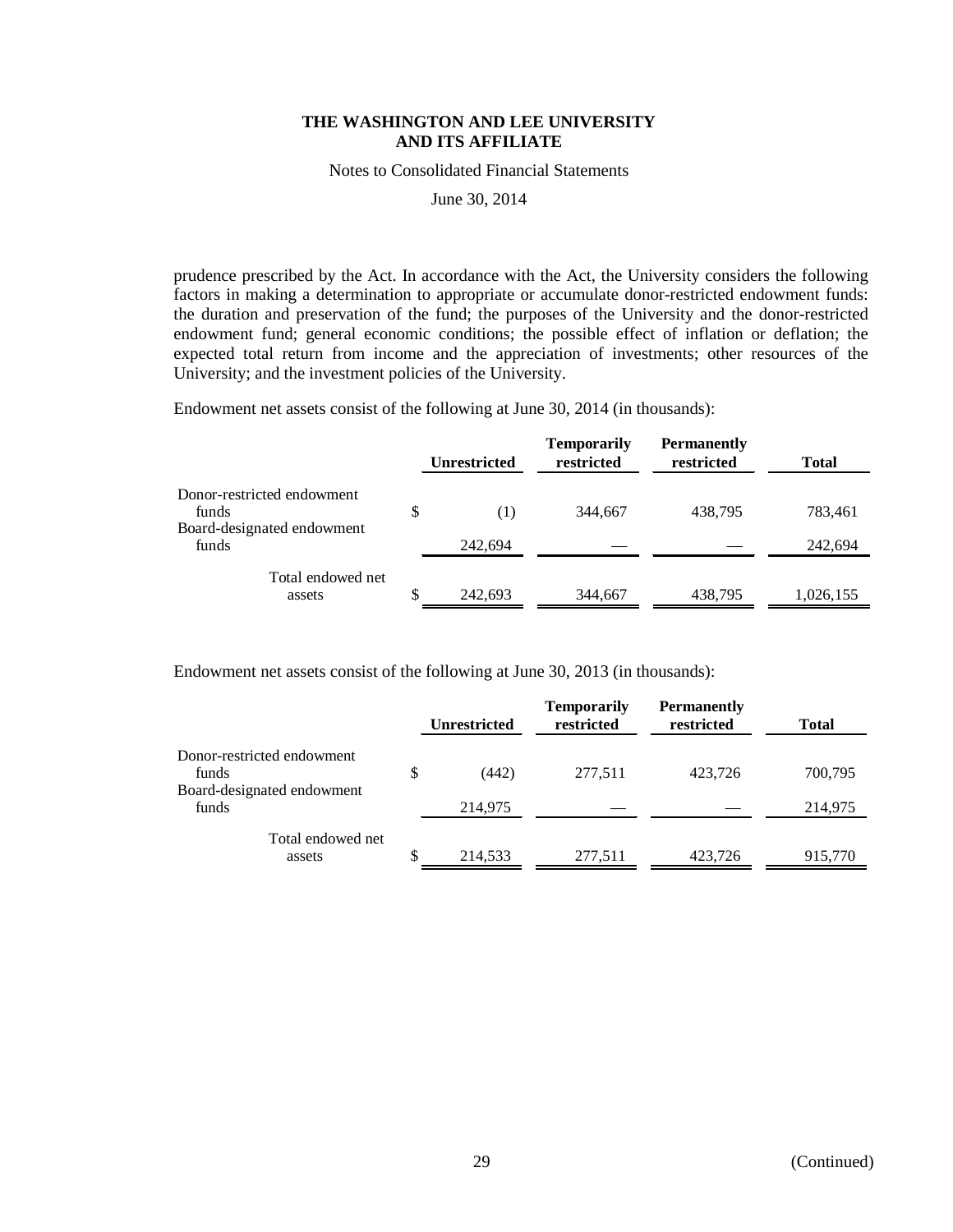Notes to Consolidated Financial Statements

June 30, 2014

Changes in endowment net assets for the years ended June 30, 2014 and 2013 are as follows (in thousands):

|                                        | <b>Unrestricted</b> | <b>Temporarily</b><br>restricted | <b>Permanently</b><br>restricted | <b>Total</b> |
|----------------------------------------|---------------------|----------------------------------|----------------------------------|--------------|
| Endowment net assets.<br>June 30, 2012 | \$<br>197,027       | 246,747                          | 393,602                          | 837,376      |
| Investment return:                     |                     |                                  |                                  |              |
| Investment income                      | 687                 | 1,162                            |                                  | 1,849        |
| Net appreciation                       | 19,473              | 59,406                           |                                  | 78,879       |
| Contributions and pledge               |                     |                                  |                                  |              |
| payments                               | 6,422               | 70                               | 30,124                           | 36,616       |
| Appropriation for expenditure          | (9,076)             | (29, 874)                        |                                  | (38,950)     |
| Endowment net assets,                  |                     |                                  |                                  |              |
| June 30, 2013                          | \$<br>214,533       | 277,511                          | 423,726                          | 915,770      |
| Investment return:                     |                     |                                  |                                  |              |
| Investment income                      | 1,169               | 2,811                            |                                  | 3,980        |
| Net appreciation                       | 31,218              | 96,355                           |                                  | 127,573      |
| Contributions and pledge               |                     |                                  |                                  |              |
| payments                               | 5,279               | 103                              | 15,069                           | 20,451       |
| Appropriation for expenditure          | (9,506)             | (32, 113)                        |                                  | (41,619)     |
| Endowment net assets,                  |                     |                                  |                                  |              |
| June 30, 2014                          | \$<br>242,693       | 344,667                          | 438,795                          | 1,026,155    |

#### *(b) Funds with Deficiencies*

From time to time, the fair value of assets associated with an individual donor-restricted endowment fund may fall below the original value of the fund. Deficiencies of this nature that are reported in unrestricted net assets were \$1,000 and \$442,000 as of June 30, 2014 and 2013, respectively. Subsequent gains that restore the fair value of the assets of the endowment fund to the required level will be classified as an increase in unrestricted net assets.

### *(c) Return Objectives and Risk Parameters*

The University has adopted investment and spending policies for endowment assets that attempt to provide a predictable stream of funding to programs supported by its endowment while seeking to maintain the purchasing power of the endowment assets.

### *(d) Strategies Employed for Achieving Objectives*

To satisfy its long-term rate-of-return objectives, the University relies on a total return strategy in which investment returns are achieved through both capital appreciation (realized and unrealized)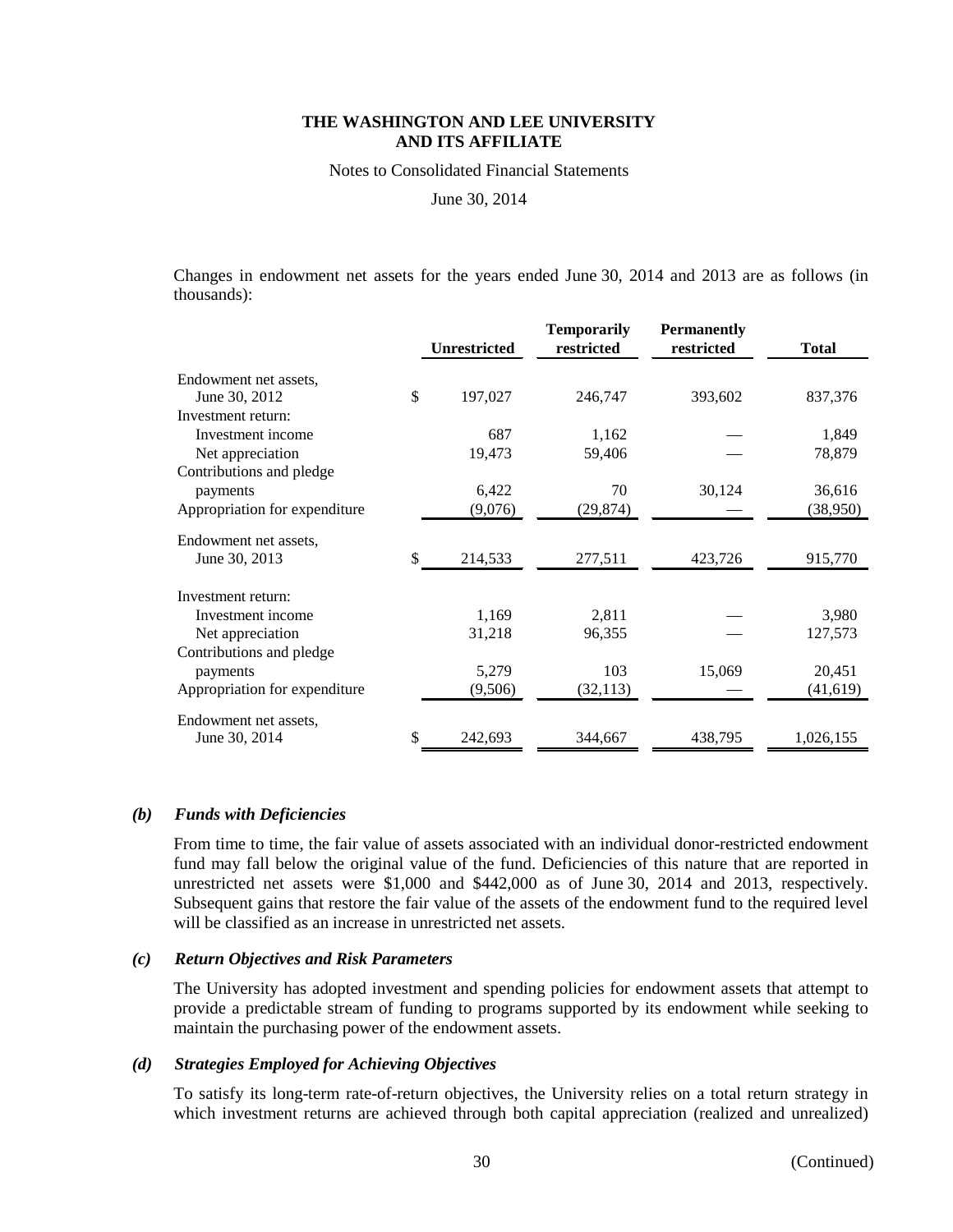Notes to Consolidated Financial Statements

June 30, 2014

and current yield (interest and dividends). The University targets a diversified asset allocation that places emphasis on investments in equities, bonds and absolute return strategies to achieve its long-term return objectives within prudent risk constraints.

### *(e) Spending Policy and How the Investment Objectives Relate to Spending Policy*

The Board-approved spending formula for the endowment provides for spending the lesser of the prior year allocation incremented by a Consumer Price Index-based inflator, 6% of the three-year average of fair values at June 30, or a 5% ceiling related to the June 30 fair value. This model is often referred to as a constant growth spending formula. The calculated spending rate was 4.68% and 4.79% for June 30, 2014 and 2013, respectively.

### **(9) Funds Held in Trust by Others**

The majority of the funds held in trust by others comes from Letitia P. Evans' bequest of 15% of the annual net income of the Lettie Pate Evans Foundation, Inc. Restricted Fund. At June 30, 2014 and 2013, the fair value of the University's interest was reported by the trustees as \$407,863,000 and \$386,245,000, respectively. During the years ended June 30, 2014 and 2013, the University received distributions of \$10,747,000 and \$9,893,000, respectively, from the Lettie Pate Evans Foundation, Inc. Restricted Fund.

At June 30, 2014 and 2013, the University maintained an interest in 41 other trusts with fair values reported by the trustees of approximately \$43,905,000 and \$43,341,000, respectively, and received distributions for the years ended June 30, 2014 and 2013 of \$857,000 and \$974,000, respectively.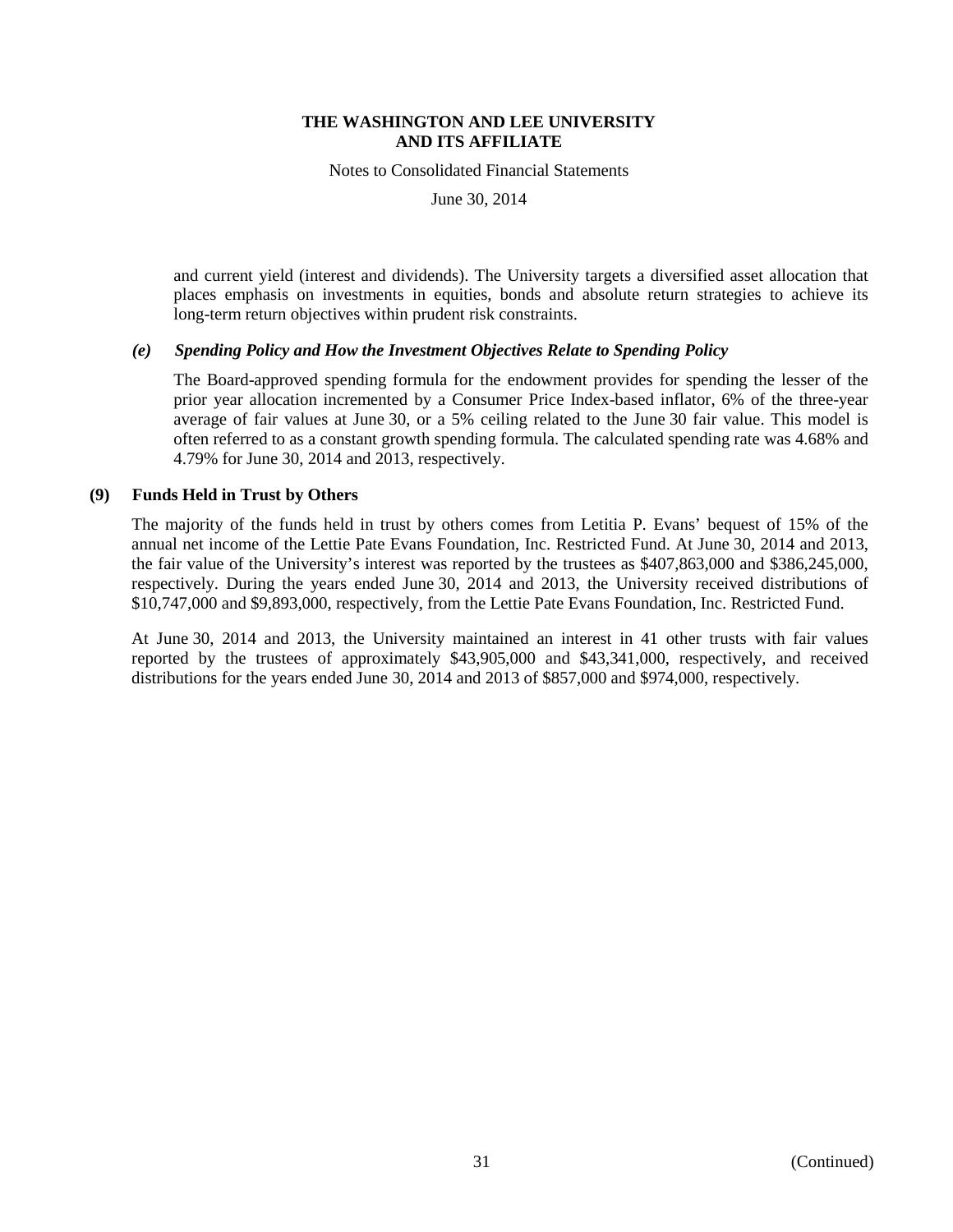Notes to Consolidated Financial Statements

June 30, 2014

### **(10) Long-Term Debt and Derivative Instruments**

Long-term debt consists of the following obligations at June 30, 2014 and 2013 (in thousands):

|                                                                                                             | Final<br>maturity | <b>Interest</b><br>rates | 2014    | 2013    |
|-------------------------------------------------------------------------------------------------------------|-------------------|--------------------------|---------|---------|
| Virginia College Building Authority<br>(VCBA):<br>1998 Note, includes unamortized<br>premium of \$1,007 and |                   |                          |         |         |
| $$1,066$ , respectively (A)<br>2001 Note, includes unamortized<br>premium of \$1,909 and                    | January 2031      | $5.03\% - 5.05\%$ \$     | 53,212  | 53,271  |
| $$2,009$ , respectively (B)<br>2006 Note, includes unamortized<br>premium of \$241 and \$261,               | January 2034      | $5.00\% - 5.75\%$        | 44,909  | 45,009  |
| respectively $(C)$                                                                                          | January 2016      | $4.00\% - 5.00\%$        | 8,841   | 10,231  |
| Industrial Development Authority of<br>the City of Lexington, Virginia<br>(Lexington Authority):            |                   |                          |         |         |
| 2003 Note (D)                                                                                               | April 2018        | Variable                 | 988     | 1,251   |
| 2010 Note (E)<br>2013 Note, includes unamortized                                                            | January 2035      | Variable                 | 14,440  | 14,595  |
| premium of $$337(F)$                                                                                        | January 2043      | 4.88%                    | 35,297  |         |
| <b>Bank of America</b>                                                                                      |                   |                          |         |         |
| 2008 Commercial Note                                                                                        | January 2014      | 2.76%                    |         | 350     |
|                                                                                                             |                   |                          | 157,687 | 124,707 |

<sup>(</sup>A) Semi-annual interest payments on this note began July 1, 1998 with annual principal payments commencing on January 1, 2022 and continuing until maturity in January 1, 2031.

<sup>(</sup>B) Semi-annual interest payments began January 1, 2002 with annual principal payments commencing January 1, 2016 and continuing until maturity in January 2034.

<sup>(</sup>C) Annual principal and semi-annual interest payments on this note began January 1, 2007. The 2006 Bonds may not be called for redemption at the option of the VCBA before January 1, 2016. 2006 Bonds maturing on or after January 1, 2017, may be redeemed at the option of the VCBA with direction of the University prior to their respective maturities in whole or in part at any time, on or after July 1, 2016.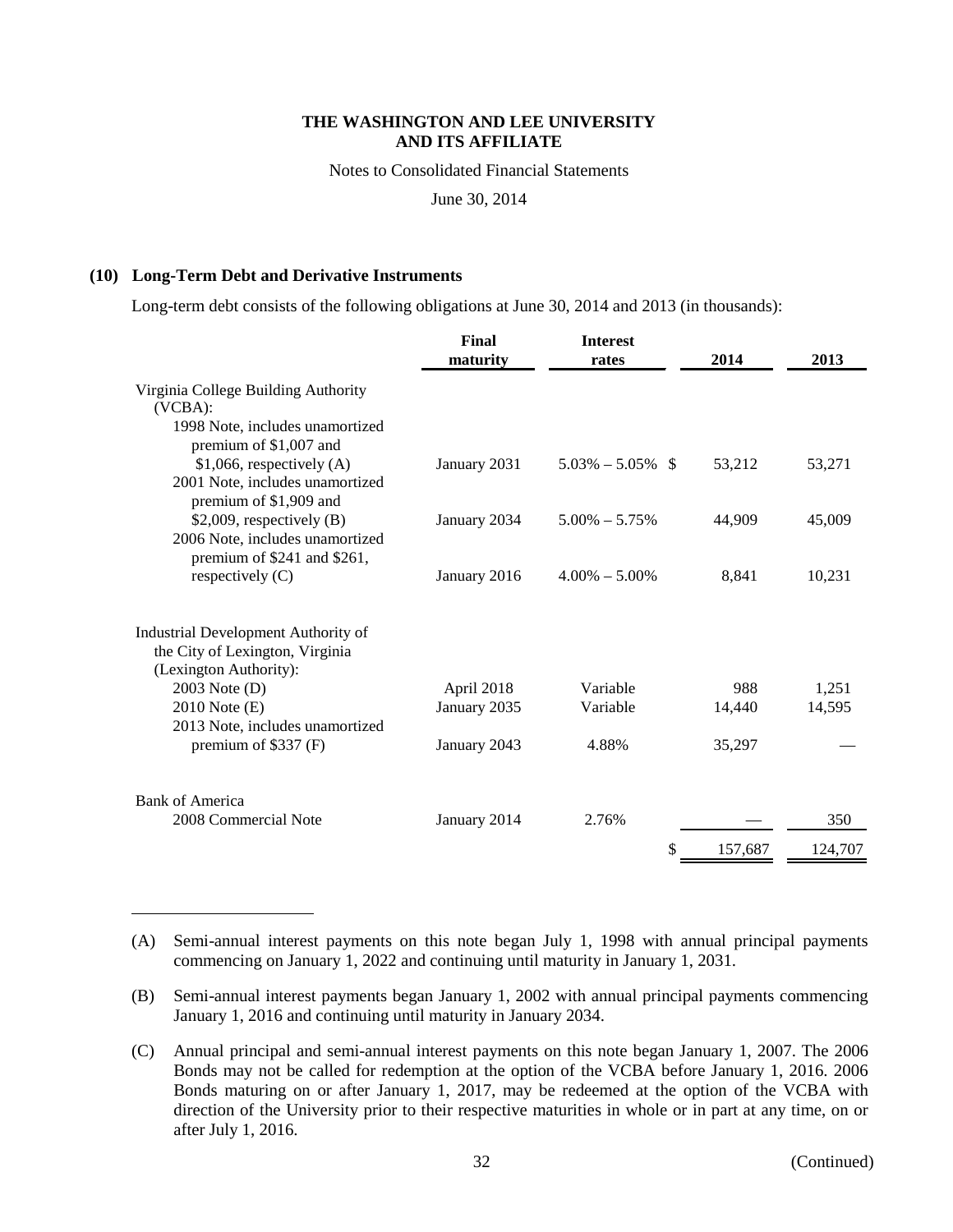Notes to Consolidated Financial Statements

June 30, 2014

- (D) Principal payments on this note are due in installments of \$65,833 on each January 1, April 1, July 1 and October 1, beginning July 1, 2003 and continuing until April 1, 2018. Interest on the unpaid principal is payable on these same dates at a variable annual rate equal to the sum of (a) 65% of the LIBOR and (b) 0.59%. The interest rates for the year ended June 30, 2014 ranged from 0.69% to 0.72%.
- (E) Annual principal and semi-annual interest payments on this note began January 1, 2012 and will mature January 1, 2035. The 2010 Bonds may be called for redemption upon notification by the University to the Lexington Authority. These bonds have been structured as variable rate demand bonds with a weekly reset. The interest rates for the year ended June 30, 2014 ranged from 0.03% to 0.12%.
- (F) In July 2013, the Lexington Authority issued bonds in the amount of \$34,960,000. The proceeds derived from the sale were loaned to the University in exchange for its Note. Such proceeds were used primarily to finance the renovations of Gaines Hall, Graham-Lees Dorms, and landscape improvements to the adjoining courtyard providing housing for first year students, and projects pursuant to the University's Annual Capital Plan, including but not limited to: small-scale renovations and improvements of buildings, technology replacements and upgrades, vehicle replacements, campus landscaping, and athletic field and facility improvements. These bonds have been structured at a fixed rate of 4.88%. Semi-annual interest payments on this note began January 1, 2014 and will mature on January 1, 2043. The bonds are subject to redemption prior to maturity upon notification by the University to the Lexington Authority, in whole or in part, at any time on or after January 1, 2022, upon payment of 100% of the principal amount of the bonds to be redeemed plus interest accrued to the date fixed for redemption. At June 30, 2014, approximately \$21 million of proceeds from the 2013 bond issuance remained unspent. This amount is included in unspent bond proceeds in the consolidated statement of financial position.

Aggregate principal payments due for the next five fiscal years are: 2015 – \$1,868,000; 2016 – \$4,148,000; 2017 – \$3,924,000; 2018 – \$4,058,000; 2019 – \$4,060,000; and thereafter – \$136,135,000.

### Revolving Credit Agreement

The University has a Revolving Credit agreement with Branch Banking and Trust Company that permits the University to borrow through April 20, 2016 up to \$14,595,000, bearing interest at an adjusted LIBOR rate by adding 30-day LIBOR plus one and one-quarter of one percent (1.25%) per annum; however, the interest rate shall not be less than two and one-quarter of one percent (2.25%). The University paid an origination fee of \$5,000 for access to this liquidity. At June 30, 2014, the University had \$14,595,000 available under this facility.

### Interest Rate Swap Agreements

From time to time, the University enters into interest rate swap agreements with financial institutions to effectively convert the variable interest rates on a portion of its outstanding Notes to a fixed rate of interest. The fair values of the University's interest rate swaps at June 30, 2014 and 2013 (liabilities in both years) were \$56,000 and \$75,000, respectively, and changes in the fair values (gain in both years) of those swaps for the years ended June 30, 2014 and 2013 were \$19,000 and \$56,000, respectively.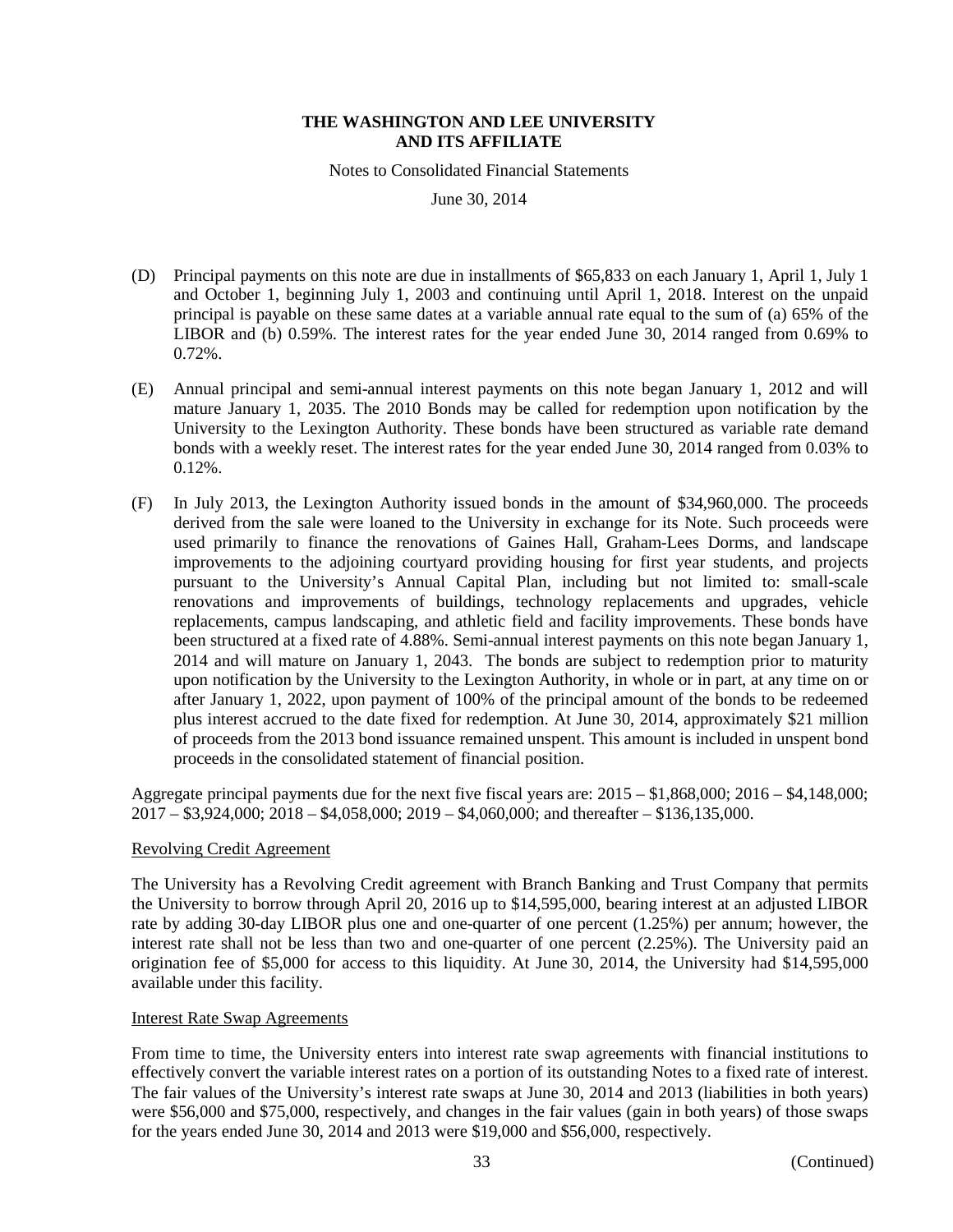Notes to Consolidated Financial Statements

June 30, 2014

### **(11) Net Assets**

### *(a) Temporarily Restricted Net Assets*

Temporarily restricted net assets at June 30, 2014 and 2013 are available for the following purposes (in thousands):

|                                                                                                  | 2014        | 2013    |
|--------------------------------------------------------------------------------------------------|-------------|---------|
| Financial aid                                                                                    | \$<br>8,345 | 7,783   |
| <b>Faculty support</b>                                                                           | 1,916       | 2,224   |
| Program support                                                                                  | 26,308      | 26,914  |
| Buildings and equipment                                                                          | 19,385      | 13,726  |
| Contributions receivable, for program support                                                    | 31,683      | 31,661  |
| Planned giving arrangements                                                                      | 13,062      | 12,164  |
| Other                                                                                            | 1,139       | 746     |
| Accumulated appreciation on donor-restricted<br>endowment funds, principally for program support |             |         |
| and financial aid                                                                                | 341,973     | 274,986 |
| Total                                                                                            | 443,811     | 370,204 |

### *(b) Permanently Restricted Net Assets*

Permanently restricted net assets at June 30, 2014 and 2013 are comprised of the following (in thousands):

|                                 | 2014          | 2013    |
|---------------------------------|---------------|---------|
| Purpose restricted:             |               |         |
| Financial aid                   | \$<br>261,414 | 252,138 |
| <b>Faculty support</b>          | 37,728        | 35,668  |
| Program support                 | 560,709       | 534,126 |
| Library and collections support | 4,503         | 4,165   |
| Buildings and equipment         | 4,566         | 3,617   |
| Other                           | 6,684         | 6,636   |
|                                 | 875,604       | 836,350 |
| Time and purpose restricted:    |               |         |
| Contributions receivable        | 17,925        | 19,315  |
| Planned giving arrangements     | 9,988         | 8,753   |
|                                 | 27,913        | 28,068  |
| Total                           | \$<br>903,517 | 864,418 |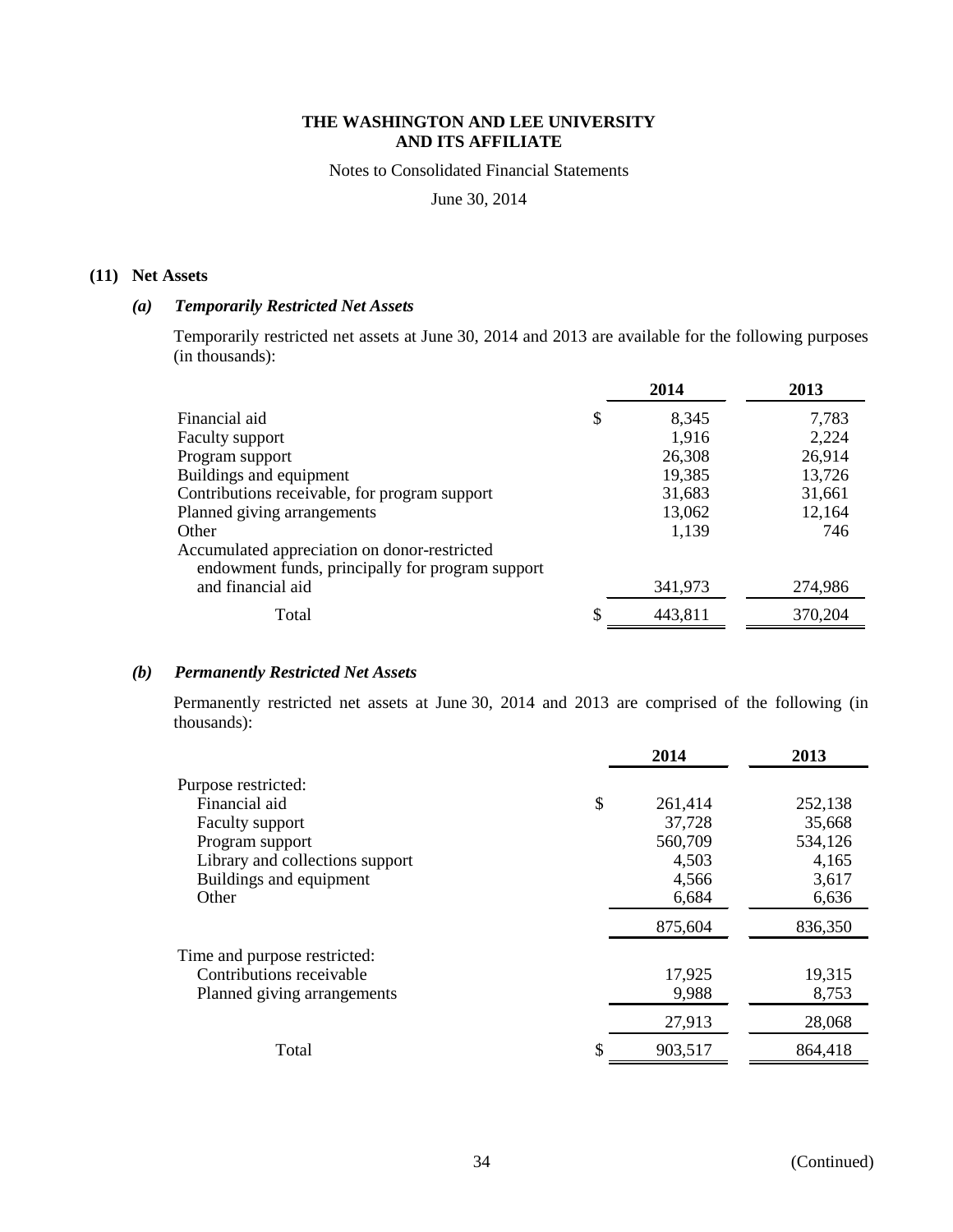Notes to Consolidated Financial Statements

June 30, 2014

### **(c)** *Net Assets Released from Restrictions*

Net assets are released from donor restrictions when expenses are incurred to satisfy the restricted purposes or by occurrence of other events as specified by donors. Purpose restrictions accomplished during the year ended June 30, 2014 were as follows (in thousands):

| Financial aid           | \$<br>1,426  |
|-------------------------|--------------|
| Program support         | 7,072        |
| Other                   | 3,748        |
|                         | 12,246       |
| Buildings and equipment | 8,039        |
| Total                   | \$<br>20,285 |

### **(12) Expenses**

Expenses for the years ended June 30, 2014 and 2013 were incurred for the following (in thousands):

|                                                          | 2014    | 2013    |
|----------------------------------------------------------|---------|---------|
| Salaries, wages and benefits                             | 88,982  | 84,800  |
| Supplies and services                                    | 34,936  | 34,347  |
| Depreciation and amortization of buildings and equipment | 12,135  | 11,274  |
| Costs of sales, auxiliary enterprises                    | 4,713   | 5,038   |
| Interest                                                 | 7,252   | 5,315   |
| Total                                                    | 148,018 | 140,774 |

### **(13) Retirement Plans**

Academic and nonacademic personnel of the University are included in the 403(b) contributory retirement plan of the Teachers Insurance and Annuity Association and College Retirement Equities Fund (TIAA-CREF) and Fidelity Management Trust Company (Fidelity). The University matches optional employee contributions up to 5% of their annual salary. In addition, the University makes a mandatory contribution of 5% of the employee's annual salary. Contributions are paid currently to TIAA-CREF or Fidelity. The University's cost under this plan amounted to approximately \$5,633,000 and \$5,404,000 for the years ended June 30, 2014 and 2013, respectively.

The University also maintains a discretionary defined contribution retirement plan through TIAA-CREF. The Washington and Lee Retiree Health Plan (the Plan) exists for the purpose of providing postretirement medical benefits to eligible academic and nonacademic personnel of the University. Employer contributions for the years ended June 30, 2014 and 2013 totaled \$74,000 and \$108,000, respectively.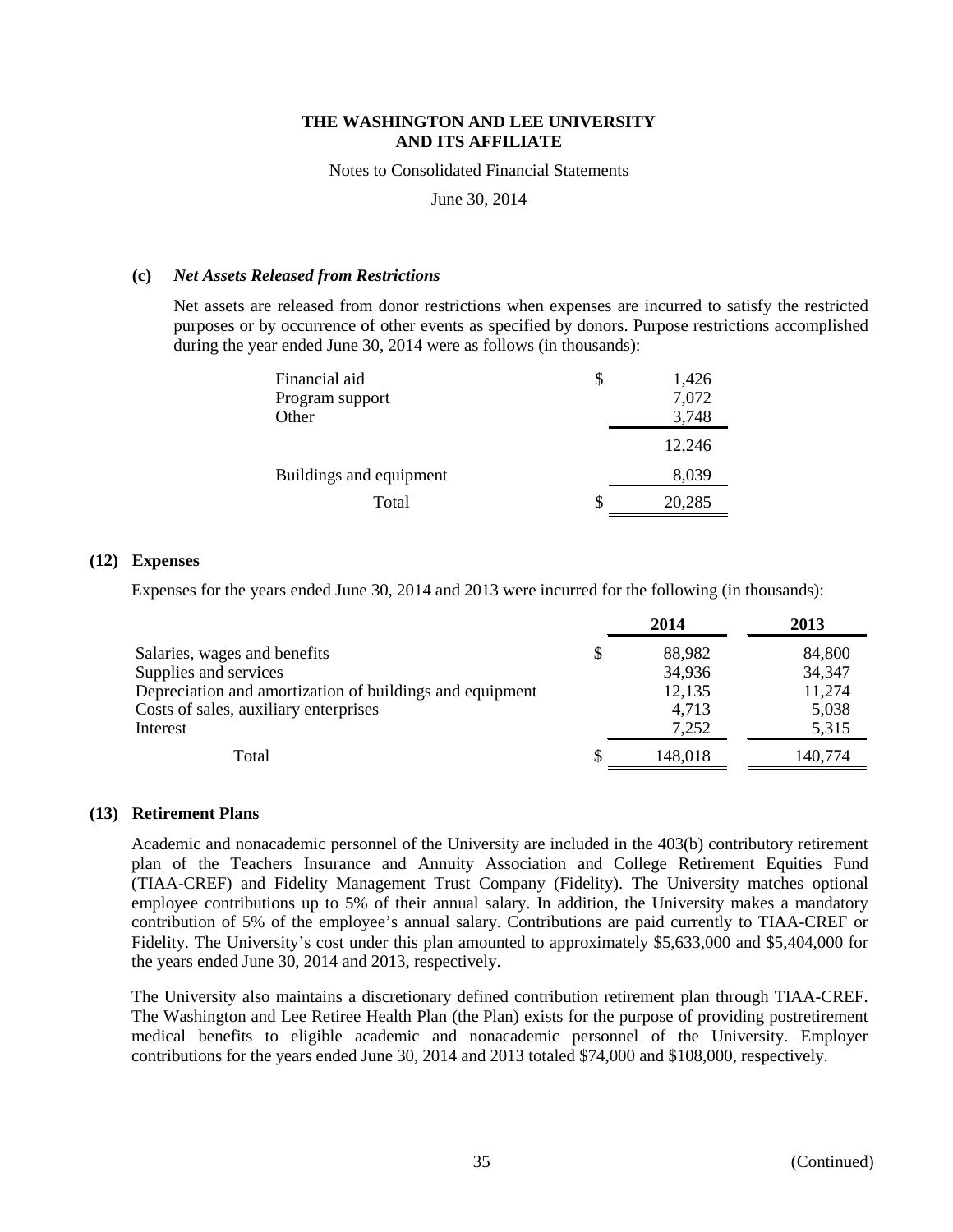Notes to Consolidated Financial Statements

June 30, 2014

### **(14) Postretirement Benefits**

The University currently provides health insurance in the form of a retiree medical benefit (the Plan) to certain retired employees and their dependents. The costs of postretirement benefits are accrued during the service lives of employees. Employees of record prior to April 1, 2003 are eligible to qualify for this benefit. Those hired on or after April 1, 2003 cannot participate in the Plan. The Plan is unfunded.

The components of net periodic postretirement benefit cost for the years ended June 30, 2014 and 2013 were as follows (in thousands):

|       | 2013  |
|-------|-------|
|       |       |
| 327   | 379   |
| 659   | 566   |
| 92    | 155   |
| 1.078 | l.100 |
|       | 2014  |

The amortized actuarial gain results from changes in certain assumptions and will be amortized over a period based on the average future service of participants expected to receive plan benefits.

The discount rates used in determining the accumulated postretirement benefit obligation (APBO) as of June 30, 2014 and 2013 were 4.25% and 4.50%, respectively. The assumed health care cost trend used in measuring the accumulated postretirement benefit obligation was 8% in 2014, decreasing to 5% over the next ten years.

The following information summarizes activity in the unfunded postretirement benefit plan for the years ended June 30, 2014 and 2013 (in thousands):

|                                                            | 2014          | 2013    |
|------------------------------------------------------------|---------------|---------|
| Change in benefit obligation:                              |               |         |
| Accumulated benefit obligation, beginning of year          | \$<br>14,561  | 15,054  |
| Service cost                                               | 327           | 379     |
| Interest cost                                              | 659           | 566     |
| Actuarial loss (gain)                                      | 10            | (769)   |
| Net benefits paid                                          | (477)         | (669)   |
| Accumulated benefit obligation, end of year                | 15,080        | 14,561  |
| Amount not yet recognized in net periodic benefit cost and |               |         |
| included in unrestricted net assets:                       |               |         |
| Net actuarial gain                                         | \$<br>(1,935) | (2,007) |
| Prior service cost                                         | 619           | 773     |
|                                                            | (1,316)       | (1,234) |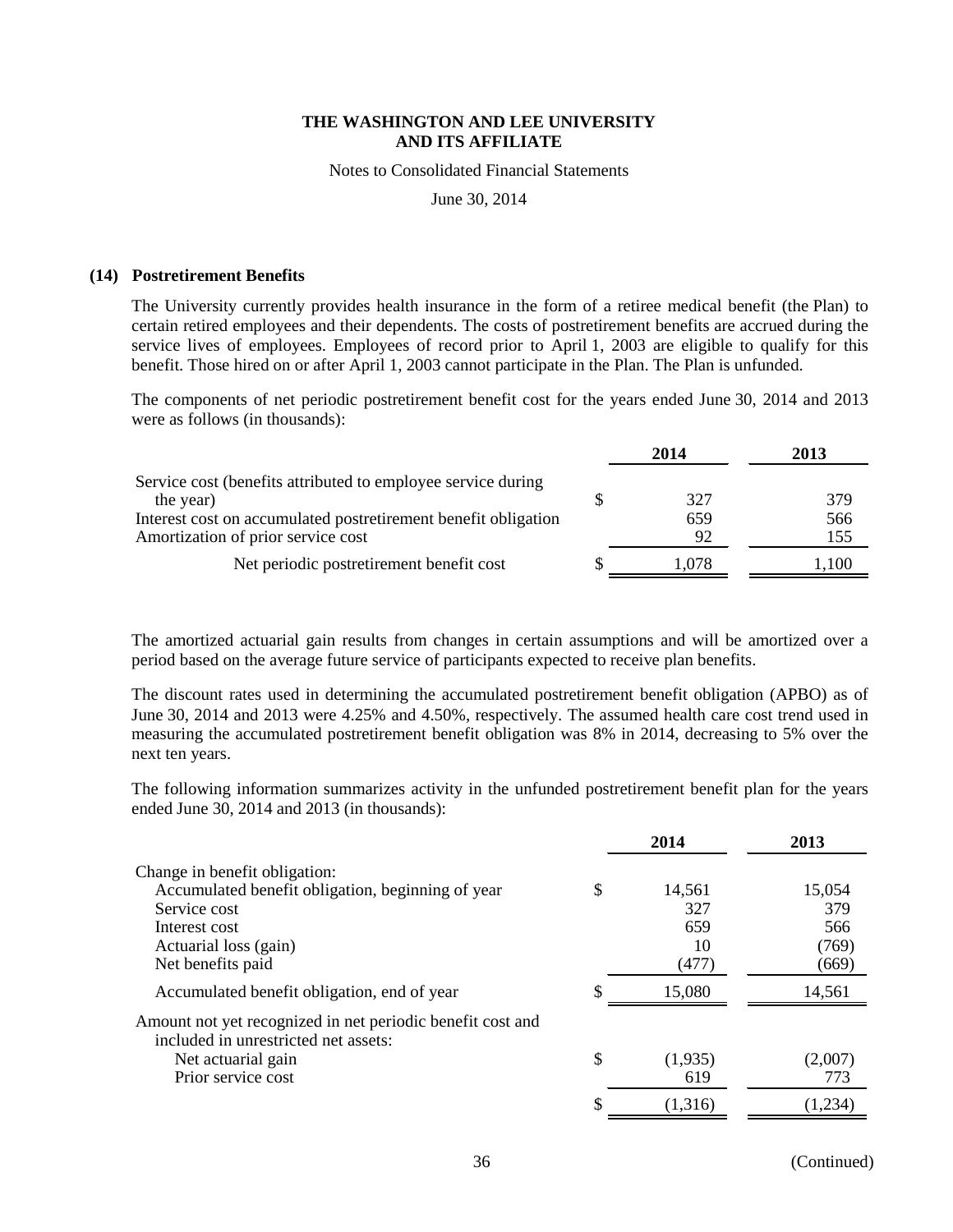Notes to Consolidated Financial Statements

June 30, 2014

Projected postretirement health benefits expected to be paid in each of the next five fiscal years are: 2015 –  $$635,000;~2016 - $778,000;~2017 - $920,000;~2018 - $1,009,000;$  and  $2019 - $1,125,000$ . An additional \$7,019,000 is expected to be paid for the fiscal years 2020 through 2024.

Total employer and participant contributions are \$477,000 and \$71,000, respectively, for the year ended June 30, 2014. Total benefits paid for the year ended June 30, 2014 are \$548,000. The employer and participant contributions for the year ending June 30, 2015 are expected to be \$537,000 and \$98,000, respectively, for a total of \$635,000 in benefits paid. The expense discount rates for the year ended June 30, 2014 and 2013 were 4.50% and 3.75%, respectively. The measurement date was June 30, 2014.

### **(15) Commitments**

The University's contractual commitments for capital expenditures totaled approximately \$22,935,000 at June 30, 2014, and were comprised of the following (in thousands):

| Center for Global Learning     | 9,243        |
|--------------------------------|--------------|
| Residence halls, sorority, and |              |
| fraternity upgrades            | 9,112        |
| Law School renovations         | 1,604        |
| Athletic facility upgrades     | 1,187        |
| Various other projects         | 1,789        |
|                                | \$<br>22,935 |

### **(16) Concentration Risk**

Financial instruments that potentially subject the University to concentration of risk consist primarily of an equity investment in a large U.S. company. This investment comprised 87% and 86% of total funds held in trust by others as of June 30, 2014 and 2013, respectively.

### **(17) Contingencies**

The University receives revenues under U.S. Government grants and contracts. The ultimate determination of amounts received under these programs generally is based upon allowable costs, which are subject to audit, and are reported to the U.S. Government. Recovery of indirect costs is based on predetermined rates negotiated with the government. The University is of the opinion that adjustments, if any, arising from such audits will not have a material effect on the consolidated financial statements.

From time to time, the University is involved in various legal proceedings which are in the normal course of operations. In management's opinion, the University is not currently involved in any legal proceedings which individually or in the aggregate could have a material effect on the financial condition, change in net assets and/or liquidity of the University.